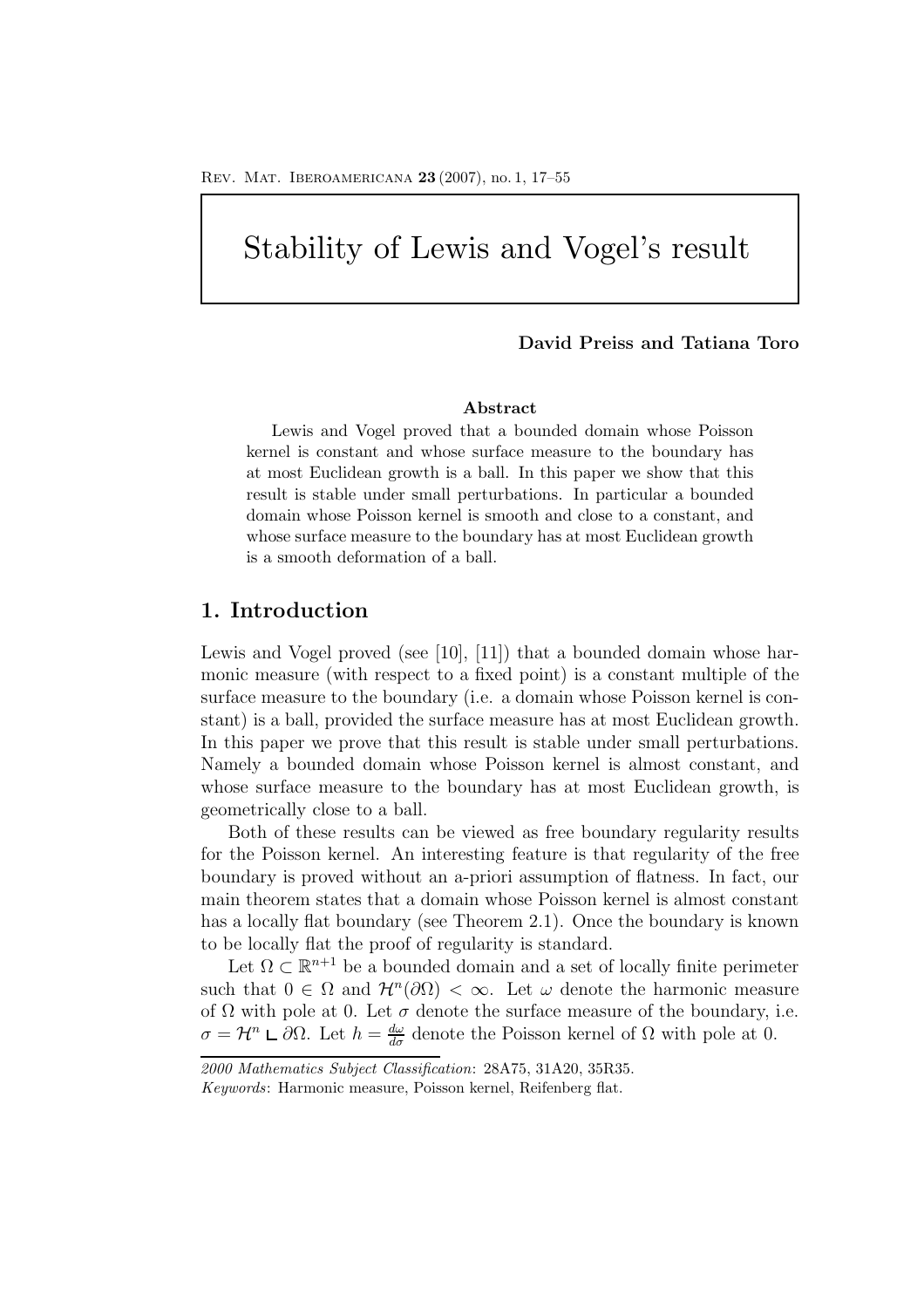First we state Lewis and Vogel's result. Then we state one of our results which emphasizes the stability of their result.

**Theorem 1.1** ([10]) Assume that  $\Omega \subset \mathbb{R}^{n+1}$  satisfies

(1.1) 
$$
\sup_{0 < r < 1} \sup_{Q \in \partial \Omega} \frac{\mathcal{H}^n(B(Q, r) \cap \partial \Omega)}{r^n} < \infty,
$$

(1.2) 
$$
\omega = \mathcal{H}^n \sqcup \partial \Omega.
$$

Then  $\Omega$  is a ball of center 0 and radius  $R > 0$  such that  $\mathcal{H}^n(\partial B(0,R)) = 1$ .

**Theorem 1.2** Assume that  $\Omega \subset \mathbb{R}^{n+1}$  satisfies

(1.3) 
$$
\sup_{0 < r < 1} \sup_{Q \in \partial \Omega} \frac{\mathcal{H}^n(B(Q, r) \cap \partial \Omega)}{r^n} < \infty,
$$

(1.4) 
$$
\frac{d\omega}{d\sigma} = h \quad \text{and} \quad \sup_{\partial\Omega} |\log h| < \varepsilon,
$$

for some  $\varepsilon > 0$  small enough.

Then  $\Omega$  is a "smooth" deformation of  $B(0, R)$  and  $D[B(0, R), \Omega] < 4\varepsilon$ . Here  $\mathcal{H}^n(\partial B(0,R)) = 1$  and D denotes the Hausdorff distance.

The paper is organized as follows: in section 2 we introduce some definitions and state the main theorem precisely. In section 3 we prove that the gradient of the Green function near the boundary is controlled by the Poisson kernel. This is a consequence of the fact that the gradient of the Green function is a subharmonic function on a bounded domain and therefore the values near the boundary are controlled by the boundary values. Recall that the Poisson kernel is basically the derivative of the Green function at the boundary. As a consequence we show that if  $\Omega$  satisfies (1.3) and (1.4) then  $D[B(0, R), \Omega] < 4\varepsilon$ . In section 4 we introduce a local notion of flatness which involves the geometry of the boundary at a point and the behavior of G and log h near that point. This allows us to show that  $\partial\Omega$  is locally flat. In section 5 we present some applications of Theorem 2.1.

**Acknowledgments:** The authors would like to thank B. Kirchheim for his interest in the problem as well as for very stimulating conversations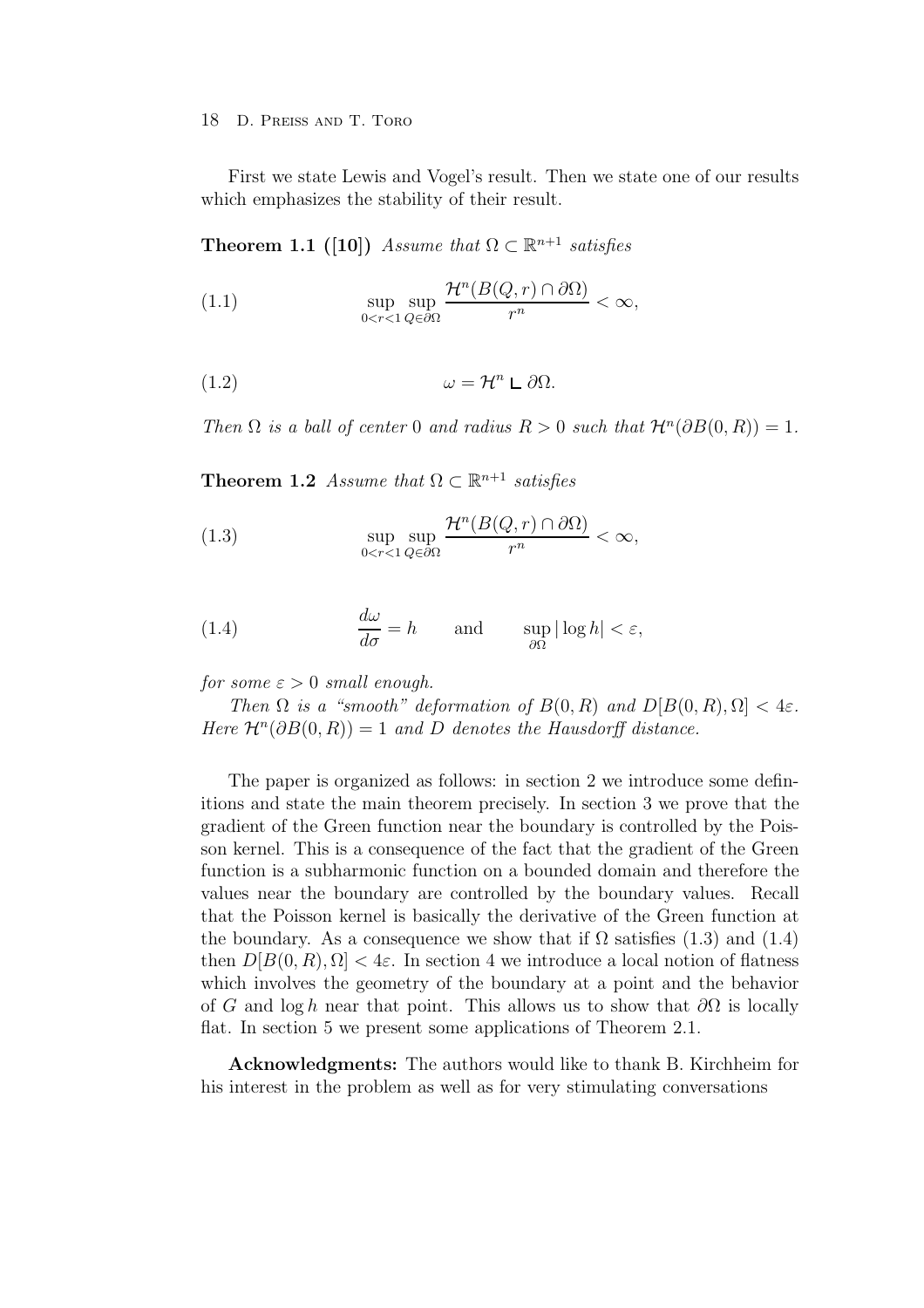## **2. Preliminaries**

In this section we introduce the definitions needed to state our main results. The main theorem appears at the end of the section and it is proved in section 4. We always assume that  $n \geq 2$ .

**Definition 2.1** Let  $\Sigma \subset \mathbb{R}^{n+1}$  be a locally compact set, and let  $\delta > 0$ . We say that  $\Sigma$  is δ-Reifenberg flat if for each compact set  $K \subset \mathbb{R}^{n+1}$ , there exists  $R_K > 0$  such that for every  $Q \in K \cap \Sigma$  and every  $R \in (0, R_K]$  there exists an n-dimensional plane  $L(Q, r)$  containing Q such that

(2.1) 
$$
\frac{1}{r}D[\Sigma \cap B(Q,r), L(Q,r) \cap B(Q,r)] \leq \delta.
$$

Here  $B(Q, r)$  denotes the  $(n + 1)$ -dimensional ball of radius r and center Q, and D denotes the Hausdorff distance.

Recall that for  $A, B \subset \mathbb{R}^{n+1}$ ,

$$
D[A, B] = \sup \{ d(a, B) : a \in A \} + \sup \{ d(b, A) : b \in B \}.
$$

Note that the previous definition is only significant for  $\delta > 0$  small. We denote by

(2.2) 
$$
\theta(Q,r) = \inf_{L} \left\{ \frac{1}{r} D[\Sigma \cap B(Q,r), L \cap B(Q,r)] \right\},\
$$

where the infimum is taken over all *n*-planes containing  $Q$ .

**Definition 2.2** Let  $\Omega \subset \mathbb{R}^{n+1}$  be a set of locally finite perimeter (see [2]).  $\partial\Omega$  is said to be Ahlfors regular if the surface measure to the boundary, i.e., the restriction of the n-dimensional Hausdorff measure to  $\partial\Omega$ ,  $\sigma = \mathcal{H}^n \sqcup \partial\Omega$ , is Ahlfors regular. That is there exists a constant  $C > 1$  so that for  $Q \in \partial \Omega$ and  $r \in (0, \text{diam}\Omega)$ 

$$
(2.3) \tC^{-1}r^n \le \sigma(B(Q, r)) \le Cr^n.
$$

**Definition 2.3** Let  $\Omega \subset \mathbb{R}^{n+1}$  be a bounded set. We say that  $\Omega$  has the separation property if there exists  $R > 0$  such that for  $Q \in \partial \Omega$  and  $r \in (0, R]$ there exists an n-dimensional plane  $\mathcal{L}(Q, r)$  containing Q and a choice of unit normal vector to  $\mathcal{L}(Q,r), \overrightarrow{n_{Q,r}}$  satisfying (2.4)

$$
T^+(Q,r) = \left\{ X = (x,t) = x + t\overrightarrow{n_{Q,r}} \in B(Q,r) : x \in \mathcal{L}(Q,r), t > \frac{r}{4} \right\} \subset \Omega,
$$

and

(2.5)  
\n
$$
\mathcal{T}^{-}(Q,r) = \left\{ X = (x,t) = x + t\overrightarrow{n_{Q,r}} \in B(Q,r) : x \in \mathcal{L}(Q,r), t < -\frac{r}{4} \right\} \subset \Omega^{c}.
$$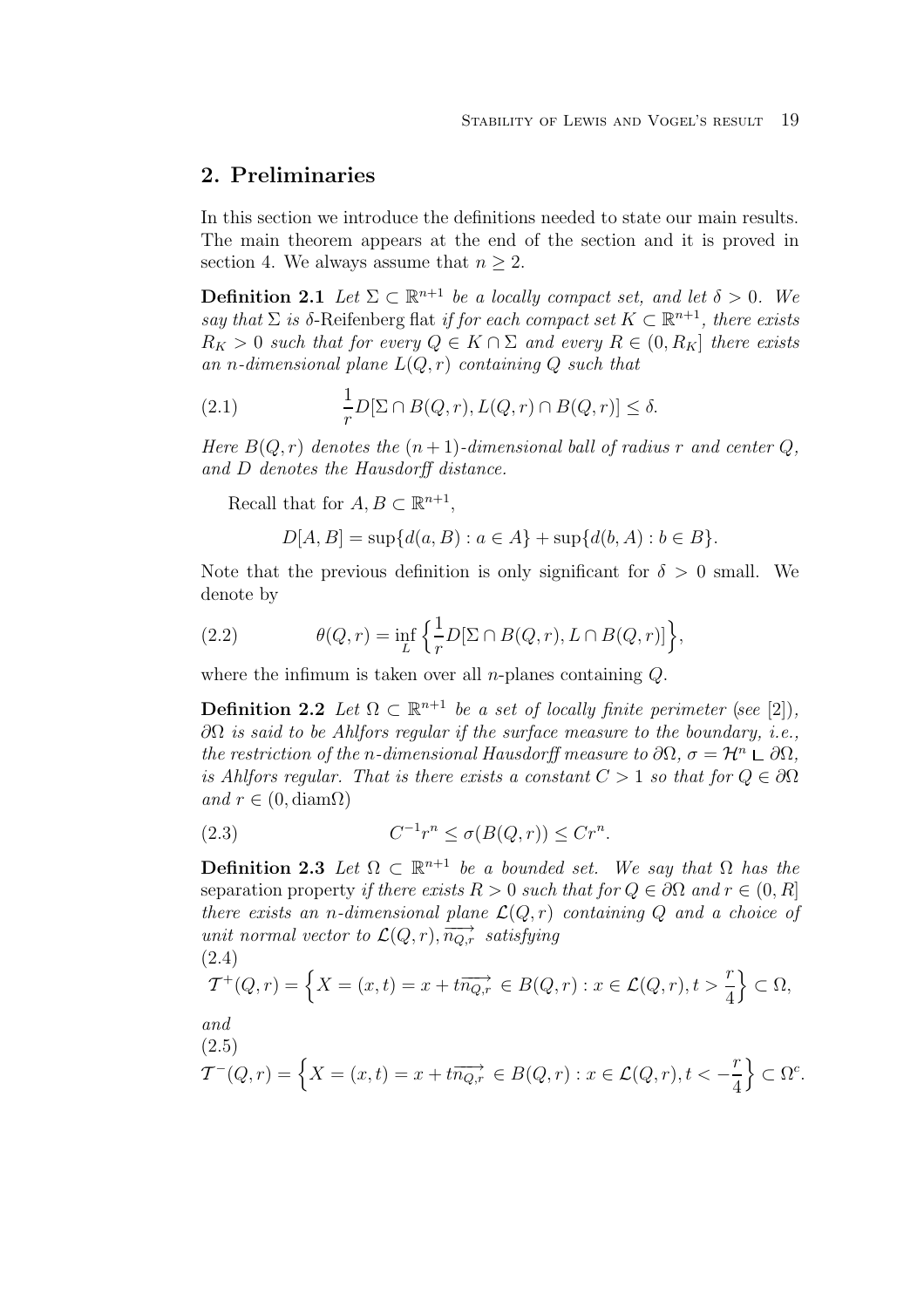The notation  $(x,t) = x + t \overrightarrow{n_{Q,r}}$  is used to denote a point in  $\mathbb{R}^{n+1}$ . The first component,  $x$ , of the pair belongs to an *n*-dimensional affine space whose unit normal vector is  $\overrightarrow{n_{Q,r}}$ . The second component t belongs to R. From the context it will always be clear what affine hyperplane  $x$  belongs to, and what the orientation of the unit normal vector is.

**Definition 2.4** Let  $\delta \in (0, \delta_n)$ , where  $\delta_n$  is chosen appropriately (see note below) and let  $\Omega \subset \mathbb{R}^{n+1}$ . We say that  $\Omega$  is a  $\delta$ -Reifenberg flat domain or a Reifenberg flat domain if  $\Omega$  has the separation property and  $\partial\Omega$  is δ-Reifenberg flat.

When we consider  $\delta$ -Reifenberg flat domains in  $\mathbb{R}^{n+1}$  we assume that  $\delta_n > 0$  is small enough, in order to ensure that we are working on NTA domains (see definition in [5] and also [7, Theorem 3.1]).

**Definition 2.5** A set of locally finite perimeter  $\Omega \subset \mathbb{R}^{n+1}$  is said to be a chord arc domain, if  $\Omega$  is an NTA domain whose boundary is Ahlfors regular.

**Definition 2.6** Let  $\delta \in (0, \delta_n)$ . A set of locally finite perimeter  $\Omega \subset \mathbb{R}^{n+1}$ is said to be a δ-Reifenberg flat chord arc domain, if  $\Omega$  is a δ-Reifenberg flat domain whose boundary is Ahlfors regular.

**Definition 2.7** Let  $\delta \in (0, \delta_n)$ . A bounded set of locally finite perimeter  $\Omega$  is said to be a  $\delta$ -chord arc domain or a chord arc domain with small constant if  $\Omega$  is a δ-Reifenberg flat domain,  $\partial\Omega$  is Ahlfors regular and there exists  $R > 0$  so that

(2.6) 
$$
\sup_{Q \in \partial \Omega} ||\overrightarrow{n}||_*(Q, R) < \delta.
$$

Here  $\vec{n}$  denotes the unit normal vector to the boundary,

(2.7) 
$$
\|\vec{n}\|_{*}(Q,R) = \sup_{0 < s < R} \left( \int_{B(Q,s)} |\vec{n} - \vec{n_{Q,s}}|^{2} d\sigma \right)^{\frac{1}{2}}
$$

and  $\overrightarrow{n_{Q,s}} = \int_{B(Q,s)} \overrightarrow{n} d\sigma$ .

**Definition 2.8** Let  $\Omega \subset \mathbb{R}^{n+1}$  be a chord arc domain. Let  $f \in L^2_{loc}(d\sigma)$ , we say that  $f \in BMO(\partial\Omega)$  if

(2.8) 
$$
||f||_* = \sup_{r>0} \sup_{Q \in \partial\Omega} (\int_{B(Q,r)} |f - f_{Q,r}|^2 d\sigma)^{\frac{1}{2}} < \infty.
$$

Here  $f_{Q,r} = \int_{B(Q,r)} f d\sigma$ , and  $\sigma = \mathcal{H}^n \mathsf{L} \partial \Omega$ .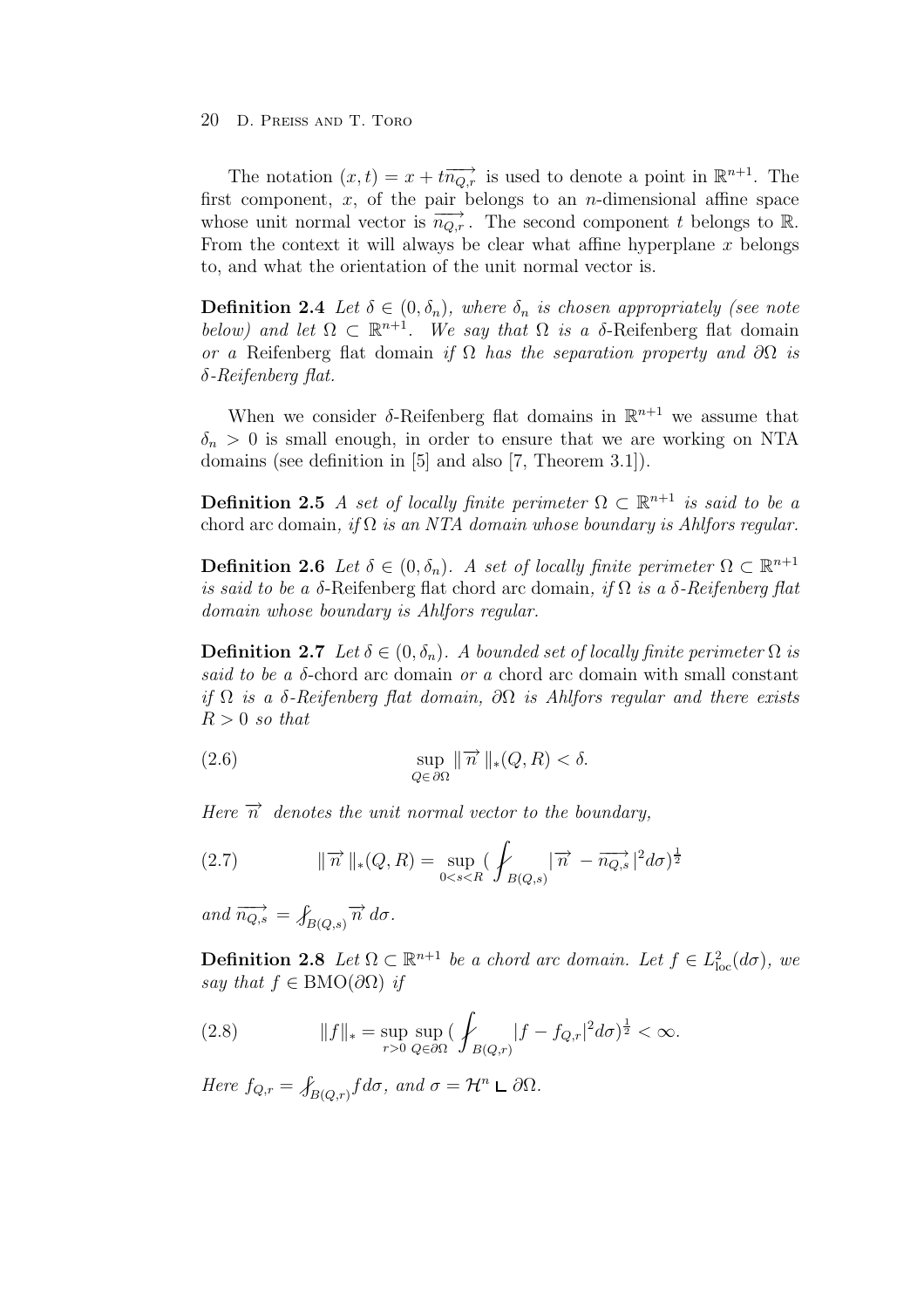**Definition 2.9** Let  $\Omega \subset \mathbb{R}^{n+1}$  be a chord arc domain. We denote by VMO( $\partial\Omega$ ) the closure in BMO( $\partial\Omega$ ) of the set of uniformly continuous bounded functions defined on  $\partial\Omega$ .

From now on we assume that  $\Omega \subset \mathbb{R}^{n+1}$  is a bounded domain and a set of locally finite perimeter such that  $0 \in \Omega$  and  $\mathcal{H}^n(\partial\Omega) < \infty$ . Let  $\omega$  denote the harmonic measure of  $\Omega$  with pole at 0. Let  $\sigma$  denote the surface measure of the boundary. Let  $h = \frac{d\omega}{d\sigma}$  denote the Poisson kernel of  $\Omega$  with pole at 0.

**Theorem 2.1** Assume that  $\Omega \subset \mathbb{R}^{n+1}$  satisfies

(2.9) 
$$
\sup_{0 < r < 1} \sup_{Q \in \partial \Omega} \frac{\mathcal{H}^n(B(Q, r) \cap \partial \Omega)}{r^n} < \infty.
$$

Then given  $\delta > 0$  small enough there exists  $\varepsilon > 0$  such that if

$$
\sup_{\partial\Omega} |\log h| < \varepsilon
$$

then  $\partial\Omega$  is  $\delta$ -Reifenberg flat.

## **3. Rough geometric properties**

The Main Lemma below provides a crucial estimate for the gradient of the Green function near the boundary in terms of the Poisson kernel. It allows us to deduce that under the hypothesis of Theorem 2.1,  $\partial\Omega$  is contained in a very thin annular region.

**Main Lemma** Let  $\Omega \subset \mathbb{R}^{n+1}$ ,  $0 \in \Omega$ . Let G denote the Green function of  $\Omega$  with pole 0 and let h be the corresponding Poisson kernel. Assume that

(3.1) 
$$
\sup_{0 < r < 1} \sup_{Q \in \partial \Omega} \frac{\mathcal{H}^n(B(Q, r) \cap \partial \Omega)}{r^n} < \infty
$$

and

(3.2) 
$$
\sup_{\partial\Omega} |\log h| < \varepsilon
$$

for some  $\varepsilon \in (0,1)$ . Then

(3.3) 
$$
\limsup_{X \to P} |\nabla G(X)| \le e^{\varepsilon} \quad \forall P \in \partial \Omega.
$$

Let

(3.4) 
$$
K_0 = \sup_{0 < r < 1} \sup_{Q \in \partial \Omega} \frac{\mathcal{H}^n(B(Q, r) \cap \partial \Omega)}{r^n} < \infty.
$$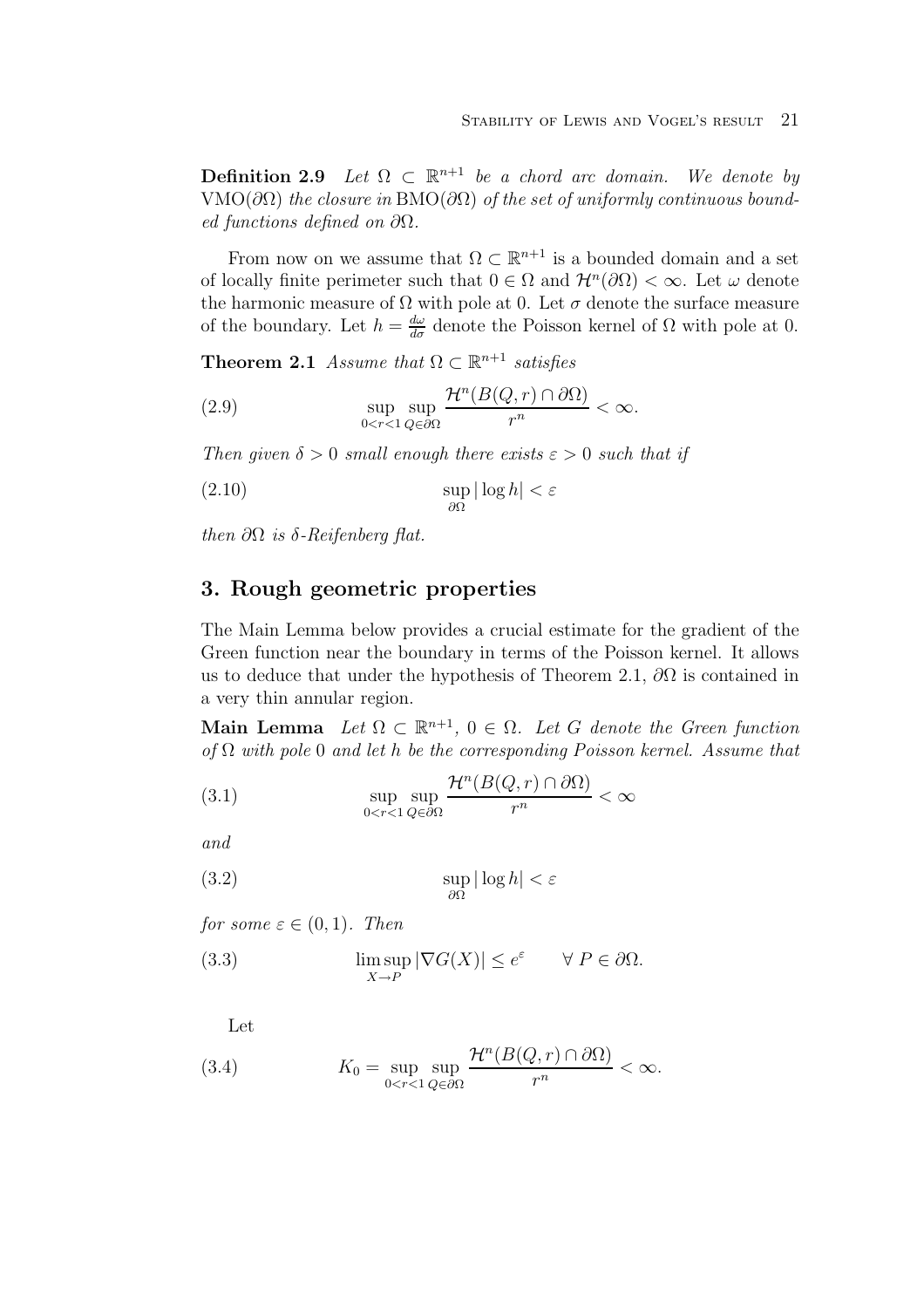**Lemma 3.1** Under the assumptions above, let  $R > 0$  be such that  $B(0, R) \subset$  $\Omega$  and  $\partial B(0,R) \cap \partial \Omega \neq \emptyset$ . Then

$$
(3.5) \qquad |\nabla G(X)| \le C_n K_0 \qquad \forall X \in \Omega \text{ such that } d(X) \le \frac{R}{2}.
$$

Here  $d(X)$  denotes the distance from X to  $\partial\Omega$ .

Note that (3.5) and the maximum principle for harmonic functions yield

(3.6) 
$$
|\nabla G(X)| \leq C(n, K_0, R) \quad \forall X \in \Omega \backslash B\left(0, \frac{R}{2}\right).
$$

**Proof.** Apply the Riesz decomposition theorem for subharmonic functions to G (see [4, Theorem 6.18]). Let  $Q \in \partial \Omega$  be such that  $0 \notin B(Q, r)$ 

(3.7) 
$$
G(Q) = \int_{\partial B(Q,r)} G(Z) d\sigma(Z) - \frac{1}{(n-1)(n+1)\omega_{n+1}} \int_{B(Q,r)\cap\partial\Omega} \left(\frac{1}{|Z-Q|^{n-1}} - \frac{1}{r^{n-1}}\right) d\omega(Z).
$$

Using Fubini and the fact that  $G(Q) = 0$ , (3.7) yields

(3.8) 
$$
\oint_{\partial B(Q,r)} G(Z) d\sigma(Z) = \frac{1}{(n+1)\omega_{n+1}} \int_0^r \frac{\omega(B(Q,t))}{t^n} dt.
$$

Note that  $(2.10)$  and  $(3.4)$  imply that for  $t < 1$ ,

(3.9) 
$$
\omega(B(Q,t)) \leq e^{\varepsilon} \mathcal{H}^n(B(Q,t) \cap \partial \Omega) \leq e^{\varepsilon} K_0 t^n.
$$

Combining (3.8) and (3.9) we have that for  $\varepsilon < 1$ 

(3.10) 
$$
\oint_{\partial B(Q,r)} G(Z) d\sigma(Z) \leq C_n K_0 r
$$

whenever  $Q \in \partial \Omega$  and  $0 \notin B(Q, r)$ .

Let  $X \in \Omega$  such that  $d(X) \leq \frac{R}{2}$ , there exists  $Q \in \partial \Omega$  such that  $d(X) =$  $r = |X - Q|$ . Since  $r < \frac{R}{2}$  then  $0 \notin B(Q, 2r)$ , and the representation formula for subharmonic functions implies

(3.11) 
$$
G(X) \le \frac{(2r)^2 - |X - Q|^2}{(n+1)\omega_{n+1}(2r)} \int_{\partial B(Q, 2r)} \frac{G(Z)}{|Z - X|^{n+1}} d\sigma(Z).
$$

Since  $|Z - X| \ge r$  for  $X \in \partial B(Q, r)$ , (3.10) and (3.11) yield

(3.12) 
$$
G(X) \leq \frac{3}{2} \int_{\partial B(Q,2r)} G(Z) d\sigma(Z) \leq C_n K_0 r = C_n K_0 d(X).
$$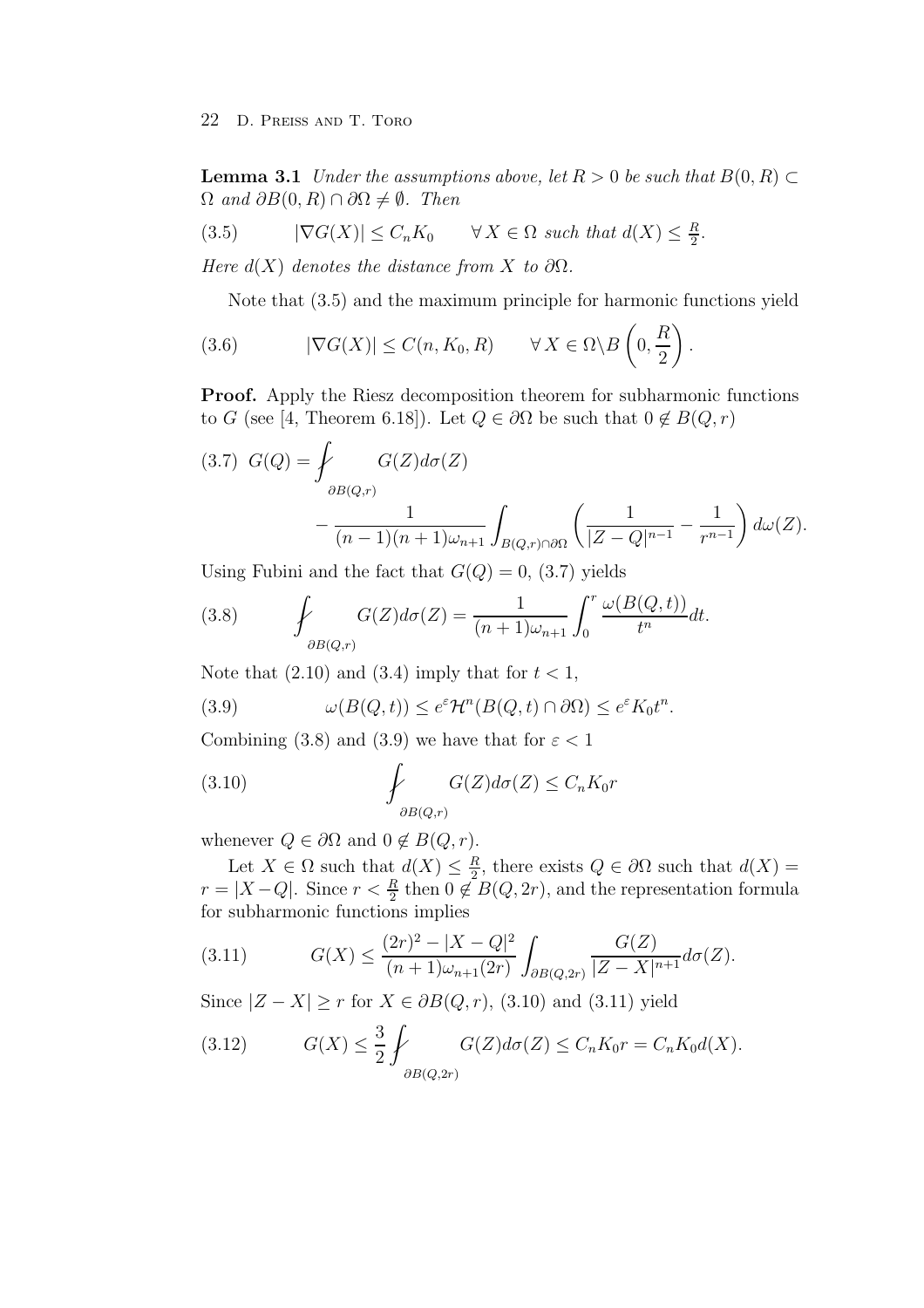$\blacksquare$ 

Standard estimates for harmonic functions on  $\Omega \backslash B(0, \frac{R}{2})$  ensure that

(3.13) 
$$
|\nabla G(X)| \le C_n \frac{G(X)}{d(X)} = C_n K_0
$$

The proof of the Main Lemma is a slight variation of the proof that appears in [10]. We sketch the proof and try to indicate as we go along what the ideas behind the calculations are. For further details we refer the reader to [10] and [11].

**Proof of Main Lemma:** Let  $M = \limsup_{X \to \partial \Omega} |\nabla G(X)|$ . Assume that  $M>e^{\varepsilon}$ . Let  $\delta \in (0, 10^{-10})$  and let  $X_0 \in \Omega$  be such that  $d(X_0) \leq \frac{R}{4}$  and

$$
(3.14) \t |\nabla G(X_0)| \ge M - \delta.
$$

Let  $W(X) = \max\{|\nabla G(X)| - (M - 2\delta); 0\}$ , observe that  $W(X_0) \ge \delta$ , and that W is subharmonic in  $\Omega \backslash B(0, \frac{R}{2})$ . Let  $G_0$  be the Green's function of  $\Omega$  with pole at  $X_0$ . By Sard's theorem we can choose  $t > 0$  such that  $|\nabla G_0(X)| \neq 0$  on  $\{X : G_0(X) = t\}$ . Green's second identity, the fact that W is subharmonic on  $\Omega \backslash B(0, \frac{R}{2})$ , the maximum principle applied to G and  $G_0$  on  $\Omega \backslash B(0, \frac{R}{2})$  and  $\Omega \backslash B(\overline{X_0}, \frac{d_0}{2})$  respectively, where  $d_0 = d(X_0)$ and (3.5) yield

(3.15) 
$$
\frac{1}{6} \leq \int_{\{|\nabla G| > M - 2\delta\} \cap \{G_0 = t\}} \frac{\partial G_0}{\partial \nu} (Y) d\mathcal{H}^n(Y)
$$

provided  $X_0$  is close enough to  $\partial\Omega$ , and t is chosen small enough so that  $|\nabla G| < M + \delta$  on  $\{X : G_0(X) = t\}$ . Let  $E(t) = \{X : |\nabla G(X)| > M - 2\delta\}$  ${X : G_0(X) = t}.$ 

First one shows that  $E(t)$  is a "large" set at "distance" comparable to t from  $\partial\Omega$ . More precisely for  $X \in E(t)$ ,

$$
(3.16)\qquad \qquad C_1 d(X) \le t \le C_2 d(X)
$$

where  $C_i = C(n, K_0, R, X_0)$  for  $i = 1, 2$ . Furthermore for t small enough there exist balls  $\{B(X_i, d(X_i))\}$  with  $X_i = X_i(t) \in E(t)$  such that

(3.17) 
$$
E(t) \subset \bigcup_i B\left(X_i, \frac{d(X_i)}{4}\right)
$$

(3.18) 
$$
B\left(X_i, \frac{d(X_i)}{100}\right) \cap B\left(X_j, \frac{d(X_j)}{100}\right) = \emptyset \text{ for } i \neq j
$$

(3.19) 
$$
\sum_{i} d(X_i)^n \ge C_3^{-1},
$$

where  $C_3 = C(X_0, K_0, n, R)$ . Note that each  $B(X_i, d(X_i))$  is tangent to  $\partial \Omega$ .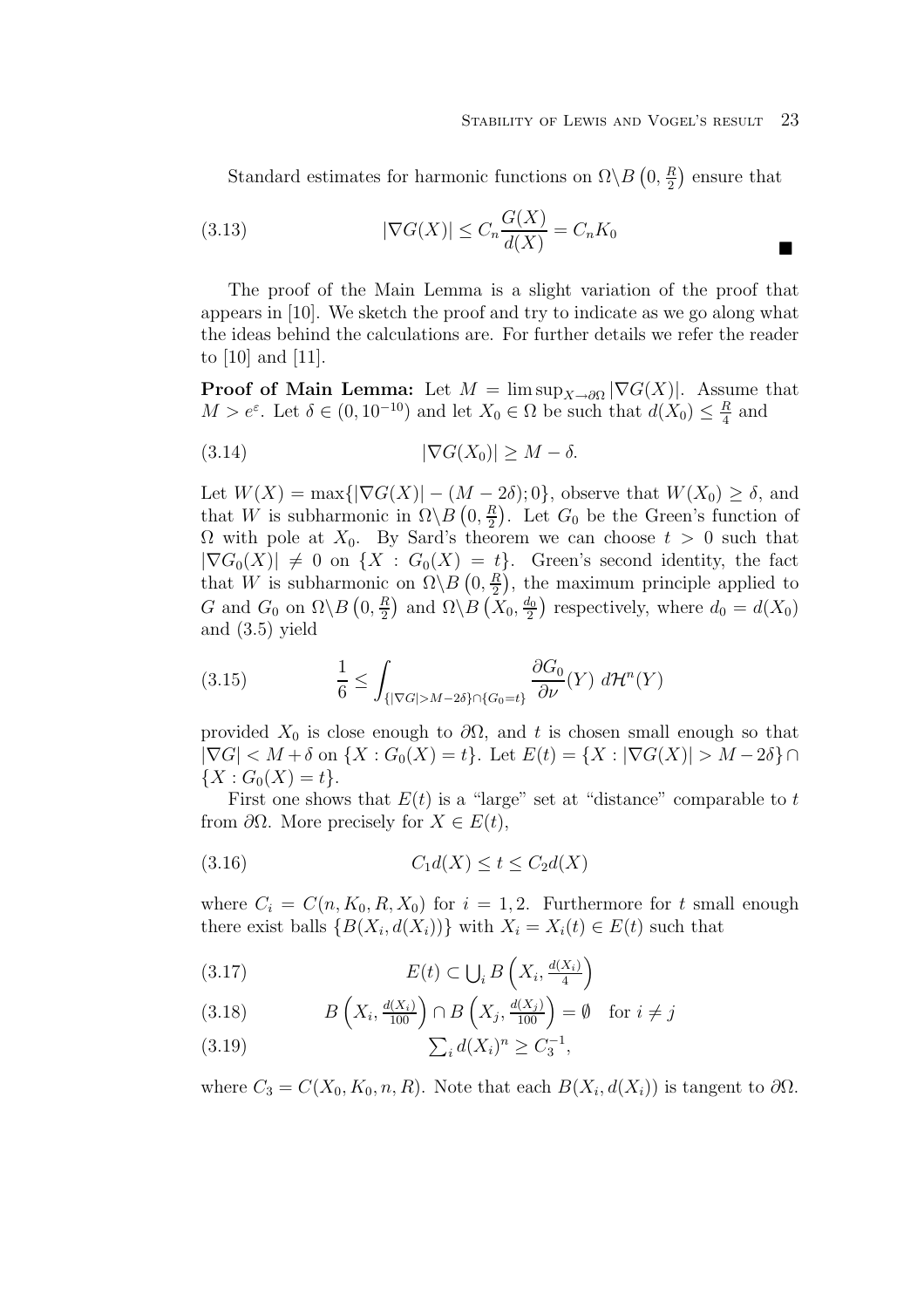Let  $\gamma > 0$  be a small positive constant. Since  $\Omega$  is a set of locally finite perimeter, Egoroff's theorem ensures that there exits  $r<sub>\gamma</sub> > 0$  so that

(3.20) 
$$
\frac{\mathcal{H}^n(\partial \Omega \cap B(Z,r))}{\omega_n r^n} < 1 + \gamma \quad \text{for} \quad 0 < r < r_\gamma
$$

whenever  $Z \in \partial \Omega \backslash \Lambda$  and  $\mathcal{H}^n(\Lambda) < \gamma^{100n}$ . Choosing  $t \ll r_{\gamma}$  (3.17), (3.18), (3.19) and Lemma 3 in [10] guarantee that there exists  $Y \in E(t)$  so that

(3.21) 
$$
|\nabla G(X) - \nabla G(Y)| \leq \gamma \quad \forall \ X \in B(Y; (1 - \gamma)d(Y))
$$

and if  $\widehat{Z} \in \partial \Omega \cap \partial B(Y, d(Y))$  then there exists  $Z \in \partial \Omega$  such that  $|Z - \widehat{Z}| < \gamma t$ and  $Z$  satisfies  $(3.20)$ . For complete details see [10] Section 3.

For  $0 < r < r<sub>γ</sub>$  (3.5), (3.8), (3.9), (3.21) and the fact that  $t \sim d(Y)$  yield

$$
(3.22) \int_{\partial B(\hat{Z},r)} G d\sigma \leq \int_{\partial B(Z,r)} G d\sigma + C_n K_0 \gamma t
$$
  

$$
\leq \frac{1}{(n+1)\omega_{n+1}} \int_0^r \frac{\omega(B(Z,s))}{s^n} ds + C_n K_0 \gamma d(Y)
$$
  

$$
\leq \frac{e^{\varepsilon}}{(n+1)\omega_{n+1}} \int_0^r \frac{\mathcal{H}^n(B(Z,s) \cap \partial \Omega)}{s^n} ds + C_n K_0 \gamma d(Y)
$$
  

$$
\leq \frac{e^{\varepsilon} \omega_n}{(n+1)\omega_{n+1}} (1+\gamma)r + C_n K_0 \gamma d(Y)
$$

Assume  $\widehat{Z} = Y - d(Y)e$ , from (3.5) and (3.21) we deduce for  $X \in B(Y, d(Y))$ 

(3.23) 
$$
|G(X) - G(Y) - \langle \nabla G(Y); X - Y \rangle| \leq C_n K_0 \gamma d(Y).
$$

For  $X = \widehat{Z}$  we have

(3.24) 
$$
|G(Y) - \langle \nabla G(Y); d(Y)e \rangle| \leq C_n K_0 \gamma d(Y).
$$

Combining (3.23) and (3.24) and using the fact that  $G \geq 0$  we obtain for  $X \in B(Y, d(Y))$ 

(3.25) 
$$
-\langle \nabla G(Y), e \rangle d(Y) - \langle \nabla G(Y), X - Y \rangle \leq 2C_n K_0 \gamma d(Y).
$$

Since  $Y \in E(t)$ ,  $|\nabla G(Y)| \neq 0$ , letting X tend to  $Y - d(Y) \nabla G(Y)/|\nabla G(Y)|$ we obtain

(3.26) 
$$
0 \leq |\nabla G(Y)| - \langle \nabla G(Y), e \rangle \leq 2C_n K_0 \gamma.
$$

Combining (3.23), (3.24) and (3.25) we find that

$$
(3.27) \qquad |G(X) - \langle \nabla G(Y); e \rangle (\langle X - Y, e \rangle + d(Y))| \leq C_n K_0 \gamma d(Y)
$$

for  $X \in B(Y, d(Y))$ .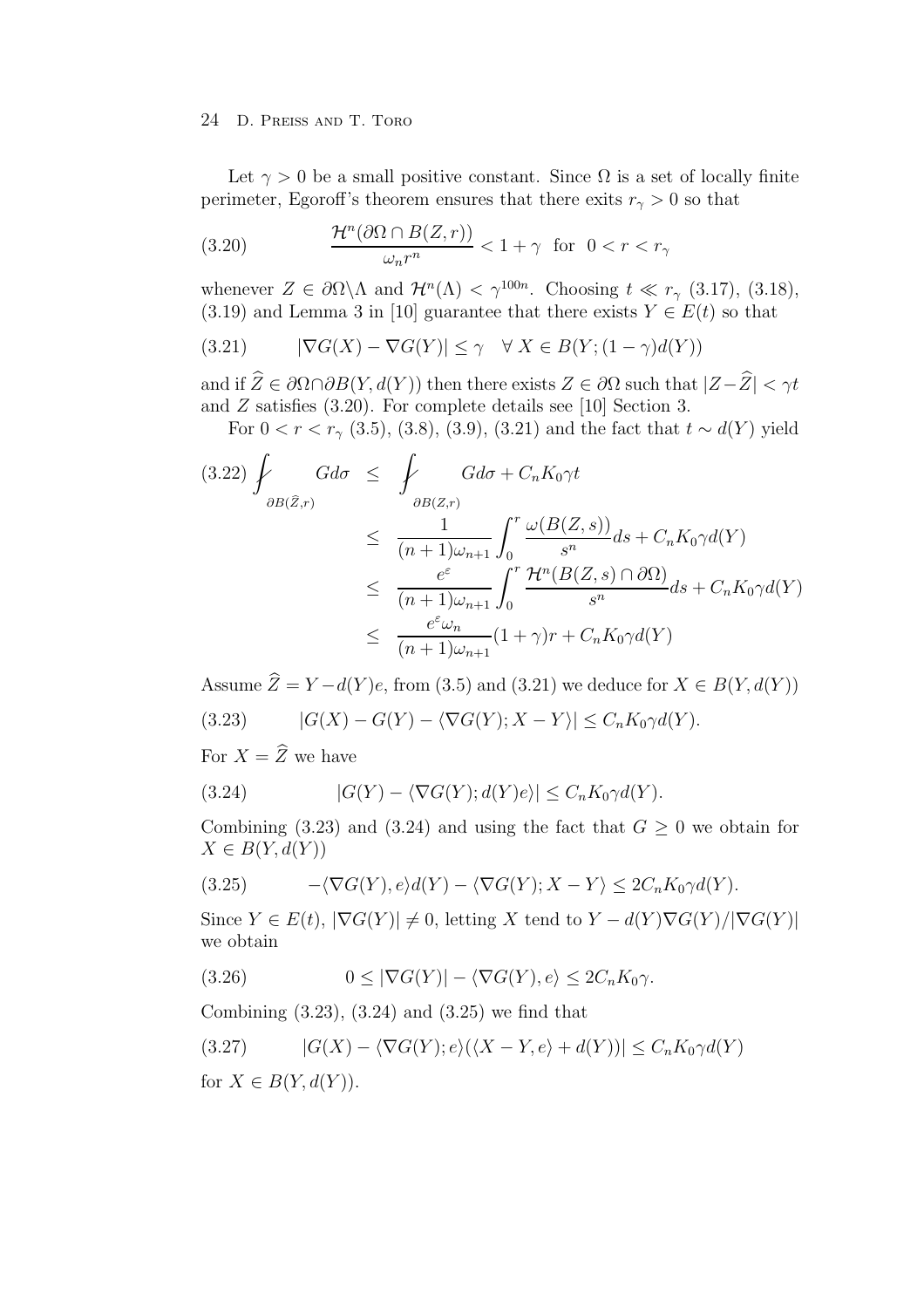Let  $r = \gamma^{1/2} d(Y)$ . Note that (3.28)  $\mathcal{H}^n(\lbrace X : \langle X - Y, e \rangle + d(Y) \ge 0 \rbrace \setminus B(Y, d(Y)) \cap \partial B(\widehat{Z}, r)) \le C\gamma^{1/2}r^n$ and on this set (3.29)  $\langle X - Y; e \rangle + d(Y) \le C \gamma^{1/2} r.$ From (3.27), (3.28), (3.29) and (3.5) we have i.  $\partial B(\widehat{Z},r)$  $(3.30)$   $\qquad$   $G(X)d\sigma(X)$ ≥ i.  $\partial B(\widehat{Z},r) \cap \{X:\langle X-Y,e\rangle + d(Y)\geq 0\}$  $G(X)d\sigma(X)$ ≥ i.  $\partial B(\widehat{Z},r) \cap \{X:\langle X-Y,e \rangle + d(Y) \geq 0\} \cap B(Y,d(Y))$  $G(X)d\sigma(X)$  $\geq \langle \nabla G(Y), e \rangle$ i<br>Li  $\partial B(\widehat{Z},r) \cap \{X:\langle X-Y,e \rangle + d(Y) \geq 0\} \cap B(Y,d(Y))$  $(\langle X-Y,e\rangle + d(Y))d\sigma(X)$  $-C_nK_0\gamma r^n d(Y)$  $\geq \langle \nabla G(Y), e \rangle$ i<br>Li  $\partial B(\widehat{Z},r) \cap \{X:\langle X-Y,e \rangle + d(Y) \geq 0\}$  $(\langle X-Y,e\rangle + d(Y))d\sigma(X)$  $-C|\langle \nabla G(Y),e\rangle|\gamma^{1/2}r^{n+1}-C_nK_0\gamma r^n d(Y)$  $\geq \langle \nabla G(Y), e \rangle$ i<br>Li  $\partial B(\widehat{Z},r) \cap \{X:\langle X-Y,e\rangle + d(Y)\geq 0\}$  $(\langle X-Y; e \rangle + d(Y))d\sigma(X)$  $- C_n K_0 \gamma^{1/2} r^{n+1}.$ Note that

(3.31) 
$$
\int_{\partial B(\widehat{Z},r)\cap\{X:\langle X-Y,e\rangle+d(Y)\geq 0\}} (\langle X-Y,e\rangle+d(Y))d\sigma(X)
$$

$$
=\int_{\partial B(0,r)\cap\{X:x_{n+1}\geq 0\}} x_{n+1}d\sigma(X).
$$

The representation formula for subharmonic functions applied to  $V(X)$  $\max\{x_{n+1}, 0\}$  yields

(3.32) 
$$
\int_{\partial B(0,r)\cap\{X:x_{n+1}\geq 0\}} x_{n+1}d\sigma(X) = r^n \int_0^r \frac{\omega_n s^n}{s^n} ds = \omega_n r^{n+1}.
$$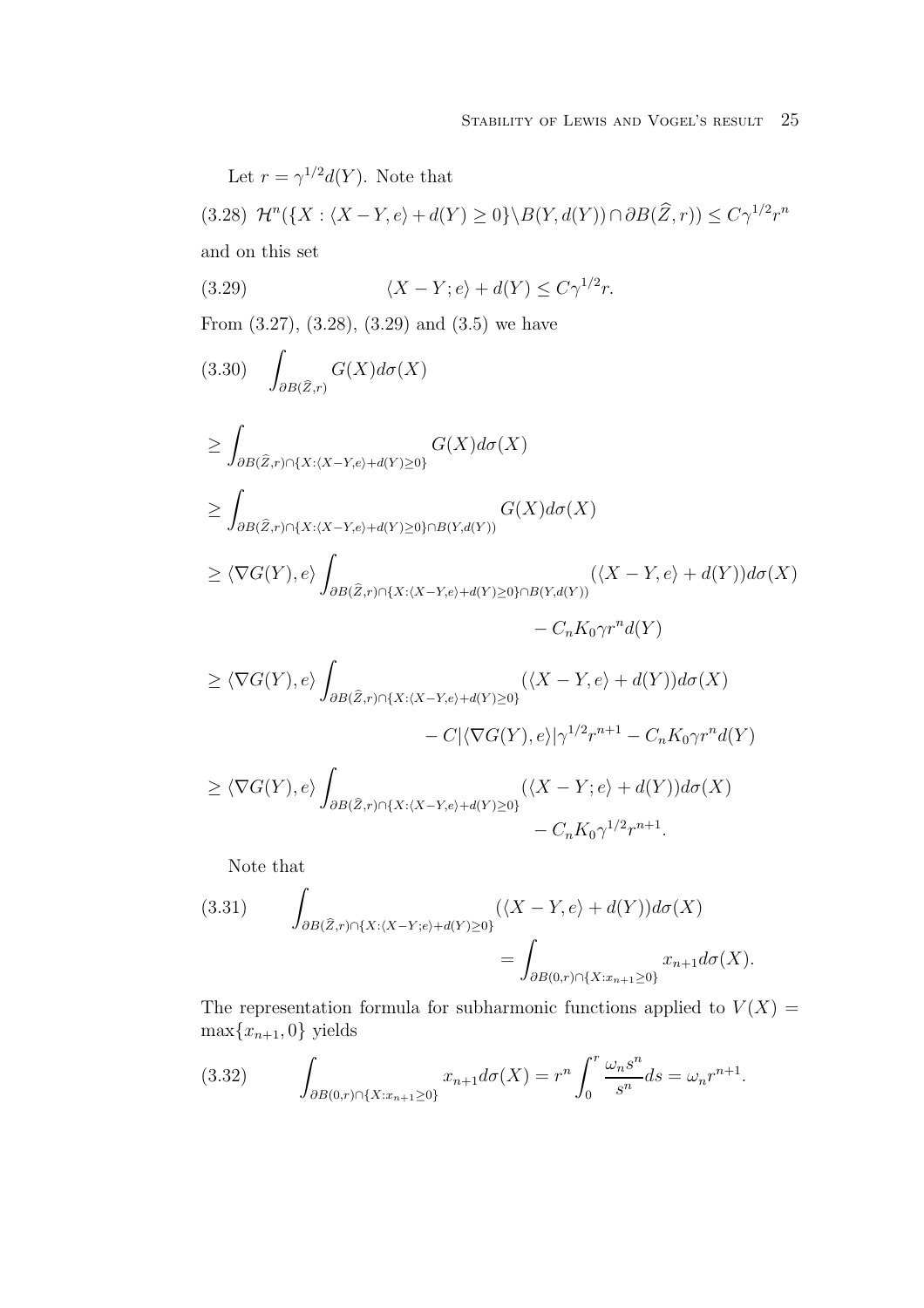Combining (3.30), (3.31) and (3.32) we have

(3.33) 
$$
\int_{\partial B(\widehat{Z},r)} G(X) d\sigma(X) \ge \langle \nabla G(Y), e \rangle \omega_n r^{n+1} - C_n K_0 \gamma^{1/2} r^{n+1}.
$$

From  $(3.22)$  and  $(3.33)$  we deduce

(3.34) 
$$
\langle \nabla G(Y), e \rangle \frac{\omega_n}{(n+1)\omega_{n+1}} r - C_n K_0 \gamma^{1/2} r
$$

$$
\leq \frac{\omega_n}{(n+1)\omega_n} e^{\varepsilon} (1+\gamma) r + C_n K_0 \gamma^{1/2} r
$$

thus

(3.35) 
$$
\langle \nabla G(Y), e \rangle \le e^{\varepsilon} (1 + \gamma) + C_n K_0 \gamma^{1/2}.
$$

Using the fact that  $Y \in E(t)$ , (3.26) and (3.35) we conclude that

$$
(3.36)\ M - 2\delta \le |\nabla G(Y)| \le \langle \nabla G(Y), e \rangle + 2C_n K_0 \gamma \le e^{\varepsilon} (1 + \gamma) + C_n K_0 \gamma^{1/2}.
$$

Since  $\gamma > 0$  is arbitrary we conclude from (3.36) that  $M - 2\delta \leq e^{\epsilon}$ . Letting δ tend to 0 we get that  $M \leq e^{\varepsilon}$ , which contradicts our initial assumption that  $M>e^{\varepsilon}$ . This remark finishes the proof of the main lemma.

Let

$$
(3.37) \t 0 < R_1 = \sup\{r : B(0, r) \subset \Omega\} < \infty
$$

(3.38) 
$$
0 < R_2 = \inf \{ r : \Omega \subset B(0, r) \} < \infty.
$$

To estimate  $R_1$ , let  $P_1 = \partial \Omega \cap \partial B(0, R_1)$ . Let  $G_1$  be the Green's function of  $B(0, R_1)$  with pole 0, let G be the Green's function of  $\Omega$  with pole 0. By the maximum principle for  $X \in B(0, R_1) \setminus \{0\}$ 

$$
(3.39) \tG1(X) \le G(X).
$$

In fact if  $F(X)$  denotes the fundamental solution for the Laplacian in  $\mathbb{R}^{n+1}$ with pole at the origin then  $G = F - u$  and  $G_1 = F - u_1$  where  $\Delta u = 0$  in  $\Omega$ with  $u = F$  on  $\partial\Omega$  and  $\Delta u_1 = 0$  in  $B(0, R_1)$  with  $u_1 = F$  on  $\partial B(0, R_1)$ . Since  $G \geq 0$  then  $u \leq F$  in  $\Omega$ , and hence  $u \leq u_1$  on  $\partial B(0, R_1)$  (because  $B(0, R_1) \subset$ Ω). By the maximum principle  $u \le u_1$  in  $B(0, R_1)$  which justifies (3.39). Letting  $X = tP_1$  with  $t \to 1$  (3.39) yields

(3.40) 
$$
\liminf_{t \to 1} \frac{G_1(tP_1)}{t} \le \liminf_{t \to 1} \frac{G(tP_1)}{t}.
$$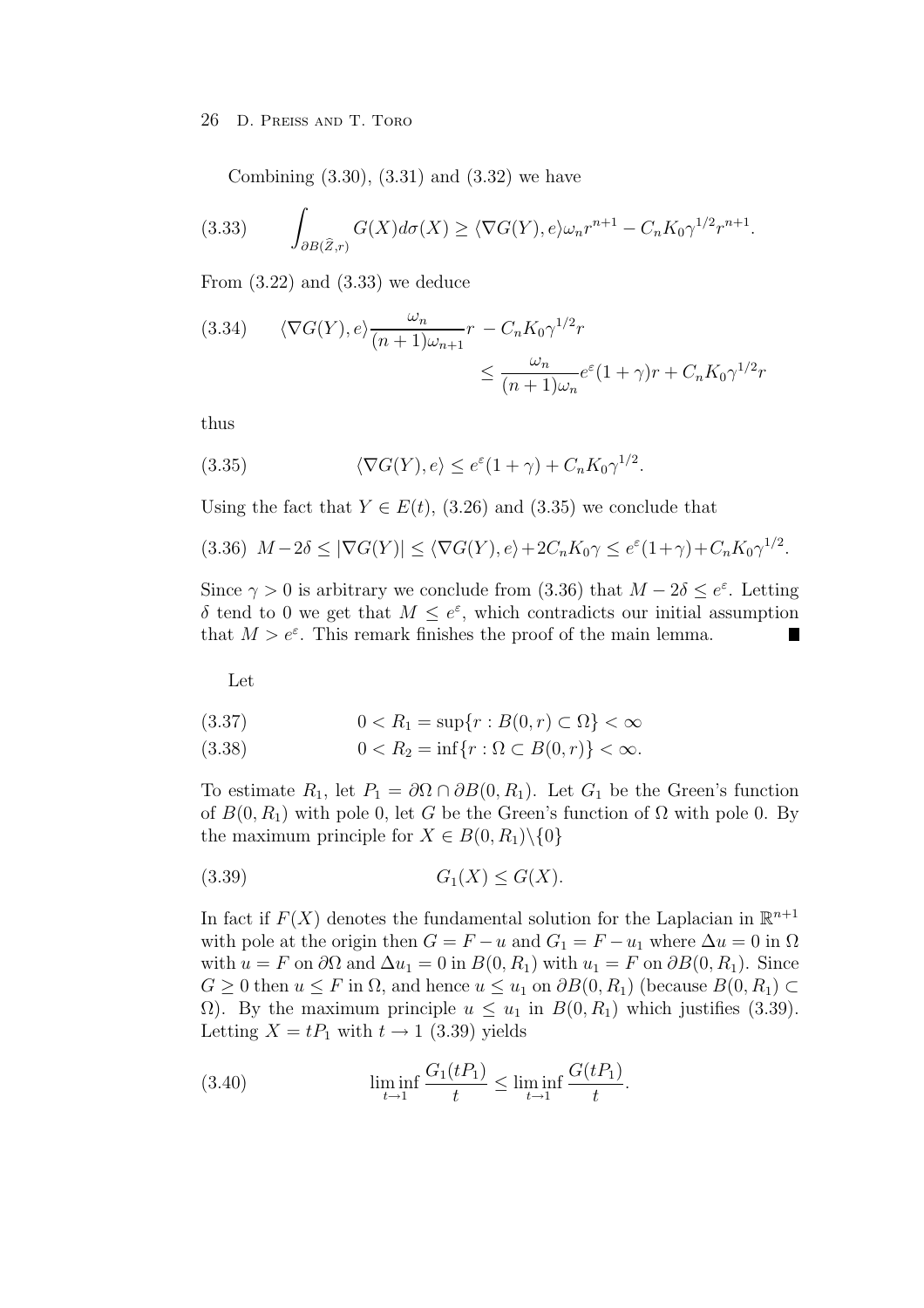Thus by (2.10) and the Main Lemma we have that

(3.41) 
$$
\frac{1}{\mathcal{H}^n(\partial B(0,R_1))} = |\nabla G_1(P_1)| \leq e^{\varepsilon}.
$$

If  $\sigma_n = \mathcal{H}^n(\partial B(0, 1))$  then (3.41) implies

(3.42) 
$$
(e^{-\varepsilon}\sigma_n^{-1})^{1/n} \le R_1.
$$

To estimate  $R_2$  let  $P_2 \in \partial \Omega$  be such that  $|P_2| = \max\{|Q| : Q \in \partial \Omega\}$ . Let  $G_2$ denote the Green's function of  $B(0, R_2)$  with pole at 0. A similar argument to the one above shows that for  $X \in \Omega \backslash \{0\}$ 

$$
(3.43)\t\t G(X) \le G_2(X).
$$

Note that for  $P_2$  there exists a ball  $B \subset \Omega^c$  such that  $P_2 \in \partial \Omega \cap \partial B$ .

**Lemma 3.2** Let  $\Omega$ , G and h be as above. Let  $P \in \partial \Omega$  and assume that there exists a ball  $B \subset \Omega^c = \{G = 0\}$  so that  $P \in \partial \Omega \cap \partial B$  then

(3.44) 
$$
\limsup_{\substack{X \to P \\ X \in \Omega}} \frac{G(X)}{d(X, B)} \ge e^{-\varepsilon}
$$

**Proof.** Let

$$
l = \limsup_{\substack{X \to P \\ X \in \Omega}} \frac{G(X)}{d(X, B)}.
$$

There exists a sequence  ${Y_k}_{k\geq 1} \subset \Omega$ , such that  $Y_k \to P$  and  $\frac{G(Y_k)}{d(Y_k, B)} \to l$  as  $k \to \infty$ . Let  $d_k = d(Y_k, B)$ . There exists  $X_k \in \partial B$  so that  $|Y_k - X_k| = d_k$ . Consider

$$
G_k(X) = \frac{G(d_k X + X_k)}{d_k} \quad \text{for } X \in B(0, 2) \qquad \text{and} \qquad Z_k = \frac{Y_k - X_k}{d_k}.
$$

Without loss of generality we may assume that  $Z_k \to e$  as  $k \to \infty$ ,  $|e|=1$ and  $G_k \longrightarrow_{\infty} G_{\infty}$  in  $C^{0,\beta}_{loc}(\mathbb{R}^{n+1}), \nabla G_k \overset{*}{\longrightarrow}_{k \to \infty} \nabla G_{\infty}$  weak star in  $L^{\infty}_{loc}(\mathbb{R}^{n+1}),$ weakly in  $L^2_{\text{loc}}(\mathbb{R}^{n+1});$ 

$$
\frac{1}{d_k}(\partial\Omega - X_k) = \partial\{G_k > 0\} \longrightarrow \partial\{G_{\infty} > 0\}
$$

in the Hausdorff distance sense uniformly on compact sets, and  $\chi_{G_k>0} \rightarrow$  $\chi_{G_\infty>0}$  in  $L^1_{loc}(\mathbb{R}^{n+1})$ . Note that  $G_k(Z_k) = \frac{G(Y_k)}{d_k}$  thus  $G_k(Z_k) \to l$  as  $k \to \infty$ . On the other hand since  $G_k$  converges uniformly to  $G_\infty$  in  $B(0, 2)$ , we conclude that  $G_{\infty}(e) = l$ .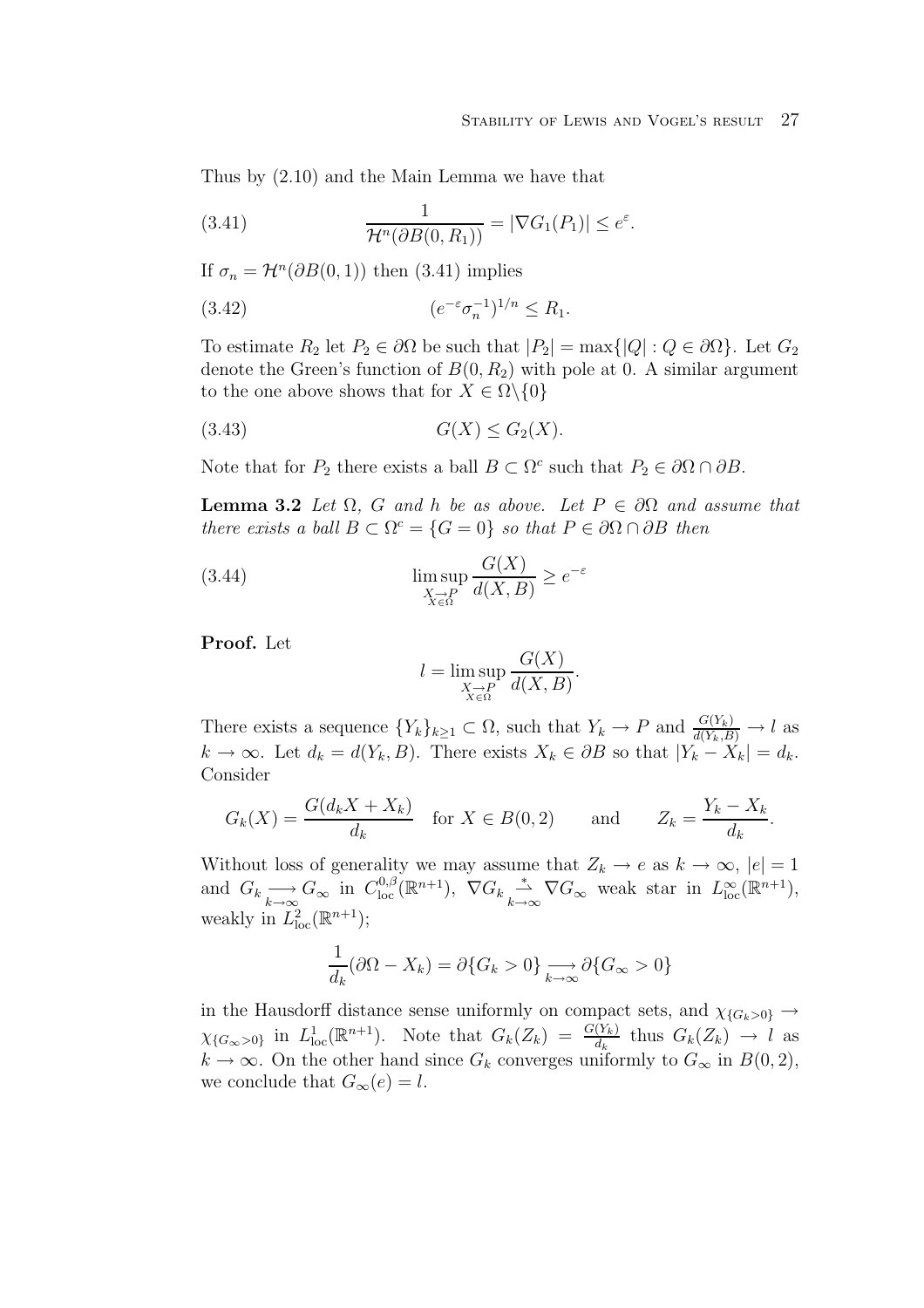In order to prove the lemma we need to get a better understanding of  $G_{\infty}$ and  $\Omega_{\infty} = \{G_{\infty} > 0\}$ . Our goal is to show that  $\Omega_{\infty}$  is a half-space and  $G_{\infty}$ is linear. Let r be the radius of B. Let  $\alpha_k = d(\partial B(X_k, d_k) \cap \partial B; L)$ , where L is the tangent plane to B through  $X_k$ . An easy computation shows that  $\alpha_k = 2\frac{d_k^2}{r}$ . Note that for  $P_k \in B(X_k, d_k) \cap \{\langle P - X_k, \frac{Y_k - X_k}{d_k} \rangle < -\alpha_k\} \subset B$ if  $Q_k = \frac{P_k - X_k}{d_k}$ , then  $Q_k \in B(0, 2) \cap \{\langle X, Z_k \rangle \langle -\frac{d_k}{r} \rangle\}$  and  $G_k(Q_k) \leq 0$ . Passing to the limit as k tends to infinity we conclude that if  $Y \in B(0, 2) \cap$  $\{\langle Y, e \rangle \leq 0\}$  then  $G_{\infty}(Y) = 0$ . Let  $Y \in B(0, 2) \cap \{\langle Y, Z_k \rangle > 0\}$ , then either  $d_kY + X_k \in \Omega^c$  and  $G_k(Y) = 0$  or  $d_kY + X_k \in \Omega$  and given  $\varepsilon > 0$  there exists  $k_0 \in \mathbb{N}$  such that for  $k \geq k_0$ 

(3.45) 
$$
\frac{G(d_k Y + X_k)}{d(d_k Y + X_k, B)} \le l + \varepsilon
$$

and

(3.46) 
$$
G(d_k Y + X_k) \leq (l + \varepsilon) d(d_k Y + X_k, B)
$$

$$
\leq (l + \varepsilon) \left\{ \langle d_k Y; \frac{Y_k - X_k}{d_k} \rangle + 2 \frac{d_k^2}{r} \right\}
$$

$$
\leq (l + \varepsilon) d_k \left\{ \langle Y, Z_k \rangle + 2 \frac{d_k}{r} \right\},
$$

which implies

(3.47) 
$$
G_k(Y) = \frac{G(d_k Y + X_k)}{d_k} \le (l + \varepsilon) \left\{ \langle Y, Z_k \rangle + 2 \frac{d_k}{r} \right\}.
$$

Passing to the limit as k goes to infinity we conclude that for  $Y \in B(0, 2) \cap$  $\{(Y,e) \geq 0\}, G_{\infty}(Y) \leq (l+\varepsilon)\langle Y,e \rangle$  for every  $\varepsilon > 0$ , thus  $G_{\infty}(Y) \leq l\langle Y,e \rangle$ . Moreover  $G_{\infty}(e) = l$ . The maximum principle guarantees that  $v_{\infty}(Y) =$  $l \max\{\langle Y, e \rangle; 0\}$  for  $Y \in B(0, 1)$ .

If  $h_k(X) = h(d_k X + X_k)$ , for  $\zeta \in C_c^{\infty}(B(1,0)), \zeta \ge 0$ 

(3.48) 
$$
\int_{\partial\{G_k>0\}} \zeta h_k d\mathcal{H}^n = \int_{\mathbb{R}^{n+1}} \nabla G_k \cdot \nabla \zeta
$$

$$
\sum_{k \to \infty} - \int_{\mathbb{R}^{n+1}} \nabla G_\infty \cdot \nabla \zeta = \int_{\{\langle Y, e \rangle = 0\}} l \zeta d\mathcal{H}^n
$$

thus

(3.49) 
$$
\lim_{k \to \infty} \int_{\partial \{G_k > 0\}} \zeta h_k d\mathcal{H}^n = l \int_{\{\langle Y, e \rangle = 0\}} \zeta dH^n.
$$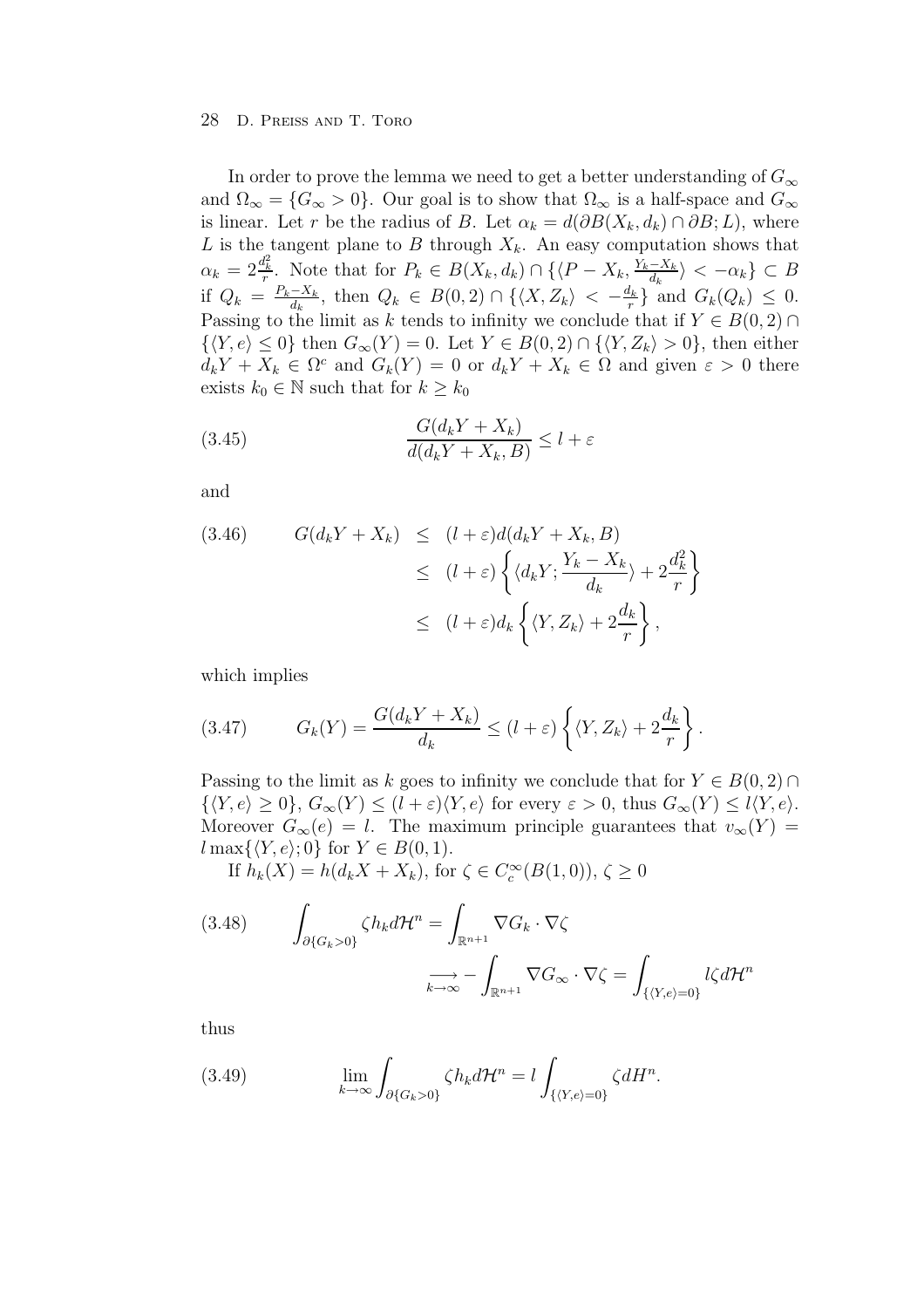On the other hand the divergence theorem ensures that

(3.50) 
$$
\int_{\partial\{G_k>0\}} \zeta d\mathcal{H}^n \geq \int_{\partial\{G_k>0\}} \zeta e \cdot \nu_k d\mathcal{H}^n = \int_{\{G_k>0\}} \operatorname{div}(\zeta e).
$$

Since

$$
(3.51)\ \ \int_{\{G_k>0\}} \operatorname{div}\left(\zeta e\right) \underset{k\to\infty}{\longrightarrow} \int_{\{G_\infty>0\}} \operatorname{div}\left(\zeta e\right) = \int_{\partial\{G_\infty>0\}} \zeta d\mathcal{H}^n = \int_{\langle Y,e\rangle=0} \zeta d\mathcal{H}^n,
$$

we have that

(3.52) 
$$
\lim_{k \to \infty} \int_{\partial \{G_k > 0\}} \zeta d\mathcal{H}^n \ge \int_{\{\langle Y, e \rangle = 0\}} \zeta d\mathcal{H}^n.
$$

Since by (3.2),  $h \ge e^{-\varepsilon} \mathcal{H}^n$  – a.e.  $Q \in \partial \Omega$ , using (3.49) and (3.52) we have

$$
(3.53) \qquad \lim_{k \to \infty} \int_{\partial \{G_k > 0\}} h_k \zeta d\mathcal{H}^n \geq \lim_{k \to \infty} \int_{\partial \{G_k > 0\}} e^{-\varepsilon} \zeta d\mathcal{H}^n
$$

$$
l \int_{\{\langle Y, e \rangle = 0\}} \zeta d\mathcal{H}^n \geq e^{-\varepsilon} \int_{\{\langle Y, e \rangle = 0\}} \zeta d\mathcal{H}^n,
$$

for any  $\zeta \in C_c^{\infty}(B(1,0)), \zeta \ge 0$ . Therefore (3.53) yields

$$
(3.54) \t\t l \ge e^{-\varepsilon}.
$$

Combining (3.43) and (3.44) we obtain that

(3.55) 
$$
|\nabla G_2(P_2)| \ge \limsup_{\substack{X \to P_2 \\ X \in \Omega}} \frac{G(X)}{d(X, B)} \ge e^{-\varepsilon}.
$$

Thus

(3.56) 
$$
\frac{1}{\mathcal{H}^n(\partial B(0, R_2))} = \frac{1}{\sigma_n R_2^n} \ge e^{-\varepsilon}
$$

which implies

$$
(3.57) \t\t R_2 \le (e^{\varepsilon} \sigma_n^{-1})^{\frac{1}{n}}.
$$

We have proved the following lemma.

**Lemma 3.3** Assume that  $\Omega \subset \mathbb{R}^{n+1}$  satisfies conditions (2.1) and (2.2) in Theorem 2.1 then

(3.58)  $B(0, R_1) \subset \Omega \subset B(0, R_2)$ 

with

(3.59) 
$$
e^{-\varepsilon} \leq \sigma_n R_1^n \leq \sigma_n R_2^n \leq e^{\varepsilon}.
$$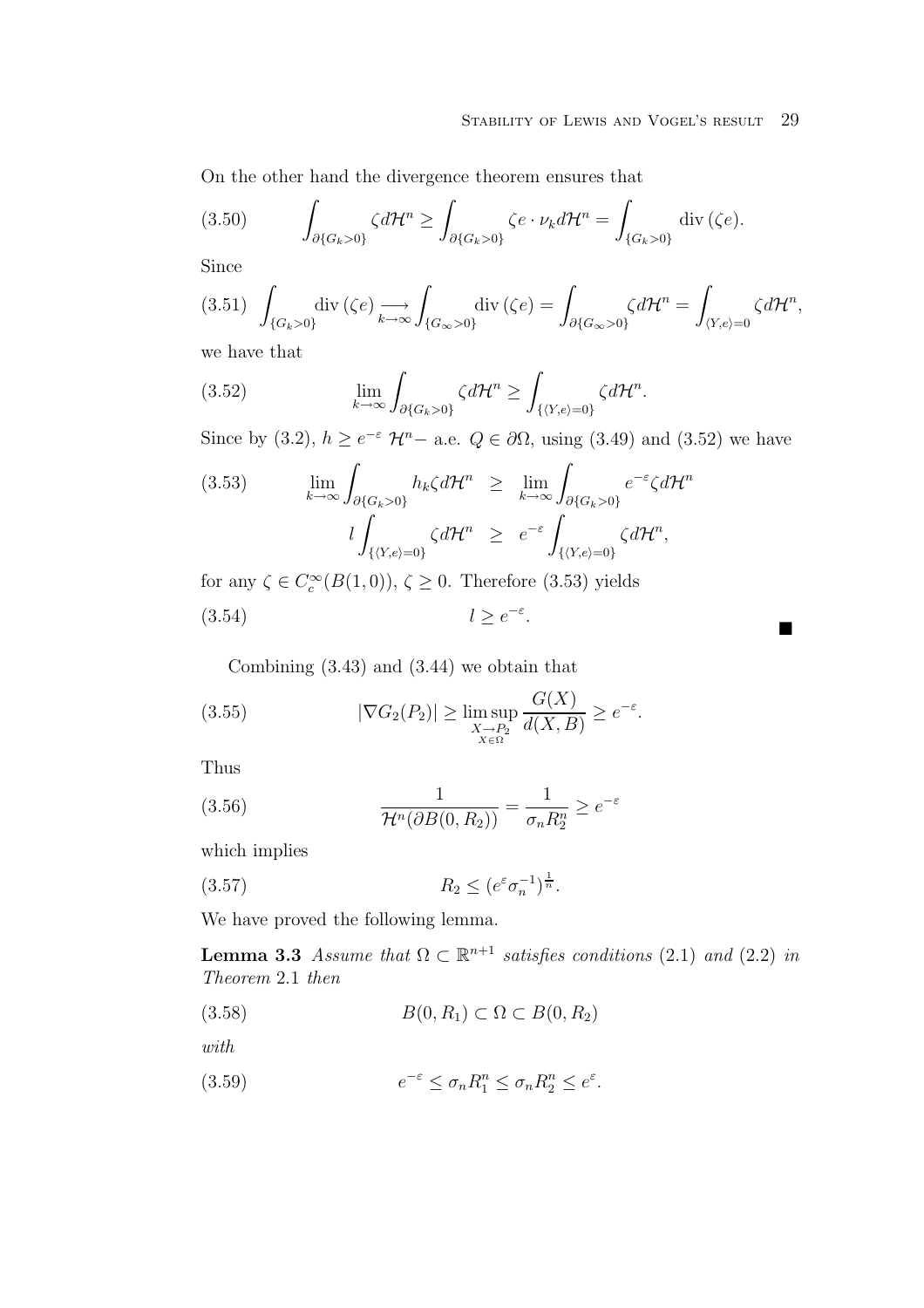### **4. Fine Geometric Properties**

In this section we prove Theorem 2.1. For this purpose we first introduce a local notion of flatness that involves the geometry of the boundary at a point  $Q_0$ , the behavior of G near  $Q_0$  and the oscillation of log h near this point (see Definition 7.1 in [1]). We assume that  $G$  is continuously extended to be identically 0 outside  $\Omega$ . Note that G is then subharmonic in  $\mathbb{R}^{n+1}$ .

**Definition 4.1** Let  $\Omega \subset \mathbb{R}^{n+1}$  be as in Theorem 2.1. Let  $Q_0 \in \partial \Omega$ ,  $\rho > 0$ and  $\sigma_+, \sigma_-, \tau \in (0, 1)$ . We say that

(4.1) 
$$
G \in F(\sigma_+, \sigma_-; \tau) \text{ in } B(Q_0, \rho) \text{ in direction } \nu \text{ if}
$$

(4.2) 
$$
G(X) = 0 \text{ for } \langle X - Q_0, \nu \rangle \ge \sigma_+ \rho
$$

(4.3) 
$$
G(X) \ge -h(Q_0)[\langle X - Q_0, \nu \rangle + \sigma_- \rho] \text{ for } \langle X - Q_0, \nu \rangle \le -\sigma_- \rho
$$

and

(4.4) 
$$
\sup_{X \in B(Q_0,\rho)} |\nabla G(X)| \le h(Q_0)(1+\tau) \text{ and } \underset{B(Q_0,\rho)}{\text{osc}} \le \tau h(Q_0).
$$

The proof is very similar to the ones presented in [1] section 7 or in [6]. To avoid repetition we state the lemmata and only point out the main differences with respect to the proofs of the results mentioned above. For the complete details we refer the reader to [1] and [6].

**Lemma 4.1** Let  $\Omega \subset \mathbb{R}^{n+1}$  be a bounded domain and a set of locally finite perimeter such that  $0 \in \Omega$ . Let G and h be as above. There exists  $\sigma_n > 0$  so that if  $\sigma \in (0, \sigma_n)$ ,  $\tau \in (0, \sigma)$  and  $\varepsilon \in (0, \sigma)$  with

(4.5) 
$$
\sup_{\partial\Omega} |\log h| < \varepsilon
$$

then for  $Q_0 \in \partial\Omega$ ,  $\rho > 0$  and  $\nu \in \mathbb{S}^n$ , if  $G \in F(\sigma, 1; \tau)$  in  $B(Q_0, \rho)$  in direction  $\nu$  then  $G \in F(2\sigma, C\sigma; \tau)$  in  $B(Q_0, \frac{\rho}{2})$  in direction  $\nu$ . Here  $C > 1$ is a constant that only depends on n.

**Lemma 4.2** Let  $\Omega \subset \mathbb{R}^{n+1}$  be a bounded domain and a set of locally finite perimeter such that  $0 \in \Omega$ . Let G and h be as above. Given  $\theta \in (0,1)$  there exists  $\sigma_{\theta} > 0$  and  $\eta_{\theta} = \eta \in (0,1)$  so that if  $\sigma \in (0,\sigma_{\theta})$  and  $\tau \in (0,\sigma_{\theta}\sigma^2)$ then for  $Q_0 \in \partial \Omega$ ,  $\rho > 0$  if  $G \in F(\sigma, \sigma; \tau)$  in  $B(Q_0, \rho)$  in direction  $\nu$  then  $G \in F(\theta \sigma, 1; \tau)$  in  $B(Q_0, \eta \rho)$  in direction  $\bar{\nu}$  and  $|\nu - \bar{\nu}| \leq C\sigma$ .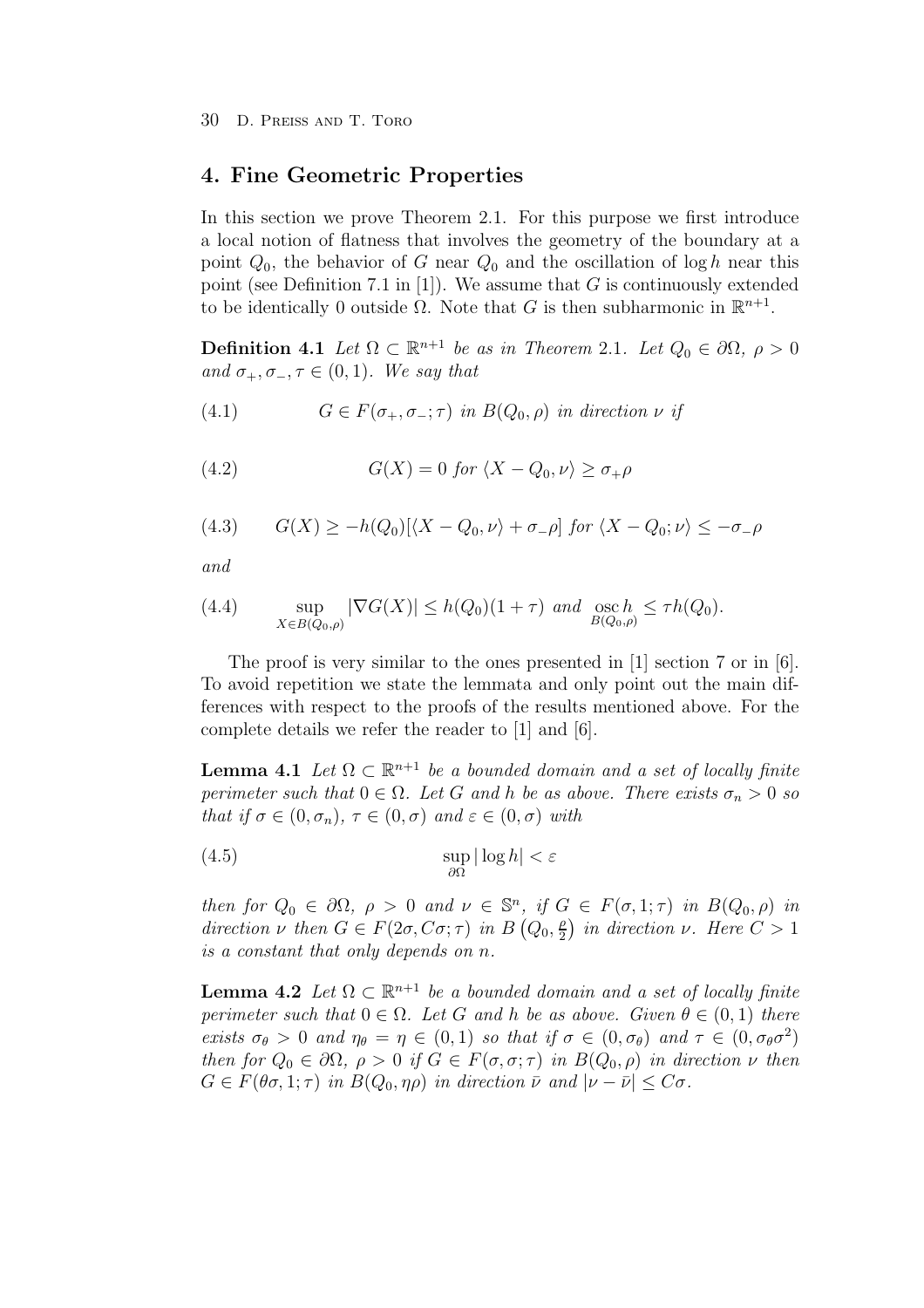**Lemma 4.3** Assume that  $\Omega \subset \mathbb{R}^{n+1}$  satisfies (2.9). Then given  $\sigma > 0$  there exist  $\varepsilon_{\sigma} > 0$  such that if

(4.6) 
$$
\sup_{\partial\Omega} |\log h| < \varepsilon \text{ with } \varepsilon < \varepsilon_{\sigma}
$$

then there is  $\rho_{\varepsilon} = \rho > 0$  (depending on  $\varepsilon > 0$ ) so that for  $Q \in \partial \Omega$ ,  $G \in$  $F(\sigma, \sigma; (e^{2\varepsilon}-1)^{1/4})$  in  $B(Q, \rho)$ . Here  $(e^{2\varepsilon_{\sigma}}-1)^{1/2} < \sigma$ .

**Proof of Lemma 4.3.** Recall from Lemma 3.3 that under the above hypothesis  $B(0, R_1) \subset \Omega \subset B(0, R_2)$  with  $1 \le R_2/R_1 \le e^{2\varepsilon}$ , and  $e^{-\varepsilon} \le \sigma_n R_i^n \le$  $e^{\varepsilon}$  for  $i = 1, 2$ . Let  $\varepsilon \in (0, \frac{1}{4})$  be a positive number to be chosen later depending on  $\sigma > 0$ . Let  $\rho = R_1 \sqrt{2} \sqrt{e^{2\varepsilon} - 1}$ . From basic geometry and the remark above (see Lemma 3.3) it is clear that for  $Q \in \partial\Omega$  there exists an *n*-plane  $L(Q, \rho)$  through Q such that

(4.7) 
$$
\frac{1}{\rho}D[\partial\Omega \cap B(Q,\rho), L(Q,\rho) \cap B(Q,\rho)] \leq \sqrt{2}\sqrt{e^{2\varepsilon}-1}.
$$

In fact take for example the *n*-plane through  $Q$  orthogonal to the line joining the origin to Q. Let  $\nu$  be the unit normal in the direction  $O\dot{Q}$ following the origin to  $Q$ . Let  $\nu$  be the unit normal in the direction  $\mathcal{O}_Q$ <br>we have that if  $X \in B(Q, \rho)$  and  $\langle X - Q, \nu \rangle \geq 2\sqrt{2\sqrt{e^{2\varepsilon}-1}}\rho$  then since  $1 \leq R_2/R_1 \leq e^{2\varepsilon}$ 

$$
(4.8) \qquad |X|^2 = |X - Q - \langle X - Q, \nu \rangle \nu|^2 + |\langle X - Q, \nu \rangle + |Q||^2
$$
  
\n
$$
\geq (R_1 + 2\sqrt{2}\sqrt{e^{2\varepsilon} - 1}\rho)^2 = R_1^2 (1 + 4(e^{2\varepsilon} - 1))^2
$$
  
\n
$$
\geq R_2^2 e^{-4\varepsilon} (4e^{2\varepsilon} - 3)^2
$$
  
\n
$$
\geq R_2^2 (4 - 3e^{-2\varepsilon})^2 > R_2^2.
$$

Thus  $X \notin \Omega$  and  $G(X) = 0$  as G was extended to be identically equal Thus  $\Lambda \notin \Omega$  and  $G(\Lambda) = 0$  as G was extended to be identically equal to zero in  $\Omega^c$ . Now let  $X \in B(Q, \rho)$  with  $\langle X - Q, \nu \rangle \leq -2\sqrt{2\sqrt{e^{2\varepsilon} - 1}}\rho$ . In this case

$$
(4.9) \qquad |X|^2 = |X - Q - \langle X - Q, \nu \rangle \nu|^2 + |\langle X - Q, \nu \rangle + |Q||^2
$$
  
\n
$$
\leq |X - Q|^2 + (R_2 - 4(e^{2\varepsilon} - 1)R_1)^2
$$
  
\n
$$
\leq \rho^2 + (e^{2\varepsilon} - 4e^{2\varepsilon} + 4)^2 R_1^2
$$
  
\n
$$
\leq [2(e^{2\varepsilon} - 1) + (1 - 3(e^{2\varepsilon} - 1))^2] R_1^2
$$
  
\n
$$
\leq (1 + 9(e^{2\varepsilon} - 1)^2 - 4(e^{2\varepsilon} - 1)) R_1^2
$$
  
\n
$$
\leq [1 + (e^{2\varepsilon} - 1)(9(e^{2\varepsilon} - 1) - 4)] R_1^2 < R_1^2,
$$

provided  $\varepsilon > 0$  is such that  $e^{2\varepsilon} - 1 < 4/9$ . Thus for  $X \in B(Q, \rho)$  with provided  $\varepsilon > 0$  is such that  $e^{-z} - 1 < 4/9$ . Thus for  $\Lambda \in B(Q, \rho)$  with  $\langle X - Q, \nu \rangle \leq -2\sqrt{2\sqrt{e^{2\varepsilon} - 1}\rho}$ ,  $X \in B(0, R_1)$  and by (3.39) we have that if  $G_1$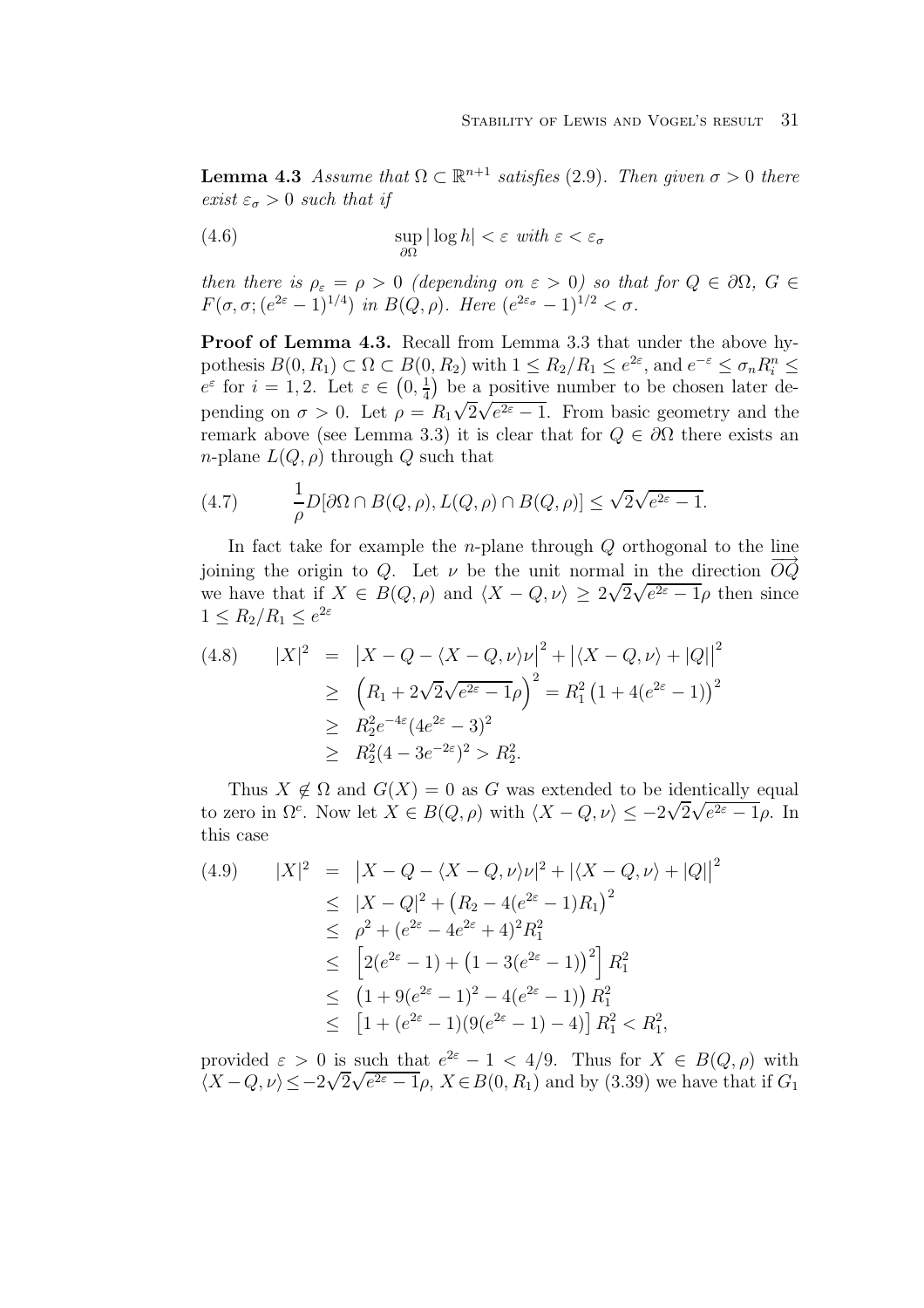#### 32 D. PREISS AND T. TORO

denotes the Green function of  $B(0, R_1)$  with pole 0 then

(4.10) 
$$
G(X) \ge G_1(X) = G_1(X) - G_1\left(R_1 \frac{X}{|X|}\right)
$$

$$
\ge \langle \nabla G_1(Y), X - R_1 \frac{X}{|X|} \rangle = \langle \nabla G_1(Y), \frac{X}{|X|} \rangle (|X| - R_1),
$$

for some  $Y = tX + (1-t)R_1 \frac{X}{|X|}$  with  $t \in [0,1]$ . Note that  $R_1 - \rho \leq |Y| \leq R_1$ .<br>The last inequality is a simple application of the fundamental theorem of calculus.

Since  $G_1(Y) = \frac{1}{(n-1)\sigma_n} \left( \frac{1}{|Y|^{n-1}} - \frac{1}{R_1^{n-1}} \right)$ ,  $\nabla G_1(Y) = \frac{-1}{\sigma_n} \frac{Y}{|Y|^{n+1}}$  and for Y as above  $(4.10)$  and  $(3.59)$  ensure

$$
(4.11) \tG(X) \ge \frac{-1}{\sigma_n |X|^n} \left( t + (1-t) \frac{R_1}{|X|} \right)^{-n} (|X| - R_1)
$$
  
\n
$$
\ge \frac{1}{\sigma_n |Y|^n} (R_1 - |X|) \ge \frac{1}{\sigma_n R_1^n} (R_1 - |X|)
$$
  
\n
$$
\ge e^{-\varepsilon} (R_1 - |X|)
$$

Combining  $(4.10)$ ,  $(4.11)$  and  $(4.6)$  we obtain

$$
(4.12) \quad G(X) \ge e^{-\varepsilon} (R_1 - |X|)
$$
  
\n
$$
\ge h(Q)(R_1 - |X|) - h(Q)(1 - e^{-2\varepsilon})(R_1 - |X|)
$$
  
\n
$$
\ge h(Q)(R_1 - |X|) - h(Q)(1 - e^{-2\varepsilon})\rho,
$$

for  $X \in B(Q, \rho)$  with  $\langle X - Q, \nu \rangle \leq -2\sqrt{2\sqrt{e^{2\varepsilon}-1}}\rho$ .

Our next goal is to compare  $R_1 - |X|$  to  $|\langle X - Q, \nu \rangle|$ . Note that the basic picture is as follows:

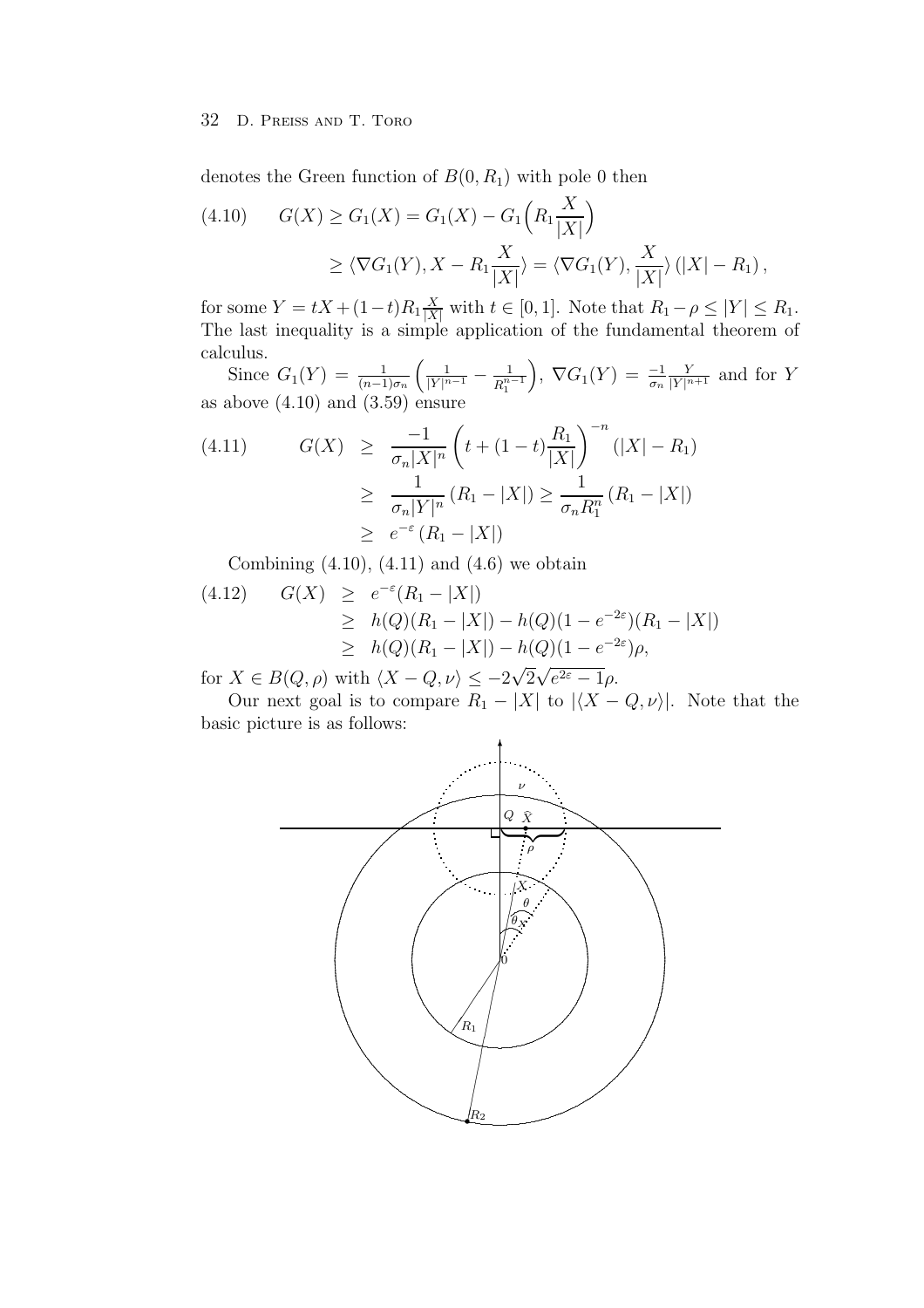where

(4.13) 
$$
|\langle X - Q, \nu \rangle| = \cos \theta_X |X - \widehat{X}| \leq \left( R_1 - |X| + \frac{R_2 - R_1}{\cos \theta_X} \right) \cos \theta_X.
$$

Thus since  $\langle X - Q, \nu \rangle \leq -2\sqrt{2\sqrt{e^{2\epsilon} - 1}}\rho \leq 0$  and  $R_1 \leq R_2 \leq e^{2\epsilon}R_1$ 

$$
(4.14) \qquad R_1 - |X| \ge \frac{1}{\cos \theta_X} |\langle X - Q, \nu \rangle| - (R_2 - R_1)
$$
  
\n
$$
\ge \frac{1}{\cos \theta_X} |\langle X - Q, \nu \rangle| - R_1 (e^{2\varepsilon} - 1)
$$
  
\n
$$
\ge \frac{1}{\cos \theta_X} |\langle X - Q, \nu \rangle| - \frac{\sqrt{e^{2\varepsilon} - 1}}{\sqrt{2}} \rho
$$
  
\n
$$
\ge |\langle X - Q, \nu \rangle| - \frac{e^{2\varepsilon} - 1}{\sqrt{2}} \rho.
$$

Combining (4.6), (4.12) and (4.14) we have that for  $X \in B(Q, \rho)$  with Combining (4.0), (4.12) and<br> $\langle X - Q; \nu \rangle \leq -2\sqrt{2\sqrt{e^{2\varepsilon}-1}}\rho$ 

$$
(4.15) \ \ G(X) \ \geq \ h(Q)(R_1 - |X|) - h(Q)(1 - e^{-2\varepsilon})\rho
$$
  
\n
$$
\geq \ h(Q) \left[ |\langle X - Q, \nu \rangle| - \frac{e^{2\varepsilon} - 1}{\sqrt{2}} \rho - h(Q)(1 - e^{-2\varepsilon}) \right]
$$
  
\n
$$
\geq \ h(Q) \left[ -\langle X - Q, \nu \rangle - \frac{1 + \sqrt{2}}{\sqrt{2}} (e^{2\varepsilon} - 1) \rho \right].
$$

Thus choosing  $\varepsilon > 0$  so that  $2\sqrt{2\sqrt{e^{2\varepsilon} - 1}} < (e^{2\varepsilon} - 1)^{\frac{1}{12}} < \sigma$  and we have that for  $X \in B(Q, \rho)$ 

(4.16) 
$$
G(X) = 0 \text{ for } \langle X - Q, \nu \rangle \ge \sigma \rho
$$

(4.17) 
$$
G(X) \ge -h(X)[\langle X - Q, \nu \rangle + \sigma \rho] \text{ for } \langle X - Q, \nu \rangle \le -\sigma \rho.
$$

Hypothesis (4.6) implies that for  $P, Q \in \partial \Omega$ 

(4.18) 
$$
e^{-2\varepsilon} \leq \frac{h(P)}{h(Q)} \leq e^{2\varepsilon}.
$$

Thus

(4.19) 
$$
\qquad \qquad \text{osc}_{B(Q,P)}h \leq (e^{2\varepsilon} - 1)h(Q).
$$

To estimate  $\sup_{B(Q,P)\cap\Omega} |\nabla G|$  recall that the function  $V(X) = |\nabla G(X)|$ is subharmonic and bounded on  $\Omega \backslash B(0, \frac{R_1}{2})$ . Hence, since

$$
B(Q, \rho) \cap \Omega \subset \Omega \backslash B(0, R_1 - 2\rho),
$$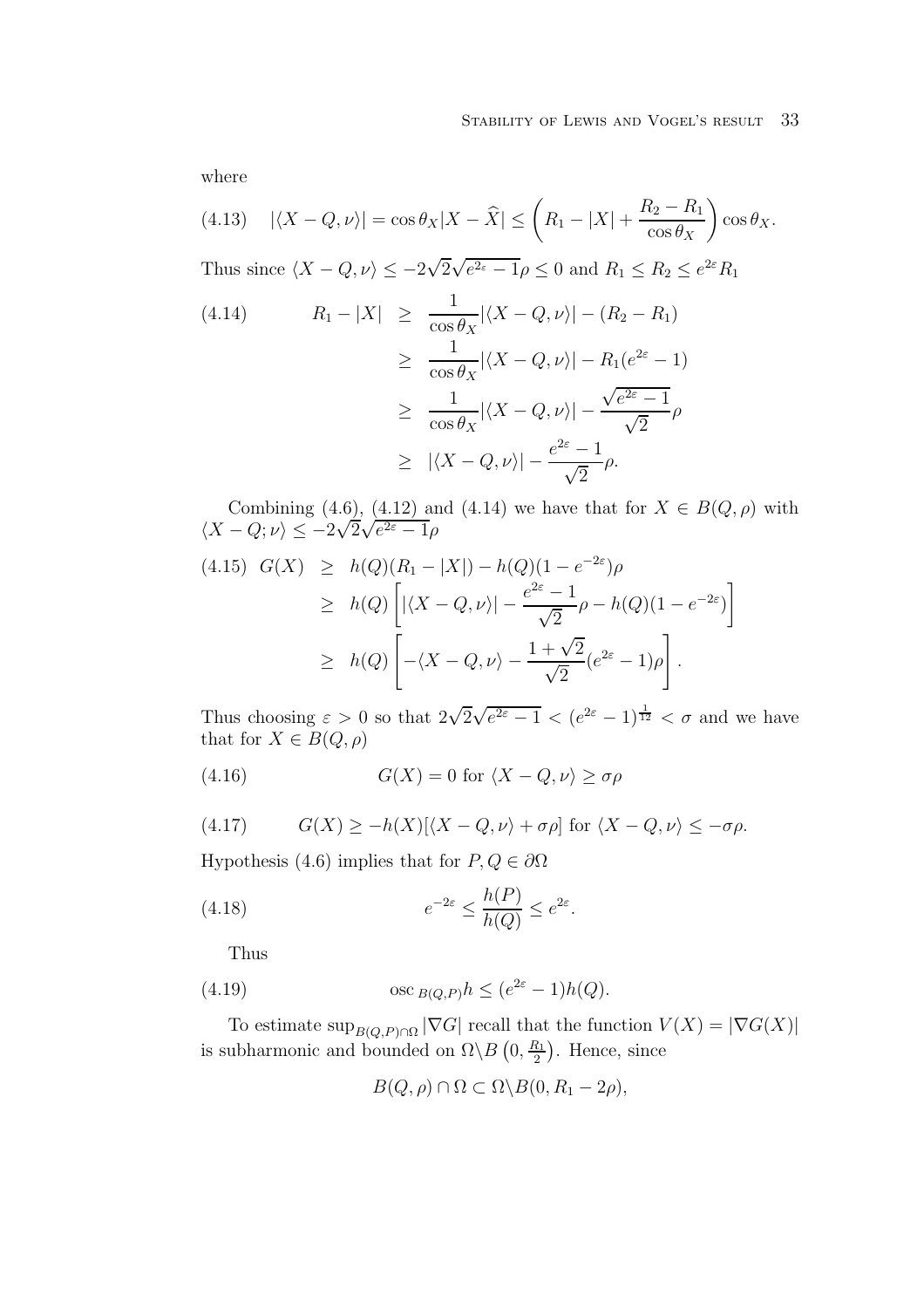the maximum principle for subharmonic functions ensures that

(4.20) 
$$
\sup_{B(Q,\rho)\cap\Omega} |\nabla G| \leq \sup_{\Omega\setminus B(Q,R_1-2\rho)} |\nabla G| = \max \left\{ \limsup_{X\to\partial\Omega} |\nabla G(X)|, \sup_{\partial B(0,R_1-2\rho)} |\nabla G| \right\}.
$$

Let  $Y \in \partial B(0, R_1 - 2\rho)$  then  $B(Y, \rho) \subset B(0, R_1) \subset \Omega$  since G and  $G_1$  are harmonic on  $B(Y, \rho)$  Poisson's representation formula yields for  $X \in B(Y, \rho)$ 

(4.21) 
$$
G(X) = \frac{\rho^2 - |X - Y|^2}{(n+1)\omega_{n+1}\rho} \int_{\partial B(Y,\rho)} \frac{G(\zeta)}{|X - \zeta|^{n+1}} d\zeta.
$$

Differentiating the expression in (4.21) and applying the obtained formula to  $X = Y$  we obtain

(4.22) 
$$
\nabla G(Y) = -\frac{\rho}{\omega_{n+1}} \int_{\partial B(Y,\rho)} \frac{G(\zeta)}{|Y - \zeta|^{n+3}} (Y - \zeta) d\zeta
$$

$$
= -\frac{1}{\omega_{n+1}\rho^{n+2}} \int_{\partial B(Y,\rho)} G(\zeta)(Y - \zeta) d\zeta.
$$

Thus if  $G_i$  denotes the Green function of  $B(0, R_i)$  for  $i = 1, 2$  with pole 0, we have

(4.23) 
$$
|\nabla G(Y) - \nabla G_1(Y)| \leq \frac{\rho}{\omega_{n+1}\rho^{n+2}} \int_{\partial B(Y,\rho)} |G(\zeta) - G_1(\zeta)| d\zeta.
$$

Using (3.39), (3.43) and (4.23) we have

$$
(4.24) \quad |\nabla G(Y) - \nabla G_1(Y)| \leq \frac{1}{\omega_{n+1}\rho^{n+1}} \int_{\partial B(Y,\rho)} (G_2(\zeta) - G_1(\zeta))d\zeta
$$
  
\n
$$
\leq C_n \frac{1}{\rho^{n+1}} \int_{\partial B(Y,\rho)} \left(\frac{1}{R_1^{n-1}} - \frac{1}{R_2^{n-1}}\right) d\zeta
$$
  
\n
$$
\leq \frac{C_n}{\rho} \left[\frac{1}{R_1^{n-1}} - \frac{1}{R_2^{n-1}}\right] = \frac{C_n}{\rho R_1^{n-1} R_2^{n-1}} (R_2^{n-1} - R_1^{n-1})
$$
  
\n
$$
\leq \frac{C_n R_2^{n-2}}{\rho R_1^{n-1} R_2^{n-1}} (R_2 - R_1) = \frac{C_n}{\rho R_1^{n-1} R_2} (R_2 - R_1)
$$
  
\n
$$
\leq \frac{C_n R_1 (e^{2\varepsilon} - 1)}{\rho R_1^n} \leq \frac{C_n}{\rho} \frac{1}{R_1^{n-1}} (e^{2\varepsilon} - 1)
$$
  
\n
$$
\leq \frac{C_n}{R_1^n} \sqrt{e^{2\varepsilon} - 1} \leq C_n \sqrt{e^{2\varepsilon} - 1},
$$

where we used the facts that  $1 \leq \frac{R_2}{R_1} \leq e^{2\varepsilon}$ ,  $\rho = \sqrt{2\sqrt{e^{2\varepsilon} - 1}}R_1$  and  $e^{-\varepsilon} \leq$  $R_1^n \sigma_n \leq e^{\varepsilon}$ , with  $\varepsilon \in (0, \frac{1}{4})$ .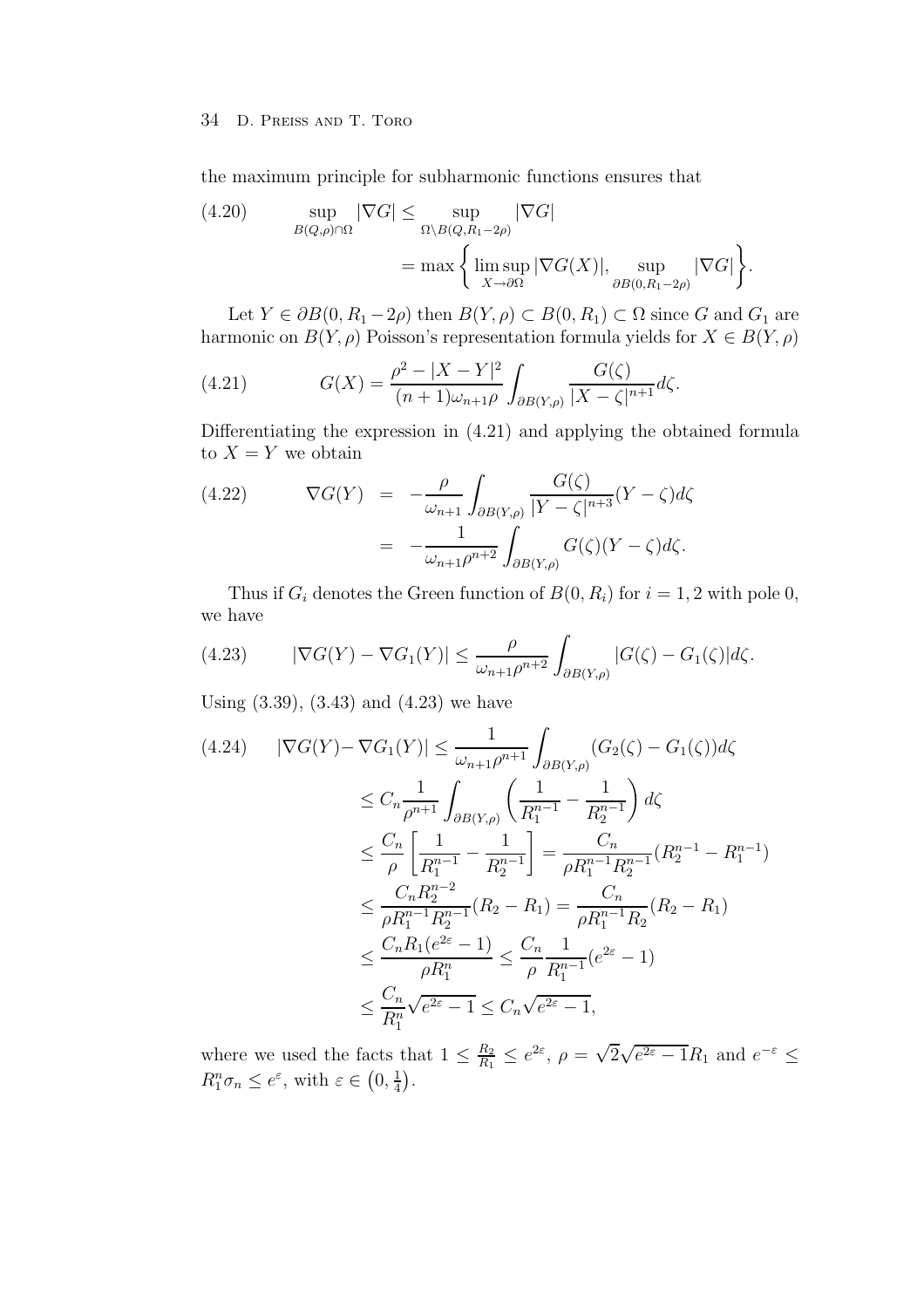#### STABILITY OF LEWIS AND VOGEL'S RESULT 35

Since

$$
G_1(Y) = \frac{1}{(n-1)(n+1)\omega_{n+1}} \left(\frac{1}{|Y|^{n-1}} - \frac{1}{R_1^{n-1}}\right)
$$

then

$$
|\nabla G_1(Y)| = \frac{1}{(n+1)\omega_{n+1}} \frac{1}{|Y|^n}.
$$

For  $Y \in \partial B(0, R_1 - 2\rho)$  and  $\varepsilon > 0$  small enough, we have

(4.25) 
$$
|\nabla G_1(Y)| = \frac{1}{\omega_{n+1}(n+1)(R_1 - 2\rho)^n} = \frac{1}{\sigma_n R_1^n (1 - 2\sqrt{2}\sqrt{e^{2\varepsilon} - 1})^n} \leq \frac{e^{\varepsilon}}{(1 - 2\sqrt{2}\sqrt{e^{2\varepsilon} - 1})^n} \leq e^{\varepsilon} (1 + 8n\sqrt{e^{2\varepsilon} - 1}).
$$

Combining (4.6), (4.20), (4.24) and (4.25) we obtain

(4.26) 
$$
\sup_{B(Q,\rho)} |\nabla G| \le e^{\varepsilon} (1 + 8n\sqrt{e^{2\varepsilon} - 1}) + C_n \sqrt{e^{2\varepsilon} - 1}
$$

$$
\le e^{\varepsilon} (1 + C_n \sqrt{e^{2\varepsilon} - 1})
$$

$$
\le e^{2\varepsilon} h(Q) (1 + C_n \sqrt{e^{2\varepsilon} - 1})
$$

$$
\le h(Q) (1 + C_n \sqrt{e^{2\varepsilon} - 1}).
$$

Thus for  $\varepsilon > 0$  small enough so that  $C_n(e^{2\varepsilon}-1)^{\frac{1}{4}} < 1$  we have that

(4.27) 
$$
\sup_{B(Q,\rho)} |\nabla G| \le h(Q)(1 + (e^{2\varepsilon} - 1)^{1/4}).
$$

Note that (4.16), (4.17), (4.19) and (4.27) show that for  $\varepsilon > 0$  small enough in terms of *n* and such that  $(\varepsilon^{2\varepsilon} - 1)^{1/12} < \sigma$  then  $G \in F(\sigma, \sigma; (e^{2\varepsilon} - 1)^{1/4})$ <br>in  $B(Q, \rho), \forall Q \in \partial\Omega$  where  $\rho = \sqrt{2\sqrt{e^{2\varepsilon} - 1}R_1}$ .

Before sketching the proofs of Lemma 4.1 and Lemma 4.2 we indicate how from the 3 lemmata above one proves Theorem 2.1.

**Proof of Theorem 2.1.** Let  $\theta' \in (0, \frac{1}{2})$  to be chosen. Let  $\sigma' \in (0, \sigma_{\theta'})$ as in Lemma 4.2. By Lemma 4.3 for  $\sigma \in (0, \sigma_{\theta})$  there is  $\varepsilon_{\sigma'} > 0$  so that if (4.6) holds, then  $G \in F(\sigma', \sigma', (e^{2\varepsilon}-1)^{1/4})$  in  $B(Q, \rho)$ , for  $Q \in \partial\Omega$  with if (4.6) holds, then  $G \in F(\sigma, \sigma, (e^{2\epsilon} - 1)^{2/3})$  in  $B(Q, \rho)$ , for  $Q \in \sigma\Omega$  with  $\rho = \sqrt{2\sqrt{e^{2\epsilon} - 1}}R_1$ , and with  $(e^{2\epsilon_{\sigma'}} - 1)^{1/12} < \sigma'$ . Note that by choosing  $\varepsilon' < \varepsilon_{\sigma'}$  so that  $(e^{2\varepsilon_{\sigma}} - 1)^{1/4} < \sigma_{\theta'}$  we have that  $(e^{2\varepsilon} - 1)^{1/4} \leq \sigma_{\theta'}(\sigma')^2$ for  $\varepsilon < \varepsilon'$ . Lemma 4.2 ensures that  $G \in F(\theta'\sigma', 1; (e^{2\varepsilon}-1)^{1/4})$  in  $B(Q, \eta\rho)$ .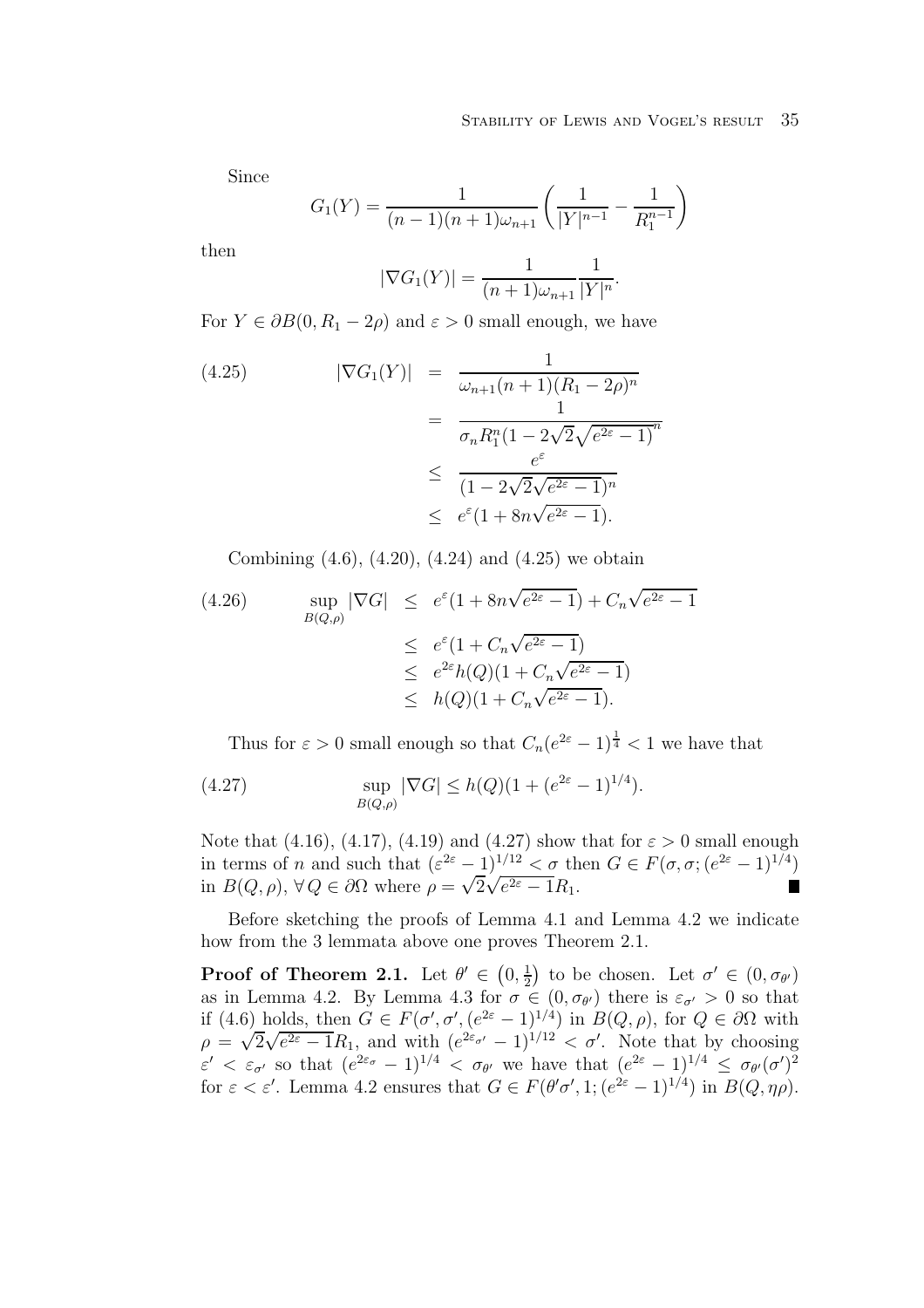Lemma 4.1 now guarantees that  $G \in F(2\theta'\sigma', C\theta'\sigma'; (e^{2\varepsilon}-1)^{1/4})$  in  $B(Q, \frac{\eta\rho}{2})$ . Choosing  $\theta'$  so that  $C\theta' + 2\theta' < 1$  we conclude that

$$
G \in F(\sigma', \sigma'; (e^{2\varepsilon} - 1)^{1/4}) \quad \text{in } B\left(Q, \frac{\eta \rho}{2}\right).
$$

Since  $(e^{2\varepsilon}-1)^{1/4} \leq \sigma_{\theta'}(\sigma')^2$  we can repeat the previous argument to show that  $\forall k \in \mathbb{N}$  and  $\forall Q \in \partial \Omega$ 

$$
G \in F(\sigma', \sigma'; (e^{2\varepsilon} - 1)^{1/4}) \quad \text{in } B\left(Q, \left(\frac{\eta}{2}\right)^k \rho\right).
$$

Thus there exists  $\nu_k \in S^n$  so that

(4.28) 
$$
G(X) = 0 \text{ for } \langle X - Q, \nu_k \rangle \ge \sigma' \left(\frac{\eta}{2}\right)^k \rho
$$

and

(4.29) 
$$
G(X) \ge -h(Q) \left[ \langle X - Q, \nu_k \rangle + \sigma' \left( \frac{\eta}{2} \right)^k \rho \right] \ge 0
$$

for  $\langle X - Q, \nu_k \rangle \leq -\sigma' \left(\frac{\eta}{2}\right)^k \rho$ .

In particular if  $L_k(Q)$  denotes the *n*-plane through Q orthogonal to  $\nu_k$ (4.28) and (4.29) imply that

$$
(4.30)\quad D\left[\partial\Omega\cap B\left(Q,\left(\frac{\eta}{2}\right)^k\rho\right);L_k(Q)\cap B\left(Q,\left(\frac{\eta}{2}\right)^k\rho\right)\right]\leq\sigma'\left(\frac{\eta}{2}\right)^k\rho.
$$

Let  $r \in (0, \rho)$  there is  $k \geq 0$  so that  $\left(\frac{\eta}{2}\right)^{k+1} \rho \leq r \leq \left(\frac{\eta}{2}\right)^k \rho$ , let  $r_k = \left(\frac{\eta}{2}\right)^k \rho$ . For  $P \in \partial \Omega \cap B(Q, r)$  by (4.30), there exists  $Z \in L_k(Q) \cap B(Q, r_k)$  so that  $|Z - P| < \sigma' r_k$ . Note that  $|Z - Q| \leq |Z - P| + |P - Q| < \sigma' r_k + r$ . There exists  $Z' \in \text{seg }[Q, Z]$  such that  $|Z' - Q| < r$  and  $|Z' - Z| < \sigma' r_k$ . Moreover  $|Z' - P| \leq |Z - Z'| + |Z - P| < 2\sigma' r_k.$ 

For  $Z \in L_k(Q) \cap B(Q,r)$ , there exists  $Z' \in L_k(Q) \cap B(Q,r - \sigma' r_k)$  so that  $|Z - Z'| < \sigma' r_k$ . By (4.30) there exists  $P \in \partial \Omega \cap B(Q, r_k)$  so that  $|Z' - P| < \sigma' r_k$ . Note that  $|Z - P| \leq |Z - Z'| + |Z' - P| < 2\sigma' r_k$ , moreover  $|P - Q| \leq |P - Z'| + |Z' - Q| < r$ . Thus  $P \in \partial \Omega \cap B(Q, r)$ . The previous argument ensures that for  $Q \in \partial\Omega$  and  $r \in (0, \rho)$  there exists an *n*-plane through  $Q, L(Q, r)$  so that

(4.31) 
$$
\frac{1}{r}D[\partial\Omega \cap B(Q,r), L(Q,r) \cap B(Q,r)] \leq 2\sigma'.
$$

Thus for  $\sigma \in (0, \frac{\sigma_{\theta'}}{2})$  there exists  $\varepsilon_{\sigma} > 0$  so that if  $\varepsilon < \varepsilon_{\sigma}$  and  $\sup_{\partial \Omega} |\log h| < \varepsilon$ then  $\theta(Q, r) \leq \sigma$  for  $r \in (0; \rho)$  with  $\rho = \sqrt{2\sqrt{e^{2\varepsilon} - 1}} R_1$ .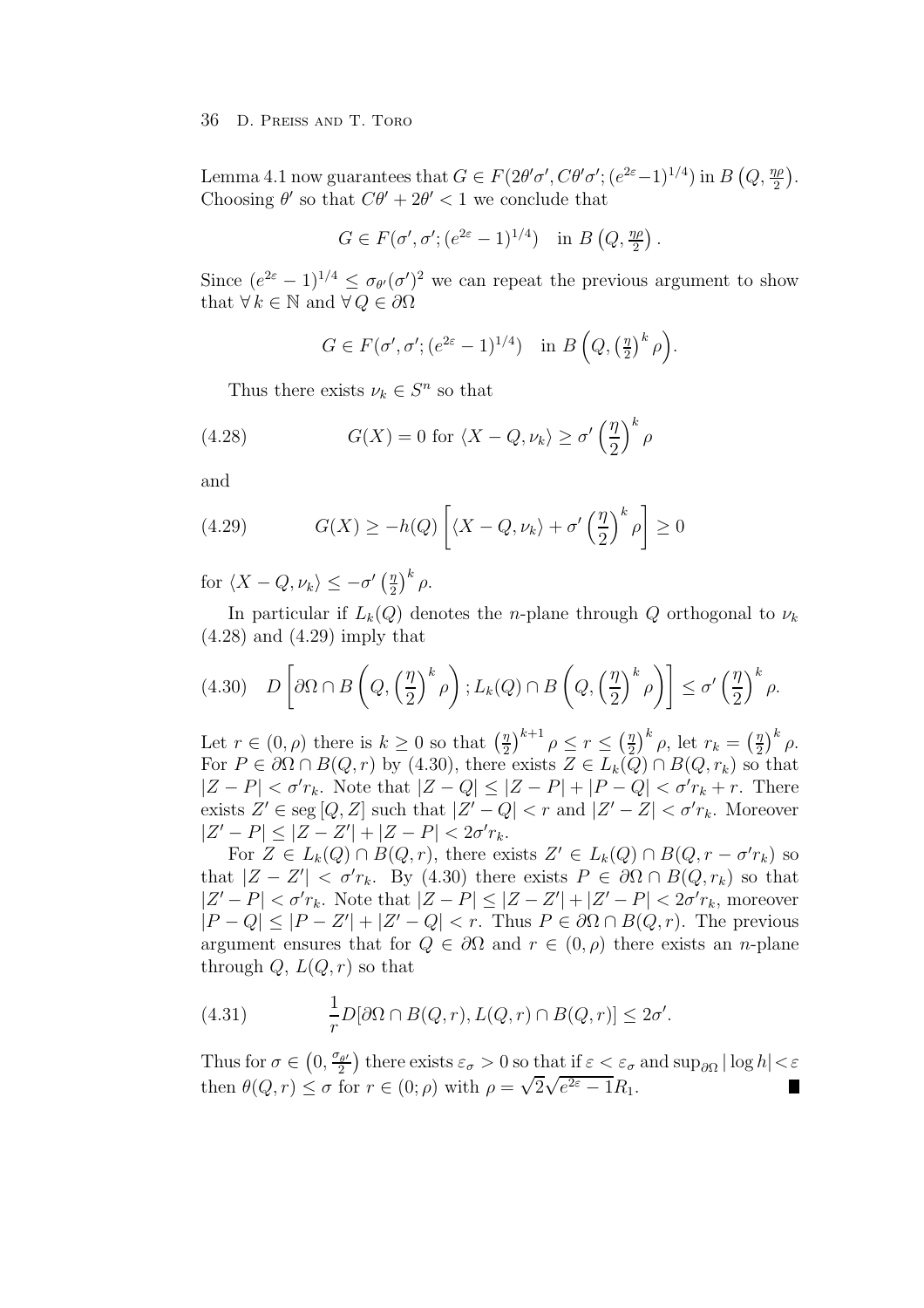We now focus our attention in the proofs of Lemmas 4.1 and 4.2. As mentioned earlier these are just small variations of results that appear both in [1] and [6], thus we do not present all the details.

**Proof of Lemma 4.1.** Without loss of generality we may assume that  $Q_0 = 0 \in \partial\Omega$ ,  $\rho = 1$  and  $\nu = e_{n+1}$ . By hypothesis  $G \in F(\sigma, 1; \tau)$  in  $B_1 = B(0, 1)$  in the direction  $e_{n+1}$ ,  $h(Q) \geq e^{-\varepsilon}$  for  $\mathcal{H}^n$  a.e.  $Q \in \partial\Omega$  and  $\sup_{B_1} |\nabla G| \leq e^{\varepsilon} (1+\tau) \leq e^{\varepsilon} (1+\sigma).$ 

This implies that for  $\varphi \in C_0^{\infty}(\mathbb{R}^{n+1}), \varphi \geq 0$ 

(4.32) 
$$
\int_{\Omega} G \Delta \varphi \ge e^{-\varepsilon} \int_{\partial \Omega} \varphi d\mathcal{H}^{n}.
$$

Let  $\eta(Y) = \exp\left(\frac{-9|Y|^2}{1-\theta|Y|^2}\right)$  $\frac{1-9|Y|^2}{ }$ for  $|Y| < \frac{1}{3}$  and  $\eta(Y) = 0$  otherwise. Choose  $s_0 > 0$  to be the maximum s so that

(4.33) 
$$
B_1 \cap \{G > 0\} \subset D = \{X \in B_1 : x_{n+1} < 2\sigma - s\eta(\bar{x})\}
$$

where  $X = (\bar{x}, x_{n+1})$  with  $\bar{x} \in \mathbb{R}^n \times \{0\}$  Note that  $s_0 \leq 2\sigma$ . Since  $G \in$  $F(\sigma, 1; \tau)$  in  $B_1$  there exists  $Z \in \partial D \cap \partial \Omega \cap B(0, \frac{1}{3})$ . Let  $B \subset D^C$  be a tangent ball to D at Z. Since  $\partial D \cap B_1$  is smooth and  $s_0 \leq 2\sigma \leq \sigma_n$  for  $\sigma_n > 0$  small we may assume that the radius of B is  $\frac{C_n}{\sigma_n}$ . Consider the function V defined by  $\Delta V = 0$  in  $D, V = 0$  in  $\partial D \cap B_1$  and  $V = 2\sigma - x_{n+1}$ on  $\partial D \backslash B_1$ . By the maximum principle  $V > 0$  in D and

$$
(4.34) \tG \le V \text{ in } D
$$

as  $G \leq V$  on  $\partial D$  and G is subharmonic. For  $X \in D$  define  $F(X) =$  $(2\sigma - x_{n+1}) - V(X)$ , F is a harmonic function on D. Since Z is a smooth point of  $\partial D$ , standard boundary regularity arguments (see [3, Lemma 6.5]) ensures that  $\sup_{X\in\bar{D}} |\nabla F(X)| \leq C \sup_{\bar{D}} |F| \leq Cs_0 \leq C\sigma$ . Therefore

(4.35) 
$$
-\frac{\partial V}{\partial x_{n+1}}(Z) = 1 + \frac{\partial F}{\partial x_{n+1}}(Z) \le 1 + C\sigma.
$$

Using (4.35) and noting that  $|\overrightarrow{n}(Z) - e_{n+1}| \leq c\sigma$  we have that if  $\langle \nabla V, \vec{n} \rangle = \frac{\partial V}{\partial n}$  where  $\vec{n}$  denotes the outward unit normal to  $\partial D$  then

(4.36) 
$$
-\frac{\partial V}{\partial b}(Z) \leq 1 + c\sigma + (1 + \sigma)|\overrightarrow{n} - e_{n+1}| \leq 1 + c\sigma.
$$

Our goal now is to estimate G from below by the linear function  $-x_{n+1}$  up to a constant of order  $\sigma$ . Let  $\zeta \in \partial B(0, \frac{3}{4}) \cap \{x_{n+1} < -\frac{1}{2}\}\.$  Consider the function  $\omega_{\zeta}$  defined by  $\Delta \omega_{\zeta} = 0$  in  $D \setminus B(\zeta, \frac{1}{8}), \omega_{\zeta} = 0$  on  $\partial D \omega_{\zeta} = -x_{n+1}$ on  $\partial B\left(\zeta,\frac{1}{8}\right)$ .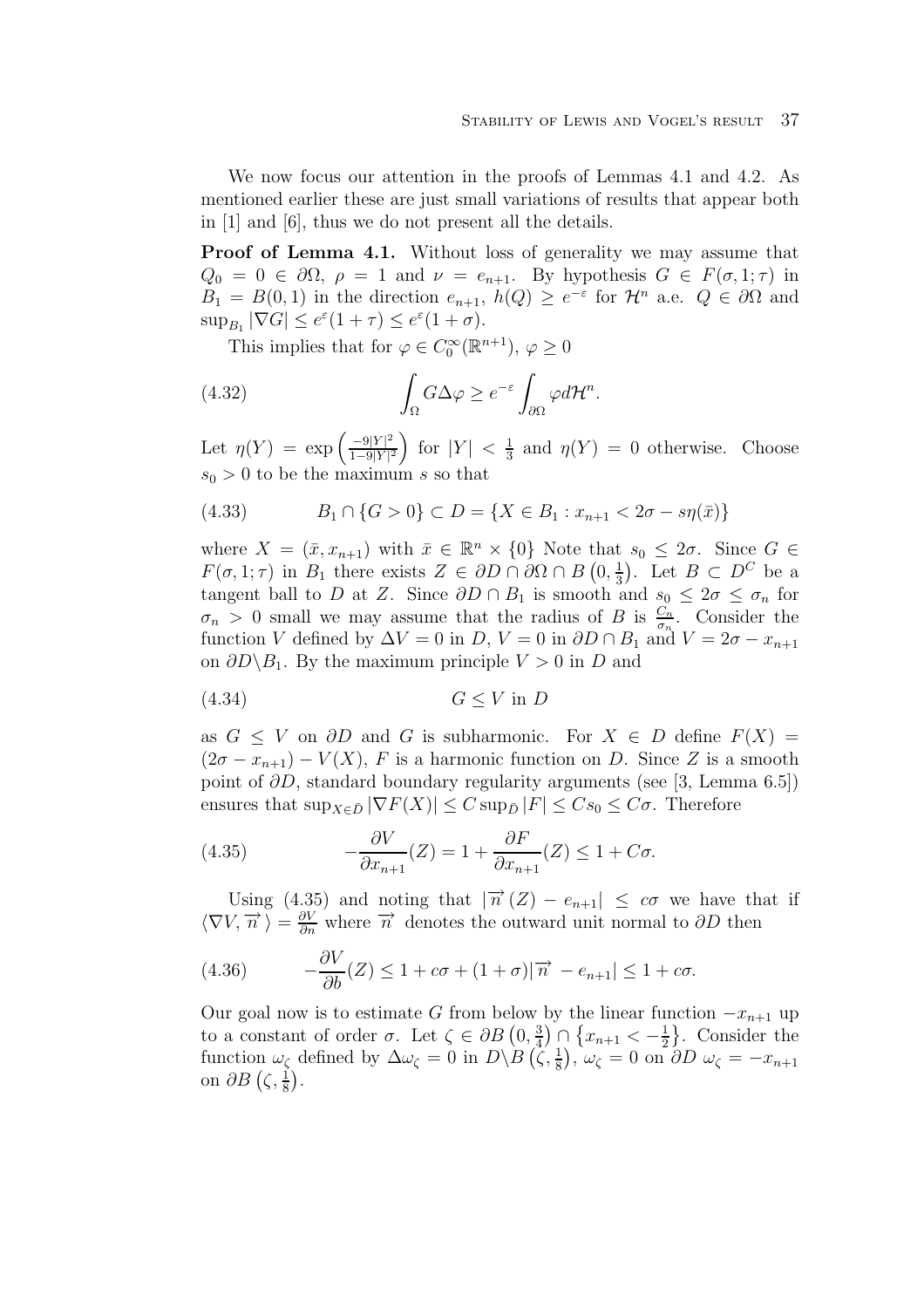The Hopf boundary point lemma ensures that

(4.37) 
$$
-\frac{\partial \omega_{\zeta}}{\partial n}(Z) \geq C_n > 0.
$$

Assume that there exists  $d > 0$  such that  $\forall X \in \overline{B} \left( \zeta, \frac{1}{8} \right)$ 

$$
(4.38)\t\t\t G(X) \le V(X) + \sigma dx_{n+1}.
$$

The maximum principle would then imply that

(4.39) 
$$
G(X) \le V(X) - d\sigma \omega_{\zeta}(X) \quad \text{in } D \setminus B\left(\zeta, \frac{1}{8}\right).
$$

Combining Lemma 4.1, (4.36), (4.31), (4.5) and the hypothesis that  $\varepsilon \in$  $(0, \sigma)$  we would have

(4.40) 
$$
1 - \sigma \leq 1 - \varepsilon \leq -\frac{\partial V}{\partial n}(Z) - d\sigma \frac{\partial \omega_{\zeta}}{\partial n}(Z) \leq 1 + C\sigma - C_n d\sigma
$$

which is a contradiction for  $d$  large. Thus fr  $d$  large enough (depending on *n*) there are points  $X_{\zeta} \in B\left(\zeta, \frac{1}{8}\right)$  such that

(4.41) 
$$
G(X_{\zeta}) \ge V(X_{\zeta}) + d\sigma(X_{\zeta})_{n+1}.
$$

Let  $X \in B(X_{\zeta}, \frac{1}{4})$  then noting that  $V(X) \geq -x_{n+1}$  for  $X \in D$ , using the fact that  $\sup_{B_1} |\nabla G| \leq e^{\varepsilon} (1+\sigma)$  and  $(4.41)$  we have for  $\sigma_n$  small enough

(4.42) 
$$
G(X) \geq G(X_{\zeta}) - \sup_{B(\zeta, \frac{1}{4})} |\nabla G| |X - X_{\zeta}|
$$

$$
\geq V(X_{\zeta}) + d\sigma(X_{\zeta})_{n+1} - \frac{1}{4}(1+\sigma)e^{\varepsilon}
$$

$$
\geq -(X_{\zeta})_{n+1} + d\sigma(X_{\zeta})_{n+1} - \frac{1}{4}(1+\sigma)e^{\varepsilon}
$$

$$
\geq \frac{5}{8} - \frac{7}{8}d\sigma - \frac{1}{4}(1+\sigma)e^{\varepsilon}
$$

$$
\geq \frac{5}{8} - \frac{7}{8}d\sigma - \frac{1}{4}(1+\sigma)e^{\varepsilon} > 0
$$

for  $\sigma < \sigma_n$ . Since  $G(X) > 0$  for  $X \in \overline{B(X_{\zeta}, \frac{1}{4})}$ , G is harmonic on  $B(X_{\zeta}, \frac{1}{4})$ and so is  $V - G$ . Moreover

$$
V - G \ge 0 \quad \text{on} \quad B\left(X_{\zeta}, \frac{1}{4}\right) \supset B\left(\zeta, \frac{1}{8}\right).
$$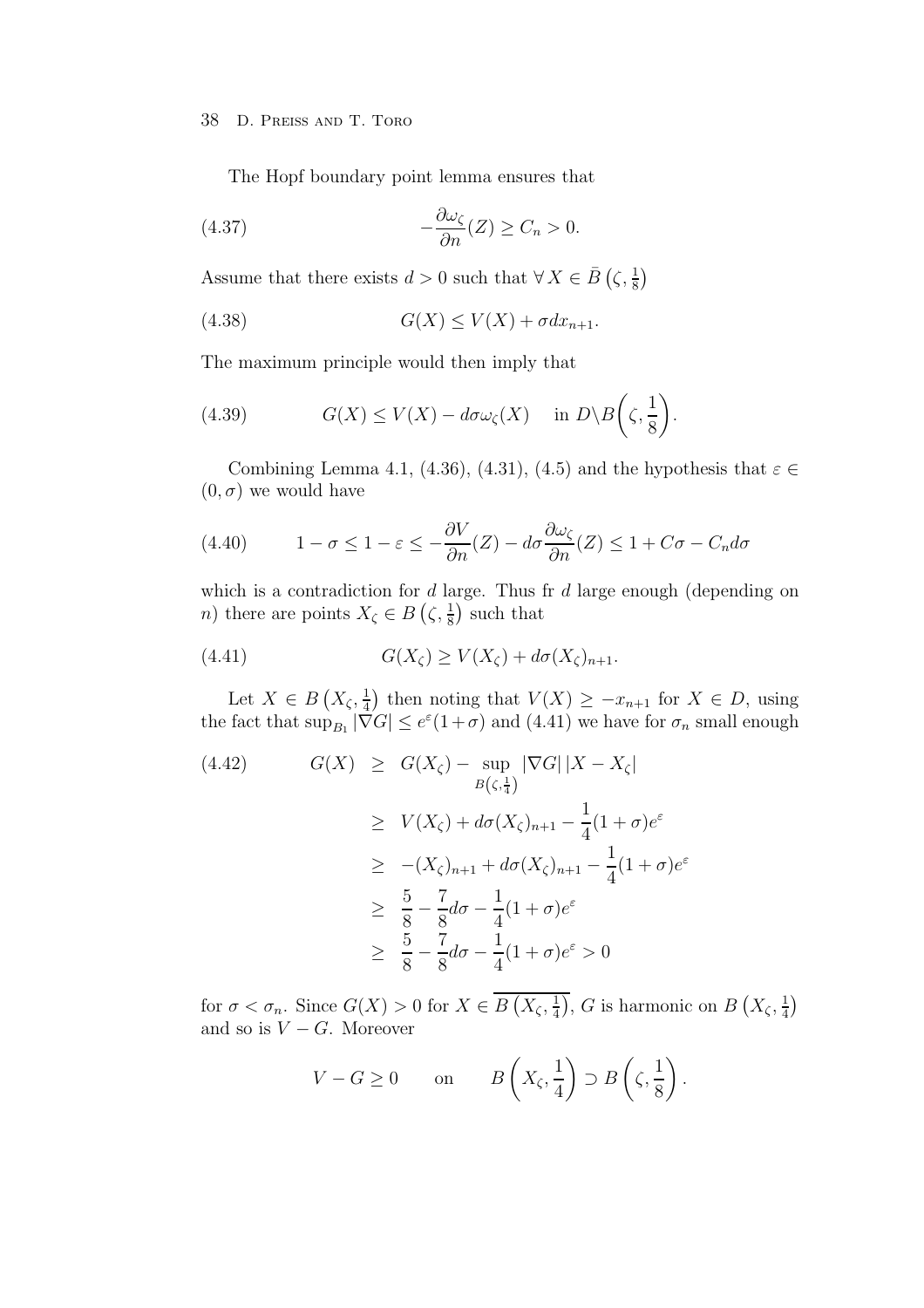Harnack's inequality combined with (4.41) yields

$$
(4.43) \qquad (V-G)(\xi) \le C_n(V-G)(X_{\zeta}) \le -Cd\sigma(X_{\zeta})_{n+1} \le C\sigma
$$

and

(4.44) 
$$
G(\zeta) \ge V(\zeta) - C\sigma \ge -\zeta_{n+1} - C\sigma.
$$

For  $X \in D \cap B(0, \frac{1}{2}), X = \zeta + tx_{n+1}$  for some  $\zeta \in \partial B(0, \frac{3}{4}) \cap \{x_{n+1} < -\frac{1}{2}\}\$ then (4.44) implies that

(4.45) 
$$
G(X) \ge G(\zeta) - (1 + \sigma)e^{\varepsilon}t \ge -(\zeta_{n+1} + t) - C\sigma
$$

since  $G \in F(\sigma, 1; \tau)$  in  $B_1$  in direction  $e_{n+1}$ , inequality (4.45) ensures that  $G \in F(2\sigma, C\sigma; \tau)$  in  $B(0, \frac{1}{2})$  in direction  $e_{n+1}$ .

Lemma 4.2 is proved by contradiction, using a non-homogeneous blowup. Assume that Lemma 4.2 does not hold. There exists  $\theta_0 \in (0,1)$  such that for every  $\eta > 0$  (later we specify one) and every non-negative decreasing sequence  $\{\sigma_j\}$  there is a sequence  $\{\tau_j\}$  with  $\tau_j \sigma_j^{-2} \to 0$  so that

(4.46) 
$$
G \in F(\sigma_j, \sigma_j; \tau_j) \text{ in } B(Q_j, \rho_j) \text{ in direction } \nu_j
$$

but

(4.47) 
$$
G \notin F(\theta_0 \sigma_j, 1; \tau_j) \text{ in } B(Q_j, \eta \rho_j).
$$

Since the estimate in Lemma 4.2 is to hold uniformly on compact sets we assume that for each  $j \in \mathbb{N}$ ,  $Q_j \in K$  and that  $\lim_{j\to\infty} Q_j = Q_0 \in K$   $Q_0 \neq 0$ where K is a fixed compact set in  $\mathbb{R}^{n+1}$ .

Note that if  $G \in F(\sigma, \sigma; \tau)$  in  $B(Q, \rho)$  in direction  $\nu$  then  $G \in F(4\sigma, 4\sigma; \tau)$ in  $B(P, \frac{\rho}{2})$  in direction  $\nu$  for every  $P \in \partial \Omega \cap B(Q, \frac{P}{2})$ . Let  $R_j$  be the rotation which maps  $\mathbb{R}^{n+1}_+$  onto  $\{(x,t) = x + t\nu_j : x \in \langle \nu_j \rangle \mathbb{1}; t \geq 0\}$ . Let

$$
\Omega_j = \rho_j^{-1} R_j^{-1} (\Omega - Q_j), \qquad \partial \Omega_j = \rho_j^{-1} R_j^{-1} (\partial \Omega - Q_j).
$$

Define

(4.48) 
$$
G_j(X) = \frac{1}{\rho_j h(Q_j)} G(\rho_j R_j X + Q_j)
$$

and for  $Q \in \partial \Omega_i$ 

(4.49) 
$$
h_j(Q) = \frac{1}{h(Q_j)} h(\rho_j R_j Q + Q_j).
$$

Note that  $G_j$  is a positive multiple of the Green function of  $\Omega_j$  with pole  $-\rho_j^{-1}R_j^{-1}Q_j$ . Note that  $|\rho_j^{-1}R_j^{-1}Q_j| \geq \frac{|Q_0|}{2\rho_j}$  for j large enough.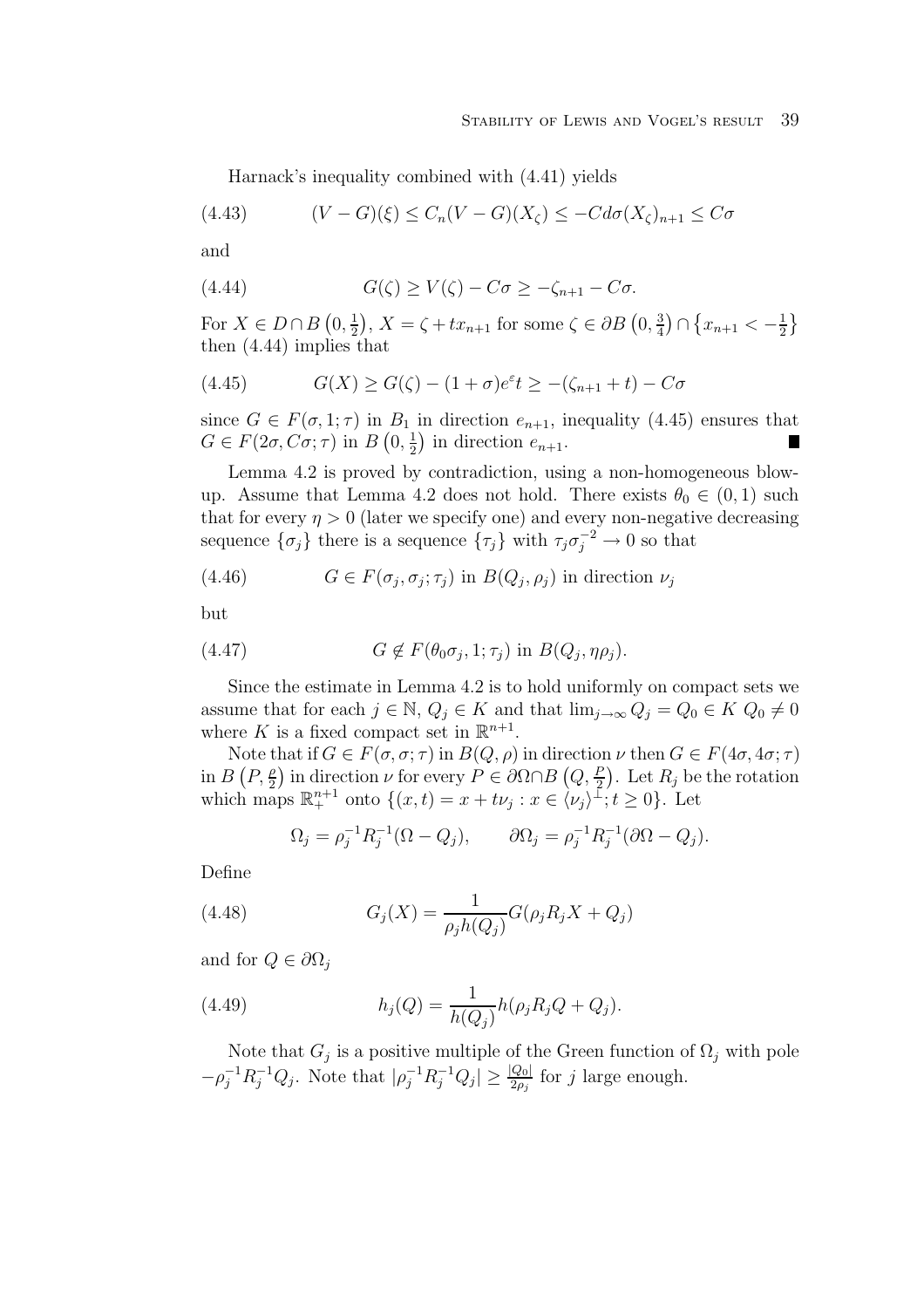Thus for  $\varphi \in C_c^{\infty}(\mathbb{R}^{n+1})$  and j large enough so support  $\varphi \subset B\left(0, \frac{|Q_0|}{4\rho_j}\right)$  $\setminus$ we have

(4.50) 
$$
\int_{\Omega_j} G_j \Delta \varphi dX = \int_{\partial \Omega_j} \varphi h_j d\mathcal{H}^n
$$

with

(4.51) 
$$
\sup_{B(0,1)} |\nabla G_j| \le 1 + \tau_j \text{ and } \csc_{B(0,1)} h_j \le \tau_j \text{ with } h_j(0) = 1.
$$

Moreover

(4.52) 
$$
G_j \in F(\sigma_j, \sigma_j; \tau_j) \text{ in } B(0,1) \text{ in direction } e_{n+1}
$$

but

(4.53) 
$$
G_j \notin F(\theta_0 \sigma_j, 1; \tau_j) \text{ in } B(0, \eta)
$$

with  $\sigma_j \to 0$  and  $\tau_j \sigma_j^{-2} \to 0$  as  $j \to \infty$ .

We define sequences of scaled height functions (in the direction  $e_{n+1}$ ) corresponding to  $\partial\Omega_i$ . We prove that this sequence converges to a subharmonic Lipschitz function, and use this information to contradict (4.53) for j large enough. For  $y \in B(0,1) \cap \mathbb{R}^n \times \{0\} = B'$  define

(4.54) 
$$
f_j^+(Y) = \sup\{h : (y_1\sigma_j h) \in \partial\{G_j > 0\}\} \le 1
$$

and

(4.55) 
$$
f_j^-(Y) = \inf \{ h : (y, \sigma_j h) \in \partial \{ G_j > 0 \} \} \ge -1
$$

**Lemma 4.4 (Non-homogeneous blow up (Lemma 7.3 in [1]))** There exists a subsequence  $k_j$  such that for  $y \in B'$ 

(4.56) 
$$
f(y) = \limsup_{\substack{k_j \to \infty \\ z \to y}} f_{k_j}^+(z) = \liminf_{\substack{k_j \to \infty \\ z \to y}} f_{k_j}^-(z).
$$

**Corollary 4.1 (Corollary 7.4 in [1])** The function f that appears in (4.56) is a continuous function in B',  $f(0) = 0$ ; and  $f_{k_i}^+$  and  $f_{k_i}^-$  converge uniformly to f on compact sets of B'.

The proofs of Lemma 4.4 and Corollary 4.1 are identical to those that appear in [1] or [6], thus we omit them here.

**Lemma 4.5 (Lemma 7.5 in [1])** The function f introduced in Lemma 4.4 is subharmonic in B .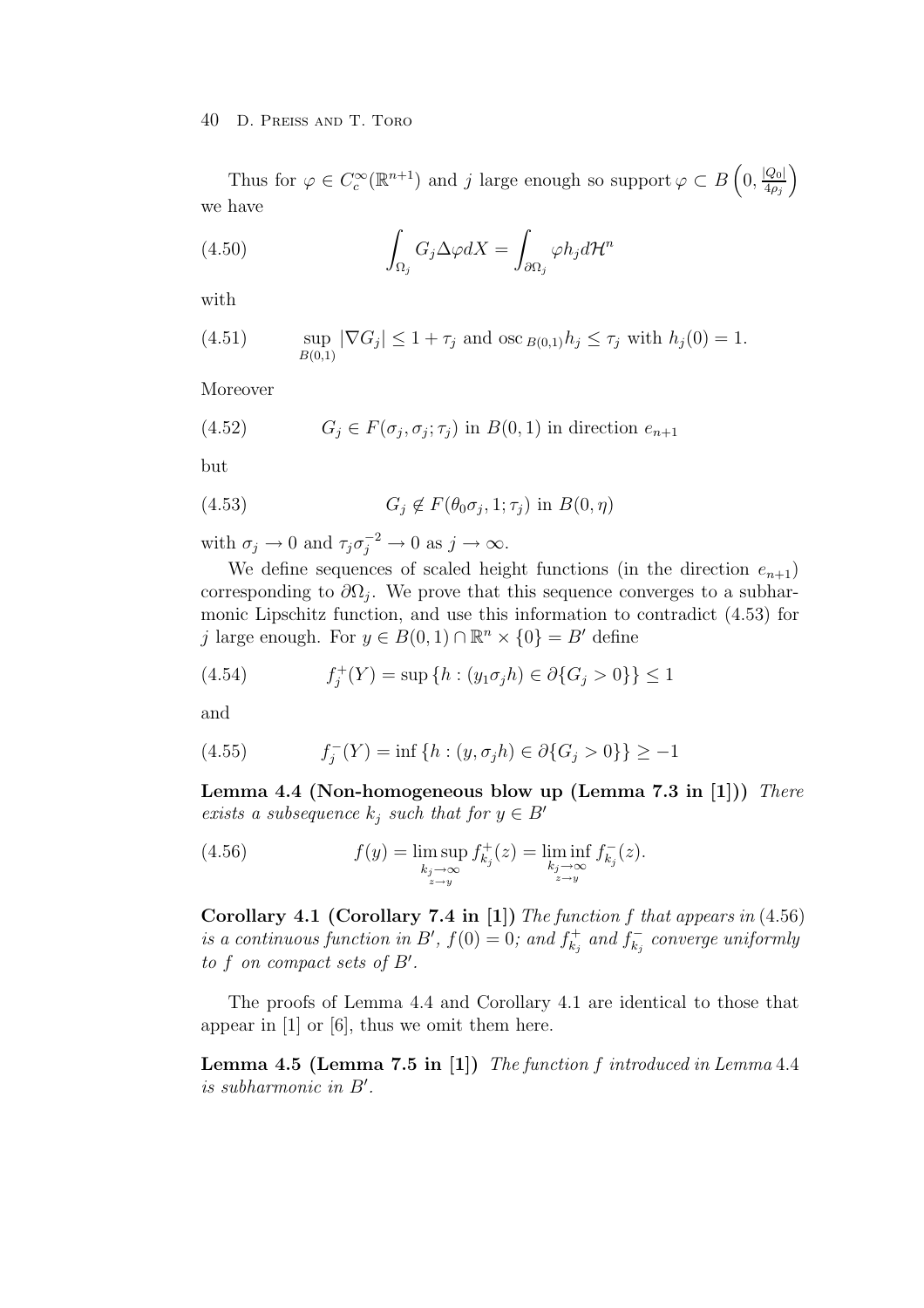**Proof.** This proof is done by contradiction. Assuming that  $f$  is not subharmonic in B' we contradict the fact that  $\sigma_j^{-2}\tau_j \to 0$  as  $j \to \infty$ . In fact if f is not subharmonic in B' there exists  $y_0 \in \dot{B}'$  and  $\rho > 0$  so that  $B'(y_0, \rho) \subset B'$ and

(4.57) 
$$
f(y_0) > \int_{\partial B'(y_0,\rho)} f(x) dx.
$$

Let

(4.58) 
$$
\varepsilon_0 = \frac{f(y_0) - \int_{\partial B'(y_0, \rho)} f(x) dx}{2}.
$$

Let  $g$  be the solution to the Dirichlet problem

(4.59) 
$$
\begin{cases} \Delta g = 0 & \text{in } B'(y_0, \rho) \\ g = f + \varepsilon_0 & \text{on } \partial B'(y_0, \rho). \end{cases}
$$

Note that

(4.60) 
$$
f < g \text{ on } \partial B'(y_0, \rho), \text{ and}
$$

(4.61) 
$$
g(y_0) = \int_{\partial B'(y_0,\rho)} g(x) dx = \int_{\partial B'(y_0,\rho)} f(x) dx + \varepsilon_0
$$

$$
g(y_0) = \frac{1}{2} \left\{ f(y_0) + \int_{\partial B'(y_0,\rho)} f(x) dx \right\}
$$

$$
(4.62) \qquad g(y_0) < f(y_0).
$$

Summarizing, we have the following picture.



(4.63) 
$$
\begin{cases}\n\Delta g = 0 & \text{in } B'(y_0, \rho) \\
g > f & \text{in } \partial B'(y_0, \rho) \\
g(y_0) < f(y_0)\n\end{cases}
$$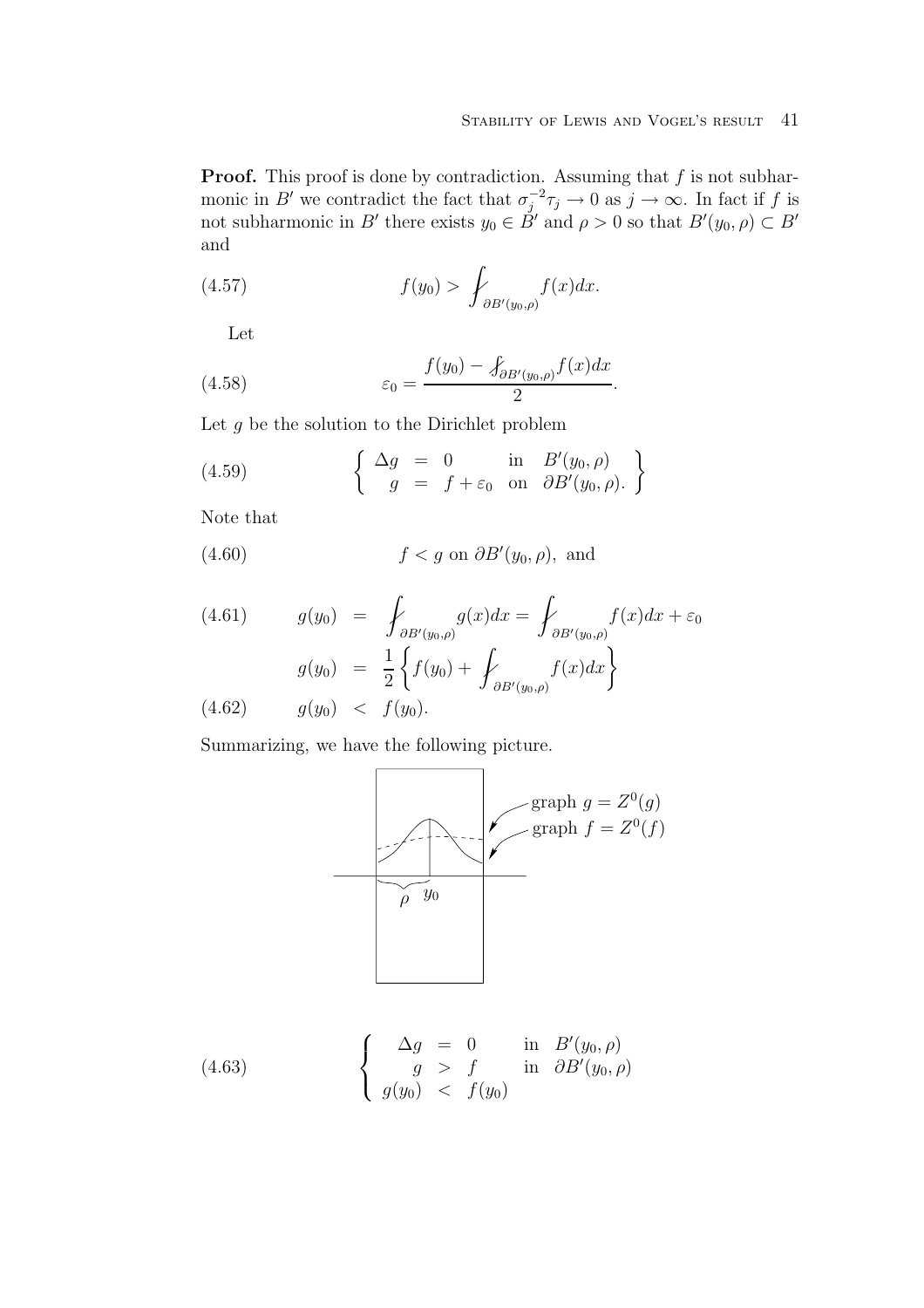The main idea of the proof is to compare the  $n$ -dimensional Hausdorff measure of  $\partial G_{k_j} > 0$  on the cylinder  $B'(y_0, \rho) \times (-1, 1)$  to that of the graph of  $\sigma_{k_i} g$  on the same cylinder to obtain a contradiction from an estimate on the size of the area enclosed by these 2 surfaces. In order to simplify the notation we relabel the sequences that appear in Lemma 4.4. We also introduce some new definitions.

Let  $Z = B'(y_0, \rho) \times \mathbb{R}$  be the infinite cylinder. For  $\phi$  defined on  $\mathbb{R}^n$  define

(4.64)  
\n
$$
Z^{+}(\phi) = \{(y, h) \in Z : h > \phi(y)\}
$$
\n
$$
Z^{-}(\phi) = \{(y, h) \in Z : h < \phi(y)\}
$$
\n
$$
Z^{0}(\phi) = \{(y, h) \in Z : h = \phi(y)\}.
$$

We may assume that for  $k$  large enough

(4.65) 
$$
\mathcal{H}^n(Z^0(\sigma_k g) \cap \partial \{G_k > 0\}) = 0.
$$

It might be necessary to modify  $g$  above by adding a suitable constant which can be chosen as small as one wants. In particular the function  $q$  would still satisfy (4.60) and (4.61).

**Claim 1** For k large enough

$$
(4.66) \t\mathcal{H}^n(Z^+(\sigma_k g) \cap \partial \{G_k > 0\}) \le \frac{1 + \tau_k}{1 - \tau_k} \mathcal{H}^n(Z^0(\sigma_k g) \cap \{G_k > 0\}).
$$

**Claim 2** Let  $E_k = \{G_k > 0\} \cap Z^-(\sigma_k g)$ .  $E_k$  is a set of locally finite perimeter and

(4.67) 
$$
\mathcal{H}^n(Z \cap \partial^* E_k) \leq \mathcal{H}^n(\partial \{G_k > 0\} \cap Z^+(\sigma_k g)) + \mathcal{H}^n(\{G_k = 0\} \cap Z^0(\sigma_k g)).
$$

Here  $\partial^* E_k$  denotes the reduced boundary of  $E_k$ .

**Claim 3** There exists a constant  $C > 0$  such that

(4.68) 
$$
\mathcal{H}^n(Z \cap \partial^* E_k) \geq \mathcal{H}^n(Z^0(\sigma_k g)) + C \sigma_k^2 \rho^n.
$$

Before proving the claims we indicate how combining inequalities (4.66),  $(4.67)$  and  $(4.68)$  we obtain a contradiction. Combining  $(4.66)$ ,  $(4.67)$ and  $(4.68)$  and using  $(4.65)$  we have

$$
(4.69) \qquad \mathcal{H}^n(Z^0(\sigma_k g)) + C\sigma_k^2 \rho^n \leq \mathcal{H}^n(Z \cap \partial^* E_k)
$$
  
\n
$$
\leq \mathcal{H}^n(\partial \{G_k > 0\} \cap Z^+(\sigma_k g) + \mathcal{H}^n(\{G_k = 0\} \cap Z^-(\sigma_k g))
$$
  
\n
$$
\leq \frac{1 + \tau_k}{1 - \tau_k} \mathcal{H}^n(Z^0(\sigma_k g) \cap \{G_k > 0\}) + \mathcal{H}^n(\{G_k = 0\} \cap Z^0(\sigma_k g))
$$
  
\n
$$
\leq \frac{2\tau_k}{1 - \tau_k} \mathcal{H}^n(Z^0(\sigma_k g) \cap \{G_k > 0\}) + \mathcal{H}^n(Z^0(\sigma_k g))
$$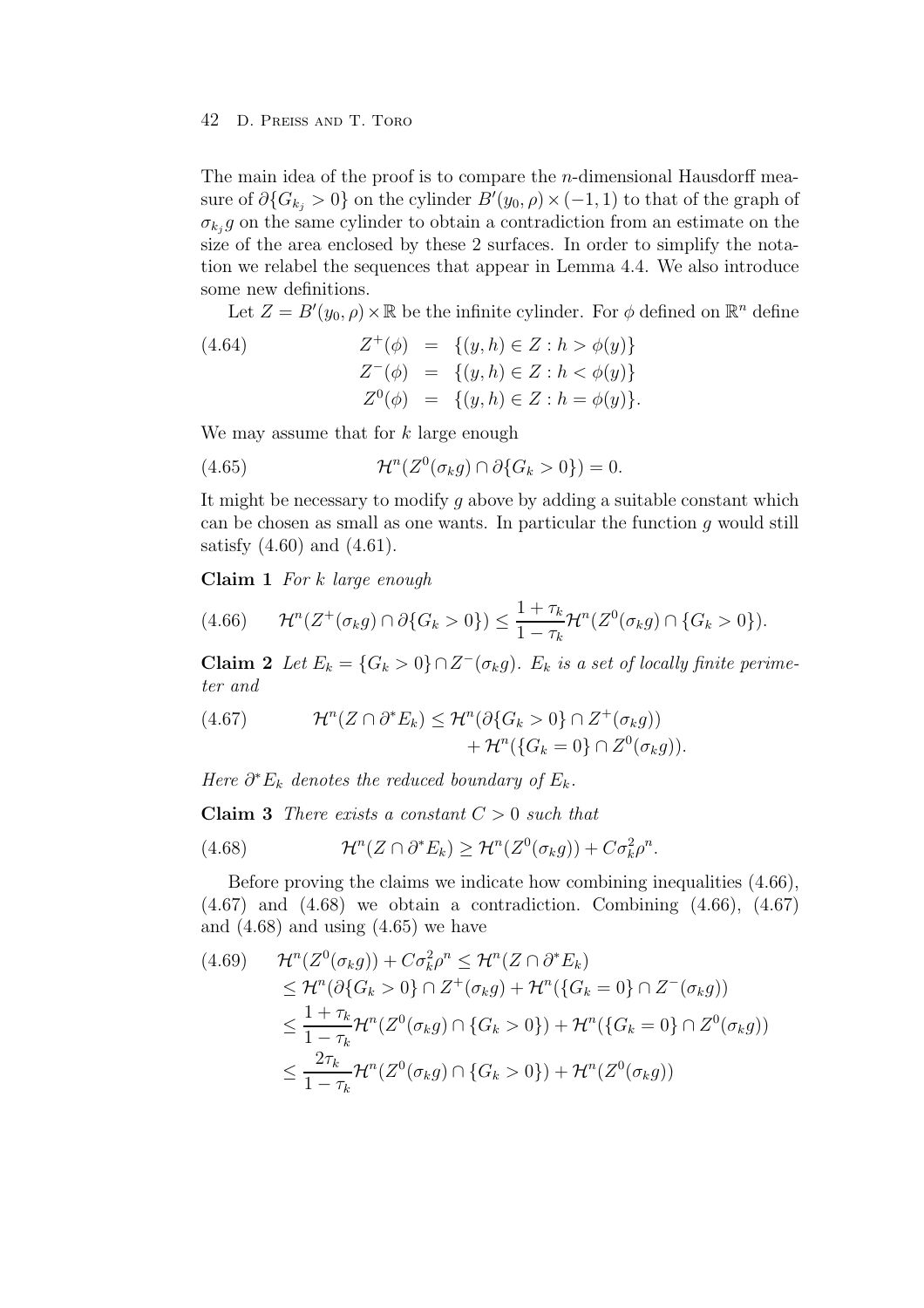#### STABILITY OF LEWIS AND VOGEL'S RESULT 43

which implies

(4.70) 
$$
C\sigma_k^2 \rho^n \leq \frac{2\tau_k}{1-\tau_k} \mathcal{H}^n(Z^0(\sigma_k g) \cap \{G_k > 0\}) \leq \frac{2\tau_k}{1-\tau_k} \int_{B_{\rho'(y_0)}} \sqrt{1+\sigma_k^2 |\nabla g|^2}.
$$

For  $\tau_k < \frac{1}{2}$  and  $\sigma_k < 1$  (4.70) yields  $C\sigma_k^2 \leq C'\tau_k$  which contradicts the fact that  $\tau_k \sigma_k^{-2} \to 0$  as  $k \to \infty$ . Thus we conclude that f is subharmonic in B'.

**Proof of Claim 1.** Since  $h_k(0) = 1$  and osc  $B(0,1)h_k \leq \tau_k$  we have that

$$
(4.71) \quad \mathcal{H}^n(Z^+(\sigma_k g) \cap \partial \{G_k > 0\}) = \int_{Z^+(\sigma_k g) \cap \partial \{G_k > 0\}} d\mathcal{H}^n
$$
  

$$
\leq \frac{1}{1 - \tau_k} \int_{Z^+(\sigma_k g) \cap \partial \{G_k > 0\}} h_k d\mathcal{H}^n.
$$

For  $\varphi \in C_c^{\infty}(\mathbb{R}^{n+1})$  and k large enough we have

(4.72) 
$$
-\int_{\{G_k>0\}} \nabla G_k \nabla \varphi = \int_{\partial \{G_k>0\}} \varphi h_k d\mathcal{H}^n.
$$

Letting  $\varphi \to \chi_{Z^+(\sigma_k g)},$  (4.72) yields

(4.73) 
$$
- \int_{\{\overline{G_k} > 0\} \cap \partial Z^+(\sigma_k g)} \nabla G_k \cdot \nu = \int_{\partial \{G_k > 0\} \cap Z^+(\sigma_k g)} h_k d\mathcal{H}^n
$$

where  $\nu$  denotes the outward pointing unit normal. Combining (4.65), (4.71), (4.73) and (4.51) we have that

$$
(4.74) \quad \mathcal{H}^n(Z^+(\sigma_k g) \cap \partial \{G_k > 0\}) \leq \frac{1}{1 - \tau_k} \int_{\{G_k > 0\} \cap \partial Z^+(\sigma_k g)} |\nabla G_k|
$$
  

$$
\leq \frac{1 + \tau_k}{1 - \tau_k} \mathcal{H}^n(\{G_k > 0\} \cap Z^0(\sigma_k g)).
$$

The proof of Claim 2 is straightforward. The proof of Claim 3 is identical to the one that appears in either [1] or [6], thus we do not present it here.

To obtain the desired contradiction we need to prove that  $f$  is Lipschitz. This proof relies on the following lemma which claims that  $f$  converges to its average faster than linearly in an integral sense.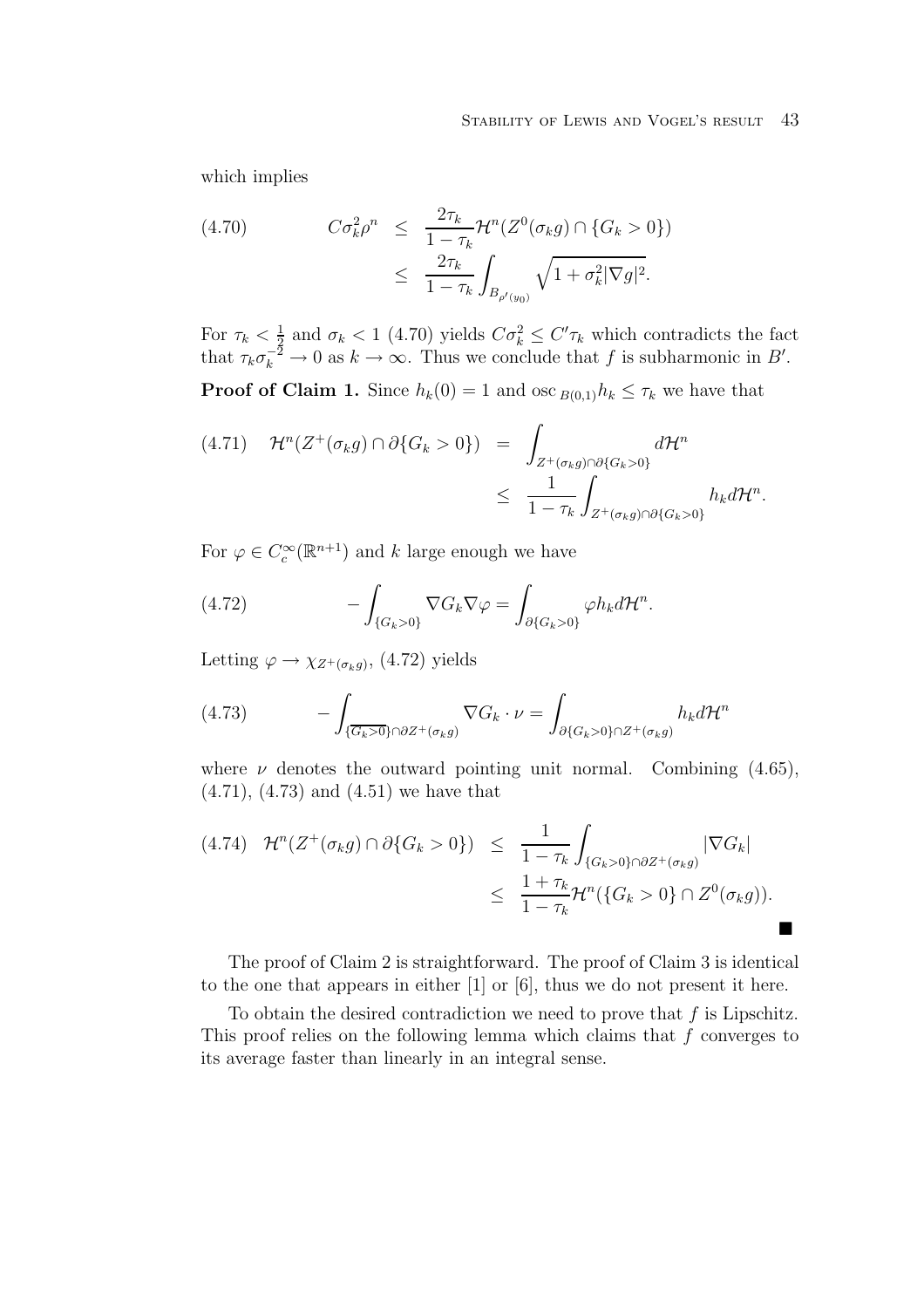**Lemma 4.6 (Lemma 7.6 in [1])** There is a constant  $C = C(n) > 0$  such that for  $y \in B'_{1/2} = B(0, \frac{1}{2}) \cap \mathbb{R}^n \times \{0\}$ 

(4.75) 
$$
0 \le \int_0^{\frac{1}{4}} \frac{1}{r^2} (f_{y,r} - f(y)) dr \le C
$$

where

(4.76) 
$$
f_{y,r} = \int_{\partial B'(y,r)} f d\mathcal{H}^{n-1}.
$$

**Proof.** The proof is very similar to the ones that appear in [1] and [6]. Nevertheless since the minor differences are technically important we sketch the proof here pointing out how to overcome the difficulties that arise in this situation. For the complete details we refer the reader to [1] or [6]. Without loss of generality we may assume that  $y = 0$ . Since  $f(0) = 0$  it is enough to show

$$
(4.77) \t\t\t 0 \le \int_0^{\frac{1}{4}} \frac{1}{r^2} \oint_{\partial B'_r} f d\mathcal{H}^{n-1} \le C
$$

where  $B'_r = B'(0,r)$  and C only depends on n since f is subharmonic (see Lemma 4.5) then for  $r \in (0, \frac{1}{2})$ ,  $f(0) \leq \int_{\partial B'_r} f d\mathcal{H}^{n-1}$  which proves the first inequality.

Let  $h > 2\sigma_j$  be small and let  $G_h$  denote the Green function of  $B\left(0, \frac{1}{2}\right) \cap$  ${x_{n+1} < 0}$  with pole  $-he_{n+1}$ . By reflection  $G_h$  can be extended to a smooth function on  $B\left(0, \frac{1}{2}\right) \setminus \{\pm he_{n+1}\}\$  with  $G_h(\bar{x}, x_{n+1}) = -G(\bar{x}, -x_{n+1})$ for  $x_{n+1} > 0$ . For j large let  $G_h^j(X) = G_n(X + \sigma_j e_{n+1})$  be defined on  $B\left(\frac{1}{2}, -\sigma_j e_{n+1}\right) \setminus \{(\sigma_j \pm h) e_{n+1}\}.$  We denote by  $B_{1/2} = B\left(0, \frac{1}{2}\right)$  and by  $B_{1/2}^j =$  $B\left(\frac{1}{2}; -\sigma_j e_{n+1}\right)$ . We may assume that  $\mathcal{H}^n(\partial B_{1/2}^j \cap \partial \{G_j > 0\}) = 0$ . Green's formula ensures that

(4.78) 
$$
- \int_{B_{1/2}^j} \langle \nabla G_j, \nabla G_h^j \rangle = \int_{\partial B_{1/2}^j} G_j \partial_\nu G_h^j - G_j \big( -(h + \sigma_j) e_{n+1} \big),
$$

where  $\partial_{\nu}G_h^j = \langle \nabla G_h^j, \nu \rangle$ , and  $\nu$  denotes the inward pointing unit normal to  $\partial B'_{1/2}$ . On the other hand

(4.79) 
$$
- \int_{\partial B_{1/2}^j} \langle \nabla G_j, \nabla G_h^j \rangle = \int_{\partial \{G_j > 0\} \cap B_{1/2}^j} h_j G_h^j d\mathcal{H}^n.
$$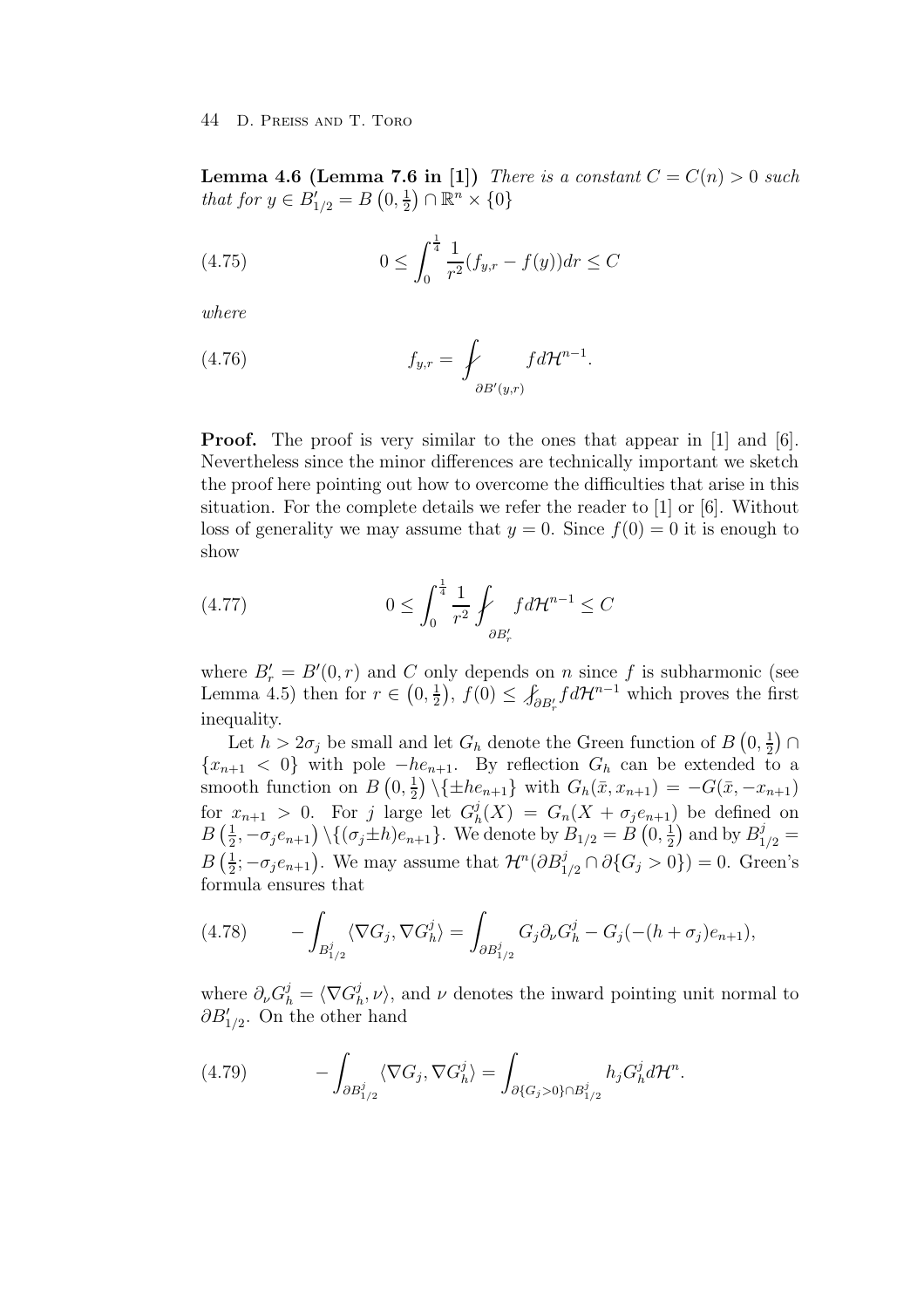Let  $\nu_j$  denote the inward point unit normal to  $\partial\Omega_j = \partial\{G_j > 0\}$  then by Green's formula we have

(4.80) 
$$
\int_{B_{1/2}^j \cap \partial \{G_j > 0\}} \langle G_h^j e_{n+1} - x_{n+1} \nabla G_h^j, \nu_j \rangle d\mathcal{H}^n
$$

$$
= (\sigma_j + h) + \int_{\partial B_{1/2}^j \cap \{G_j > 0\}} x_{n+1} \partial_{\nu} G_h^j.
$$

Combining  $(4.78)$ ,  $(4.79)$  and  $(4.80)$  we obtain

$$
(4.81) \qquad \int_{B_{1/2}^{j} \cap \partial \{G_{j} > 0\}} x_{n+1} \partial_{\nu_{j}} G_{h}^{j} d\mathcal{H}^{n}
$$
\n
$$
= \int_{B_{1/2} \cap \partial \{G_{j} > 0\}} (h_{j} + \langle e_{n+1}, \nu_{j} \rangle) G_{h}^{j} d\mathcal{H}^{n}
$$
\n
$$
- \int_{\partial B_{1/2}^{j} \cap \{G_{j} > 0\}} (x_{n+1} + G_{j}) \partial_{\nu} G_{h}^{j} + G_{j}(- (h + \sigma_{j}) e_{n+1}) - (\sigma_{j} + h)
$$
\n
$$
= \int_{B_{1/2} \cap \partial \{G_{j} > 0\}} \left( \frac{h_{j}}{1 - \tau_{j}} + \langle e_{n+1}, \nu_{j} \rangle \right) G_{h}^{j} d\mathcal{H}^{n}
$$
\n
$$
- \tau_{j} \int_{B_{1/2} \cap \partial \{G_{j} > 0\}} h_{j} G_{h}^{j} d\mathcal{H}^{n} + G_{j}(- (h + \sigma_{j}) e_{n+1}) - (\sigma_{j} + h)
$$
\n
$$
- \int_{\partial B_{1/2}^{j} \cap \{G_{j} > 0\}} (x_{n+1} + G_{j}) \partial_{\nu} G_{n}^{j}
$$
\n
$$
= \int_{B_{1/2} \cap \partial \{G_{j} > 0\}} \left( \frac{h_{j}}{1 - \tau_{j}} + \langle e_{n+1}, \nu_{j} \rangle \right) G_{h}^{j} d\mathcal{H}^{n}
$$
\n
$$
+ (1 + \tau_{j}) G_{j}(- (h + \sigma_{j}) e_{n+1}) - (\sigma_{j} + h)
$$
\n
$$
- \int_{\partial B_{1/2}^{j} \cap \{G_{j} > 0\}} (x_{n+1} + G_{j}(1 + \tau_{j})) \partial_{\nu} G_{h}^{j}.
$$

Since  $\sigma_j - h < -\sigma_j$  and  $G_j \in F(\sigma_j, \sigma_j; \tau_j)$  in  $B(0, 1)$  in direction  $e_{n+1}$ , then  $G_h^j \leq 0$  on  $\partial \{G_j > 0\} \cap B_{1/2}^j$ . Furthermore since  $h_j(0) = 1$ , by  $(4.51)$  $h_j \geq 1 - \tau_j$  on  $B_{1/2}^j \cap \partial \{G_j > 0\}.$ Thus

(4.82) 
$$
\int_{B_{1/2} \cap \partial \{G_j > 0\}} \left( \frac{h_j}{1 - \tau_j} + \langle e_{n+1}, \nu_j \rangle \right) G_h^j \leq 0.
$$

Since  $G_j(0) = 0$ , (4.51) ensures that

(4.83) 
$$
|G_j(-(h+\sigma_j)e_{n+1})| \leq \sup_{B(0,1)} |\nabla G_j|(h+\sigma_j) \leq (1+\tau_j)(h+\sigma_j).
$$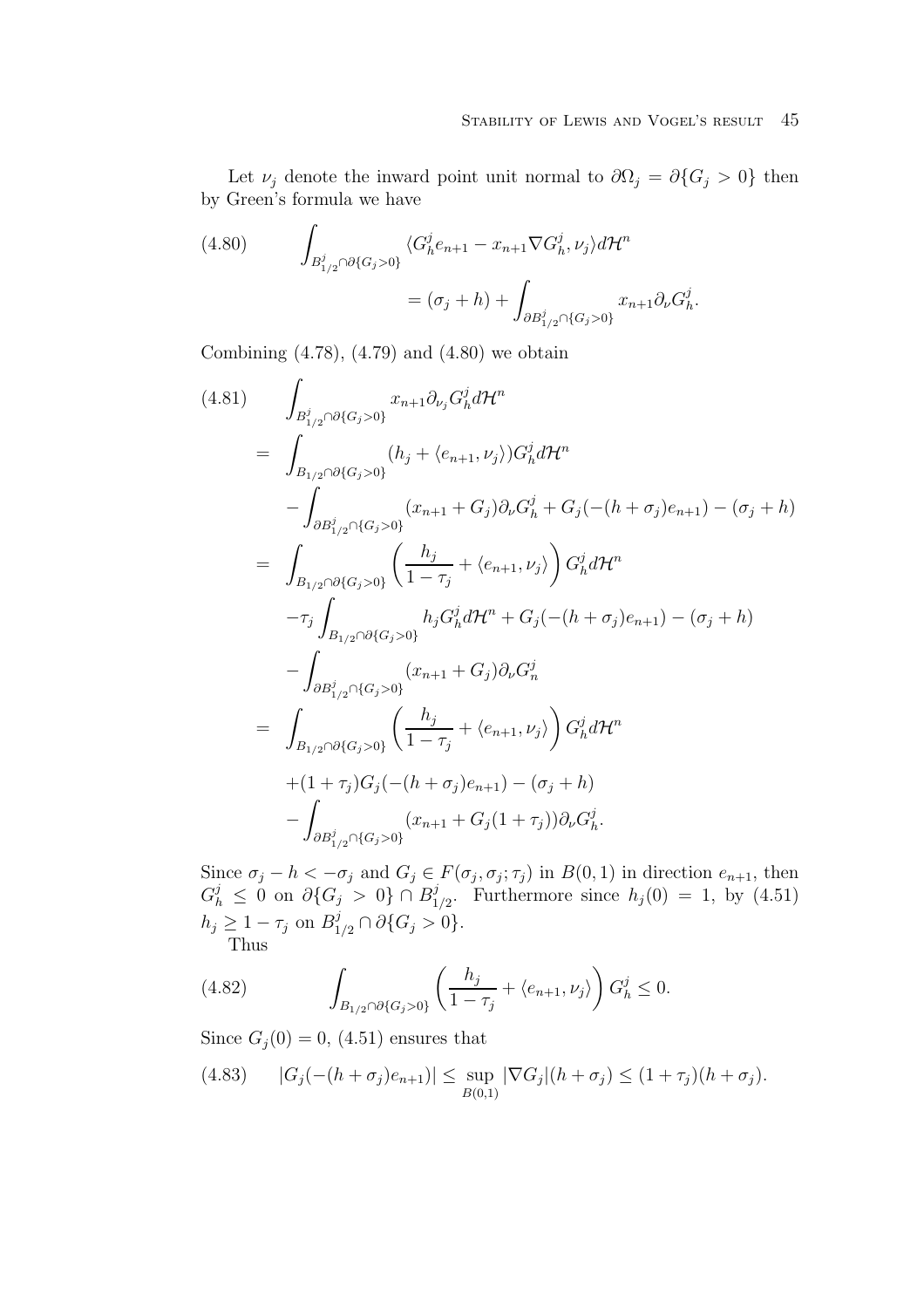Hence

(4.84) 
$$
(1+\tau_j)G_j(-(h+\sigma_j)e_{n+1})-(\sigma_j+h) \leq 3\tau_j(h+\sigma_j)
$$

Since  $\{G_j > 0\} \subset \{x_{n+1} < \sigma_j\}$ , by  $(4.51)$  for  $x_{n+1} \le \sigma_j$  we have in  $B(0, 1)$ 

$$
(4.85) \qquad G_j(\bar{x}, x_{n+1}) = |G_j(\bar{x}, x_{n+1}) - G_j(\bar{x}, \sigma_j)| \le (1 + \tau_j)(\sigma_j - x_{n+1})
$$

which yields

$$
(4.86) \ x_{n+1} \le x_{n+1} + (1+\tau_j)G_j(\bar{x}, x_{n+1}) \le (1 - (1+\tau_j)^2)x_{n+1} + (1+\tau_j)^2\sigma_j.
$$
  
Thus

$$
(4.87) \quad 0 \le x_{n+1} + (1 + \tau_j)G_j(\bar{x}, x_{n+1}) \le (1 + \tau_j)^2 \sigma_j \quad \text{for } x_{n+1} \in [0, \sigma_j]
$$

$$
(4.88) \quad -\sigma_j \le x_{n+1} + (1+\tau_j)G_j(\bar{x}, x_{n+1}) \le (1+\tau_j)\sigma_j \quad \text{for } x_{n+1} \in [-\sigma_j, 0].
$$
  
Since  $G_j \in F(\sigma_j, \sigma_j; \tau_j)$  in  $B(0, 1)$  in direction  $e_{n+1}$  with  $h_j(0) = 1$  then

$$
(4.89) \quad x_{n+1} + (1+\tau_j)G_j(\bar{x}, x_{n+1}) \ge x_{n+1} + (1+\tau_j)(-x_{n+1} - \sigma_j)
$$
  
 
$$
\ge -\tau_j x_{n+1} - \sigma_j(1+\tau_j) \ge -\sigma_j(1+\tau_j) \quad \text{for } x_{n+1} \le -\sigma_j
$$

We combine the fact that  $\partial_{\nu}G_{h}^{j} \geq 0$  with (4.87), (4.88) and (4.89) and obtain that

(4.90) 
$$
- \int_{\partial B_{1/2}^j \cap \{G_j > 0\}} (x_{n+1} + (1 + \tau_j)G_j) \partial_{\nu} G_h^j
$$

$$
\leq \sigma_j (1 + \tau_j) \int_{\partial B_{1/2}^j \cap \{G_j > 0\} \cap \{x_{n+1} < 0\}} \partial_{\nu} G_h^j.
$$

Combining (4.81), (4.82), (4.84), (4.90), the fact that  $\sigma_j^{-2} \tau_j \le 1$  for j large enough, and that  $1 \geq h > 2\sigma_j$  we conclude that

$$
(4.91) \quad \frac{1}{\sigma_j} \int_{B_{1/2}^j \cap \partial \{G_j > 0\}} x_{n+1} \partial_{\nu_j} G_h^j \leq 9\sigma_j + 2 \int_{\partial B_{1/2}^j \cap \{G_j > 0\} \cap \{x_{n+1} < 0\}} \partial_{\nu} G_h^j.
$$

Thus

$$
(4.92)\quad \limsup_{j\to\infty}\frac{1}{\sigma_j}\int_{B_{1/2}^j\cap\partial\{G_j>0\}}x_{n+1}\partial_{\nu_j}G_h^j\leq 2\int_{\partial B_{1/2}\cap\{x_{n+1}\leq 0\}}\partial_{\nu}G_h\leq Ch.
$$

The rest of the argument is identical to the one that appears in [6] in the proof of Lemma 0.9.Ш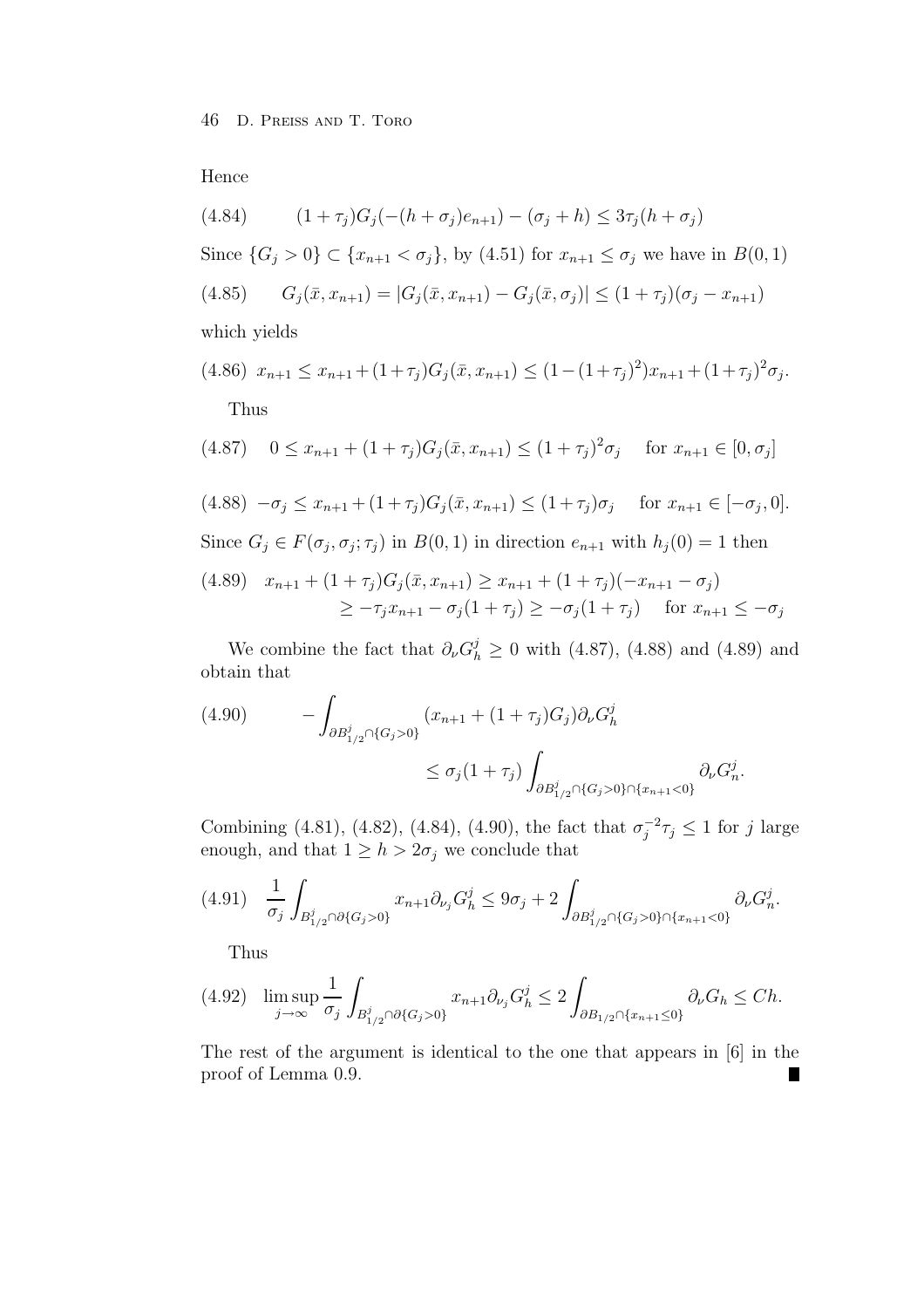**Lemma 4.7 (Lemmata 7.7 and 7.8 in [1])** The function f introduced in Lemma 4.4 is Lipschitz in  $B'_{1/16}$  with Lipschitz constant that only depends on n. Furthermore there exists a large constant  $C = C(n) > 0$  such that for any given  $\theta \in (0,1)$  there exists  $\eta = \eta(\theta) > 0$  and  $l \in \mathbb{R}^n \times \{0\}$  with  $|l| < c$ so that

(4.93) 
$$
f(y) \le \langle l, y \rangle + \frac{\theta}{2} \eta \text{ for } y \in B_{\eta}'.
$$

The proof of this lemma basically appears in [1] and [6]

Now we indicate how the last 2 lemmata yield a contradiction in the proof of Lemma 4.2. Recall that by assuming that the statement in Lemma 4.2 is false we can construct sequences of function  $\{G_i\}$  and  $\{h_i\}$  satisfying (4.50), (4.51), (4.52) and (4.53). From them as in (4.54), (4.55) and Lemmas 4.4, 4.5, 4.6 and 4.7 we can produce a subharmonic Lipschitz function  $f$  on  $B'_{1/16}$ satisfying  $(4.93)$ . Recall that by Lemma 4.4 and Corollary 4.1 f is uniform limit of the functions  $f_j^+$  defined in (4.54). Therefore Lemma 4.7 yields that for  $\theta \in (0, 1)$  there exists  $\eta > 0$  so that for j large enough

(4.94) 
$$
f_j^+(y) \le \langle l, y \rangle + \theta \eta \text{ for } y \in B'_\eta,
$$

which by definition means that

(4.95) 
$$
G_j(X) = 0
$$
 for  $X = (\bar{x}, x_{n+1}) \in B(0, \eta)$  with  $x_{n+1} > \sigma_j \langle l, \bar{x} \rangle + \theta \eta \sigma_j$ . Let  $\bar{\nu} = (1 + \sigma_j^2 |l|^2)^{-1/2} (-\sigma_j l, 1)$  (4.95) implies that

(4.96) 
$$
G_j(X) = 0
$$
 for  $X \in B(0, \eta)$  with  $\langle X, \overline{\nu} \rangle \ge \frac{\theta \eta \sigma_j}{(1 + \sigma_j^2 |l|^2)^{1/2}} \ge 2\theta \eta \sigma_j$ 

for j large enough. But (4.51) and (4.96) state that  $G_i \in F(2\theta\eta_i, 1; \tau_i)$ in  $B(0, \eta)$  in direction  $\bar{\nu}$ . This contradicts statement (4.53) in the case that  $\theta = \frac{\theta_0}{2}$ , which concludes the proof of Lemma 4.2 and thus that of the Theorem 2.1.

### **5. Applications**

**Lemma 5.1** Assume that  $\Omega \subset \mathbb{R}^{n+1}$  satisfies (2.9). Then there exist  $\varepsilon_0 > 0$ and  $r_0 > 0$  such that if

$$
\sup_{\partial\Omega} |\log h| < \varepsilon_0
$$

then for  $Q \in \partial \Omega$  and  $r \in (0, r_0)$ 

(5.2) 
$$
C_n^{-1}r^n \leq \mathcal{H}^n(\partial\Omega \cap B(Q,r)) \leq C_n r^n,
$$

where  $C_n$  is a constant that only depends on n, i.e.  $\partial\Omega$  is Ahlfors regular.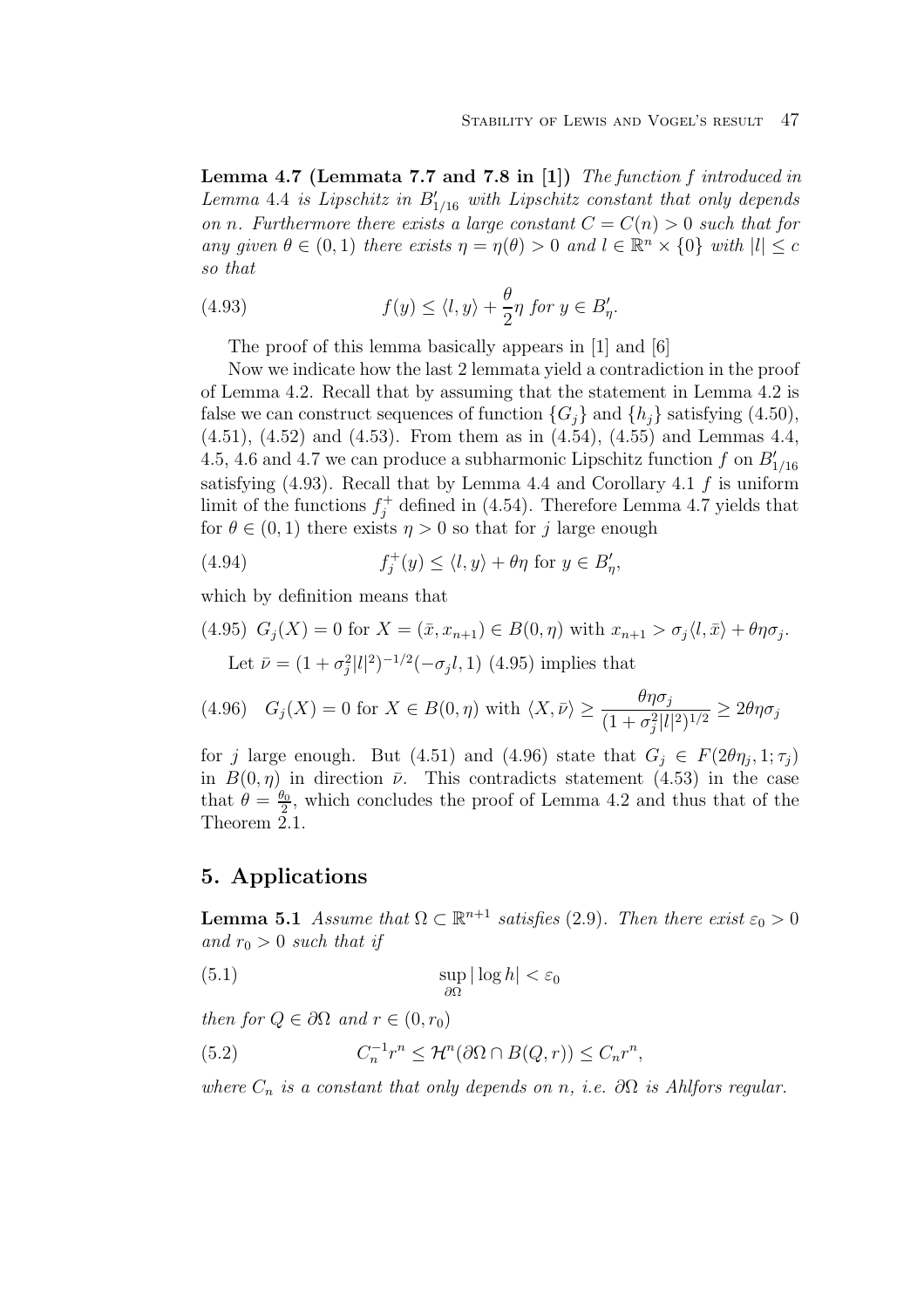**Proof.** Let  $\sigma \in (0, \frac{1}{4})$  be small enough in Theorem 2.1 then there exists  $\varepsilon_1 > 0$  such that if  $\sup_{\partial \Omega} |\log h| < \varepsilon_1$ , then  $\partial \Omega$  is  $\sigma$ -Reifenberg flat. This ensures that there exists  $\rho_1 > 0$  so that for  $Q \in \partial \Omega$  and  $r < \rho_1$ 

(5.3) 
$$
\mathcal{H}^n(\partial\Omega \cap B(Q,r)) \ge (1+\sigma)^{-1} \omega_n r^n \ge \frac{1}{2} \omega_n r^n
$$

(for the proof see Remark 2.2 in [7]). By Lemma 4.3 there exists  $0 < \varepsilon_2 < \varepsilon_1$ so that if  $\sup_{\partial\Omega}|\log h| < \varepsilon$  with  $0 < \varepsilon < \varepsilon_2$  there exists  $\rho_{\varepsilon} = \rho > 0$  such that for  $Q \in \partial\Omega$ ,  $G \in F(\sigma, \sigma; (e^{2\varepsilon}-1)^{1/4})$  in  $B(Q, \rho_{\varepsilon})$ . Thus in particular for  $r < \min\{\rho_{\varepsilon}, \rho_1\}$ 

(5.4) 
$$
\sup_{B(Q,r)} |\nabla G| \le h(Q)(1 + (e^{2\varepsilon} - 1)^{1/4}) \le e^{\varepsilon} (1 + (e^{2\varepsilon} - 1)^{1/4}).
$$

Hence

$$
(5.5) \t\mathcal{H}^n(\partial\Omega \cap B(Q,r)) = \int_{B(Q,r) \cap \partial\Omega} h \frac{1}{h} d\mathcal{H}^n
$$
  
\n
$$
\leq e^{\varepsilon} \int_{B(Q,r) \cap \partial\Omega} h d\mathcal{H}^n \leq e^{\varepsilon} \int_{\partial\Omega} \varphi h d\mathcal{H}^n
$$
  
\n
$$
\leq -e^{\varepsilon} \int_{\Omega} \langle \nabla \varphi, \nabla G \rangle d\mathcal{H}^{n+1},
$$

for any non-negative  $\varphi \in C_c^{\infty}(\mathbb{R}^{n+1})$  such that  $\varphi \equiv 1$  on  $B(Q, r)$  and  $0 \notin$ support  $\varphi$ .

In particular if  $\varphi$  is chosen so that  $\varphi \in C_c^{\infty}(B(Q, 2r))$  for  $r < \frac{1}{2} \min\{\rho_{\varepsilon}, \rho_1\}$ and  $|\nabla \varphi|$  < 2/r, (5.4) and (5.5) yield for  $\varepsilon > 0$  small enough

$$
(5.6) \quad \mathcal{H}^n(B(Q,r)\cap\partial\Omega)\leq e^{\varepsilon}\frac{2}{r}e^{\varepsilon}(1+(e^{2\varepsilon}-1)^{1/4})\omega_{n+1}r^{n+1}\leq 4\omega_{n+1}r^n.
$$

Choosing

$$
\varepsilon_0 = \min\left\{\frac{\varepsilon_2}{2}, \frac{1}{4}\right\}
$$
 and  $r_0 = \frac{1}{2}\min\{\rho_{\varepsilon_0}, \rho_1\}$ 

we conclude that (5.2) holds.

**Corollary 5.1** Assume that  $\Omega \subset \mathbb{R}^{n+1}$  satisfies (2.9). Then given  $\delta > 0$ small enough there exists  $\varepsilon > 0$  such that if

(5.7) 
$$
\sup_{\partial\Omega} |\log h| < \varepsilon
$$

then  $\Omega$  is a  $\delta$ -Reifenberg flat chord arc domain.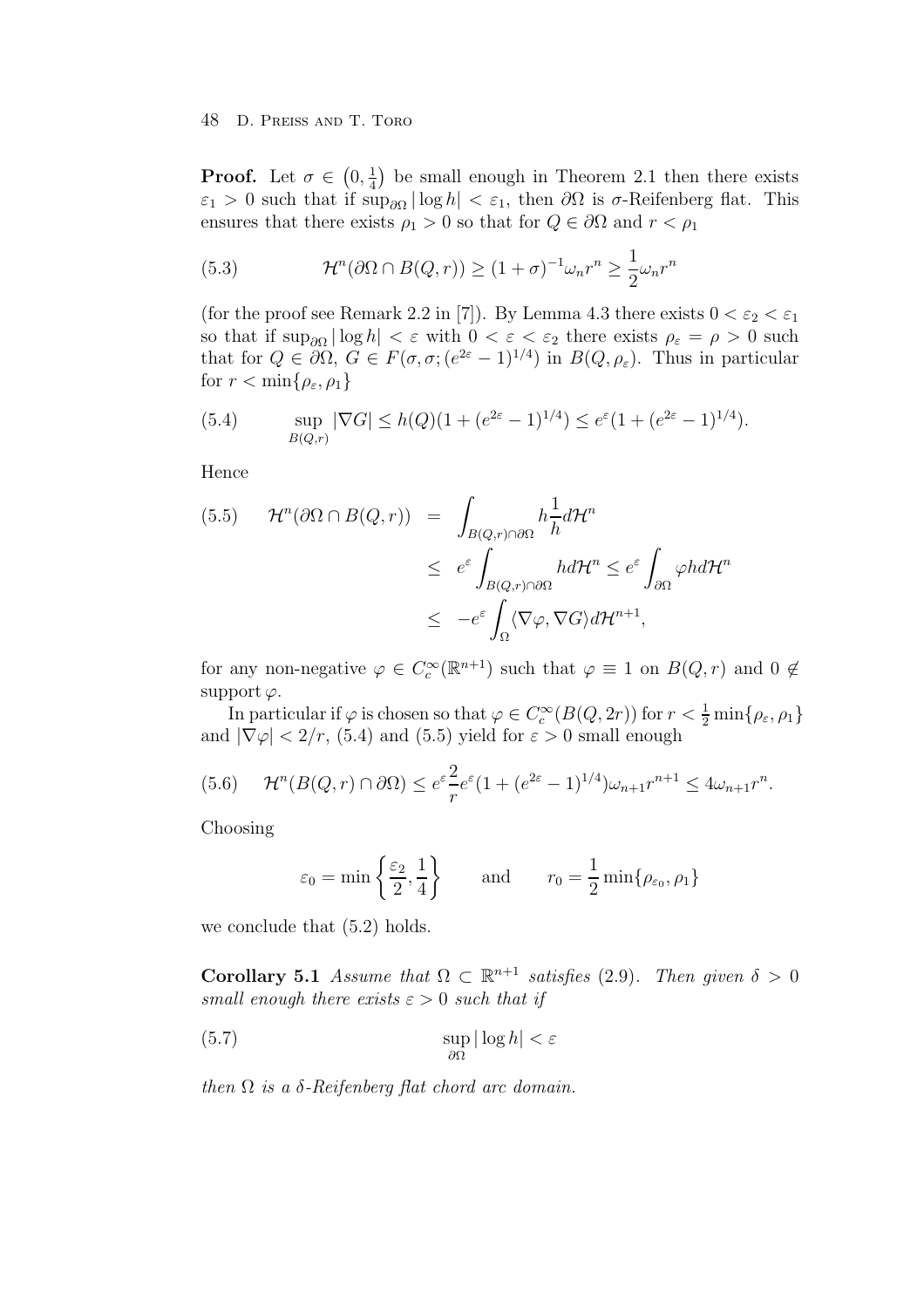**Proof.** By Theorem 2.1,  $\partial\Omega$  is δ-Reifenberg flat provided  $\varepsilon > 0$  is small enough. Since  $\Omega$  is bounded and  $B(0, R_1) \subset \Omega \subset B(0, R_2)$  it is easy to show that it satisfies the separation property. Therefore  $\Omega$  is a  $\delta$ -Reifenberg flat domain and for  $\delta > 0$  small enough it is also NTA (see [7]). Moreover if  $\varepsilon < \varepsilon_0$  Lemma 5.1 ensures that for  $r \in (0, r_0)$  (5.2) holds. Since  $\Omega$  is bounded it is easy to see that for  $r \in (0, \text{diam}\Omega)$ ,  $(5.2)$  also holds with a constant that only depends on *n*, and  $\frac{\text{diam}\Omega}{r_0}$ . Thus  $\Omega$  is a chord arc domain. П

The crucial information contained in Lemma 5.1 and Corollary 5.1 is that bounded domains which are sets of locally finite perimeter and satisfy (2.9) belong to a family of chord arc domains with uniform constants.

**Corollary 5.2** Assume that  $\Omega \subset \mathbb{R}^{n+1}$  satisfies (2.9). There exists  $\varepsilon_1 > 0$ so that if  $\sup_{\partial\Omega} |\log h| < \varepsilon_1$  and  $\log h \in \text{VMO}(\partial\Omega)$  (resp.  $\log h \in C^{k,\alpha}(\partial\Omega)$ ) then  $\Omega$  is a chord arc domain with vanishing constant (resp.  $\Omega$  is a  $C^{k+1,\alpha}$ domain).

**Proof.** By choosing  $\varepsilon_1 > 0$  small enough Corollary 5.1 ensures that  $\Omega$  is a  $\delta$ -Reifenberg flat chord arc domain. Choosing  $\delta > 0$  as in the statement of the Main Theorem in [8] we conclude that if  $\log h \in VMO$  then  $\overrightarrow{n} \in VMO(\partial \Omega)$ . Choosing  $\delta > 0$  as in the statement of Alt and Caffarelli's theorem we conclude that if  $\log h \in C^{k,\alpha}$  then  $\Omega$  is a  $C^{k+1,\alpha}$  domain.  $\blacksquare$ 

**Corollary 5.3** Assume that  $\Omega \subset \mathbb{R}^{n+1}$  satisfies (2.9). There exists  $\varepsilon_2 > 0$ so that it  $\sup_{\partial\Omega} |\log h| < \varepsilon_2$  and  $\log h \in C^{0,\alpha}$  there exists a homeomorphism  $\psi : B(0, R_1) \to \Omega$  where  $\psi$  and  $\psi^{-1}$  are  $C^{1,\alpha}$ .

**Proof.** By the work in [1] and Corollary 5.1 we know that there exists  $\delta > 0$ and  $\varepsilon > 0$  depending on  $\delta > 0$  so that if  $\sup_{\partial \Omega} |\log h| < \varepsilon$  and  $\log h \in C^{0,\alpha}$ then  $\Omega$  is a  $C^{1,\alpha}$  domain. Moreover using the proof of Theorem 8.1 in [1] and (4.7) above we conclude that

(5.8) 
$$
\left|\overrightarrow{n}(Q) - \frac{Q}{|Q|}\right| < \delta.
$$

Here  $\vec{n}$  (Q) denotes the outward unit normal to  $\partial\Omega$ . Since  $\Omega$  is a bounded  $C^{1,\alpha}$  domain there exists  $r \in (0, \frac{R_1}{8})$  so that for  $Q \in \partial\Omega \cap B(Q, r)$  can be written as the area below the graph of a  $C^{1,\alpha}$  function (with small  $C^{1,\alpha}$ ) norm 1 over the *n*-plane through Q and orthogonal to  $\vec{n}$  (Q). Inequality (5.8) guarantees that  $\Omega \cap B(Q, r)$  can also be seen as the area below the graph of a  $C^{1,\alpha}$  function (with  $C^{1,\alpha}$  norm less than  $C\delta$ ) over the nplane through Q and orthogonal to  $\frac{Q}{|Q|}$ . This implies that the spherical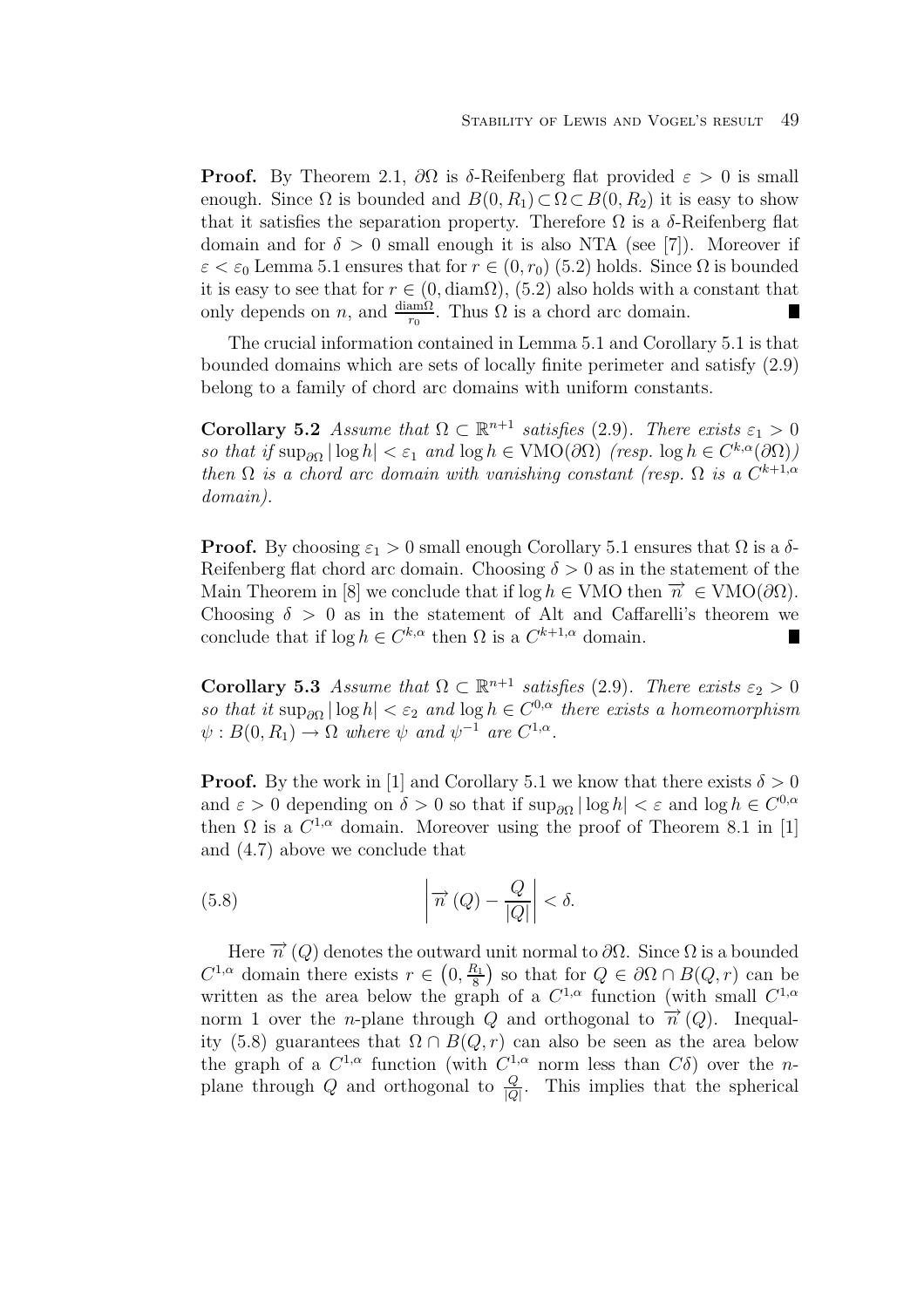projection  $S: \partial\Omega \to B(0, R_1)$   $S(Q) = R_1 \frac{Q}{|Q|}$  is a 1-1 map. Moreover since  $B(Q, R_1) \subset \Omega$ , S is onto and Lipschitz on  $\partial \Omega$ . In particular  $\Omega$  is star shaped with respect to the origin.

Since S is smooth on  $\mathbb{R}^{n+1} \backslash B(0, \frac{R_1}{4})$  and  $\partial\Omega$  is a  $C^{1,\alpha}$  submanifold it is clear that S is a  $C^{1,\alpha}$  map from  $\partial\Omega$  onto  $B(0,R_1)$ , and  $S^{-1}$  is a  $C^{1,\alpha}$ map from  $\partial B(0, R_1)$  onto  $\partial \Omega$ . For  $X \in \Omega \backslash B(0, \frac{R_1}{4})$  there exists a unique  $Q_X \in \partial\Omega$  so that  $\frac{X}{|X|} = \frac{Q_X}{|Q_X|}$ . The previous remark ensures that the map that to  $X \in \Omega \backslash B(0, \frac{R_1}{4})$  associates  $Q_X$  is a  $C^{1,\alpha}$  map. Our goal is to construct a homeomorphism  $\Phi : \Omega \to B(0, R_1)$ , such that  $\Phi$  and  $\Phi^{-1}$  are  $C^{1,\alpha}$ . Let  $X \in \Omega$  and define

(5.9) 
$$
g(t) = \begin{cases} t & t \in [0, \frac{R_1}{4}] \\ \frac{R_1 - |Q_X|}{\left(|Q_X| - \frac{R_1}{4}\right)^2} (t - \frac{R_1}{4})^2 + t & \text{for } t \in [\frac{R_1}{4}, |Q_X|]. \end{cases}
$$

In particular  $g \in C^{1,1}([0, |Q_X|]), g(0) = 0$  and  $g(|Q_X|) = R_1$ . Moreover since  $|Q_X| \ge R_1$ , for  $\varepsilon < \frac{1}{64}$ ,  $g' > 0$  on  $[0, |Q_X|]$  thus g is  $1-1$  and maps  $[0, |Q_X|]$ onto[0,  $R_1$ ]. For  $X \in \Omega$  define

$$
(5.10) \t \Phi(X) = \t \text{for } X \in B(0, \frac{R_1}{4})
$$
  
=  $g(|X|) \frac{X}{|X|} - \left\{ \left( \frac{R_1 - |Q_X|}{\left(|Q_X| - \frac{R_1}{4}\right)^2} \left( |X| - \frac{R_1}{4} \right)^2 + |X| \right) \frac{X}{|X|} \text{ for } X \in \Omega \setminus B(0, \frac{R_1}{4}).$ 

Note that  $\Phi$  is a  $C^{1,\alpha}$  map. For  $Y \in B(0,R_1) \subset \Omega$  there exists a unique  $Q_Y \in \partial \Omega$ . Since q is a bijection there exists a unique  $t \in [0, |Q_Y|]$  so that  $|Y| = g(t)$ . Since  $\Omega$  is star-shaped with respect to the origin there exists  $X \in \Omega$ , such that  $X = t \frac{Q_Y}{|Q_Y|}$ . This implies that  $\Phi(X) = Y$ . If  $\Phi(X) = \Phi(X') \Rightarrow g(|X|) = g(|X'|)$  and  $\frac{X}{|X|} = \frac{X'}{|X'|}$ . Since g is 1 - 1,  $|X| = |X'|$  which yields  $X = X'$ . Thus  $\Phi : \Omega \to B(0, R_1)$  is a  $C^{1,\alpha}$  bijection. It is easy to check that  $\Phi^{-1}$  is also  $C^{1,\alpha}$ .

**Lemma 5.2** Assume that  $\Omega \subset \mathbb{R}^{n+1}$  satisfies (2.9). Given  $\delta > 0$  there exists  $\varepsilon > 0$  such that if  $\sup_{\partial \Omega} |\log h| < \varepsilon$  with  $\varepsilon < \varepsilon_0$  then there exists  $\rho_{\varepsilon} > 0$  such that for  $r \in (0, \rho_{\varepsilon})$  and  $Q \in \partial \Omega$ 

(5.11) 
$$
\frac{H^n(B(Q, r) \cap \partial \Omega)}{\omega_n r^n} \le (1 + \delta).
$$

**Proof.** Let  $\varphi \in C_c^{\infty}(\mathbb{R}^{n+1})$  such that  $0 \notin \text{supp}\varphi$  then

(5.12) 
$$
-\int_{\Omega} \langle \nabla \varphi, \nabla G \rangle = \int_{\partial \Omega} \varphi h d\sigma.
$$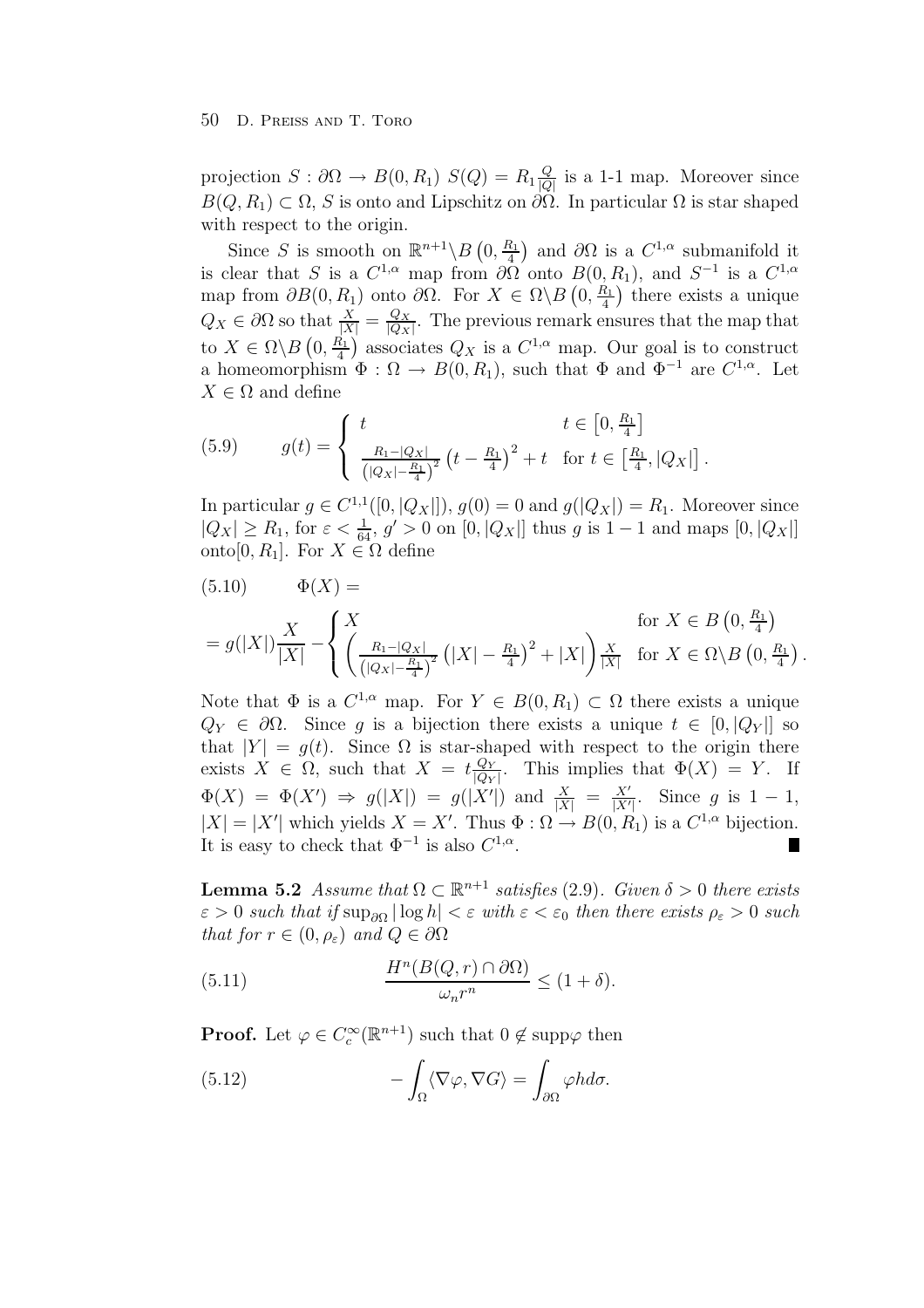By choosing  $\varphi$  as an approximation of  $\chi_{B(Q,r)}$  we obtain after passing to the limit that for a.e.  $r > 0$  with  $r < \frac{R_1}{4}$ 

(5.13) 
$$
\int_{\partial\Omega\cap B(Q,r)} hd\mathcal{H}^n = \int_{\partial B(Q,r)\cap\Omega} \left\langle \nabla G, \frac{X-Q}{|X-Q|} \right\rangle d\mathcal{H}^n.
$$

For the details of this computation see [9] section 3.

Let  $\delta' = \delta'(\delta) \in (0,1)$  and choose  $\varepsilon'_0 \in (0, \frac{1}{4})$  so that if sup  $|\log h| < \varepsilon'$  for  $\varepsilon' \in (0, \varepsilon_0')$  then  $\Omega$  is a  $\delta'$ -Reifenberg flat chord arc domain (see Corollary 5.1) and

$$
G \in F\left(\frac{\delta'}{2}, \frac{\delta'}{2}, \left(e^{2\varepsilon'-1}\right)^{1/4}\right) \quad \text{in} \quad B\left(Q, \left(\frac{\eta}{2}\right)^k \rho'\right)
$$

for all  $Q \in \partial \Omega$ ,  $k \geq 1$  where  $\rho' = \sqrt{2} \sqrt{e^{2\varepsilon' - 1}} R_1$  and  $\eta \in (0, \frac{1}{4})$  (see Lemma 4.3 and the proof of Theorem 2.1, namely  $(4.28)$  and  $(4.29)$ .

By Lemma 3.3,  $B(0, R_1) \subset \Omega \subset B(0, R_2)$  with  $e^{-\varepsilon'} \leq \sigma_n R_1^n \leq \sigma_n R_2^n \leq$  $e^{\varepsilon'}$ . Note that since  $G \in F\left(\frac{\delta'}{2}, \frac{\delta'}{2}, (e^{2\varepsilon'}-1)^{1/4}\right)$  in  $B\left(Q, \left(\frac{\eta}{2}\right)^k \rho'\right)$  for  $k \geq 1$ then  $G \in F(\delta', \delta', (e^{2\varepsilon'} - 1)^{1/4})$  in  $B(Q, r)$  for  $r \in (0, \rho')$ . Thus there exists  $\overrightarrow{n_{Q,r}} \in \mathbb{S}^n$  so that

(5.14) 
$$
G(X) = 0
$$
 for  $\langle X - Q; \overrightarrow{n_{Q,r}} \rangle \leq -\delta' r$ 

and

(5.15) 
$$
G(X) \ge h(Q) [\langle X - Q; \overrightarrow{n_{Q,r}} \rangle - \delta' r]
$$
 for  $\langle X - Q; \overrightarrow{n_{Q,r}} \rangle \ge \delta' r$ .

To estimate the term in the right hand side of (5.13) consider

$$
(5.16) \quad 0 \leq \int_{\partial B(Q,r)\cap\Omega} \left\langle \nabla G; \frac{X-Q}{|X-Q|} \right\rangle d\mathcal{H}^n
$$
  

$$
\leq \int_{\partial B(Q,r)\cap\{x+t\overline{n_{Q,r}}:t\geq 2\sqrt{\delta'}r\}} \left\langle \nabla G(X); \frac{X-Q}{|X-Q|} \right\rangle d\mathcal{H}^n
$$
  

$$
+ \int_{\partial B(Q,r)\cap\{x+t\overline{n_{Q,r}}:-\delta'r\leq t\leq 2\sqrt{\delta'}r\}} |\nabla G| d\mathcal{H}^n
$$

Here the decomposition  $x + t\overrightarrow{n_{Q,r}}$  means that  $x \in L(Q,r)$  where  $L(Q,r)$  is an *n*-plane through Q, orthogonal to  $\overrightarrow{n_{Q,r}}$ .

Given our choice of  $r$ , Lemma 4.3 guarantees that

(5.17) 
$$
\sup_{B(Q,r)} |\nabla G| \le h(Q)(1 + (e^{2\varepsilon' 1} - 1)^{1/4}) \le h(Q)(1 + 2(\varepsilon')^{1/4}),
$$

for  $\varepsilon_0$  small enough.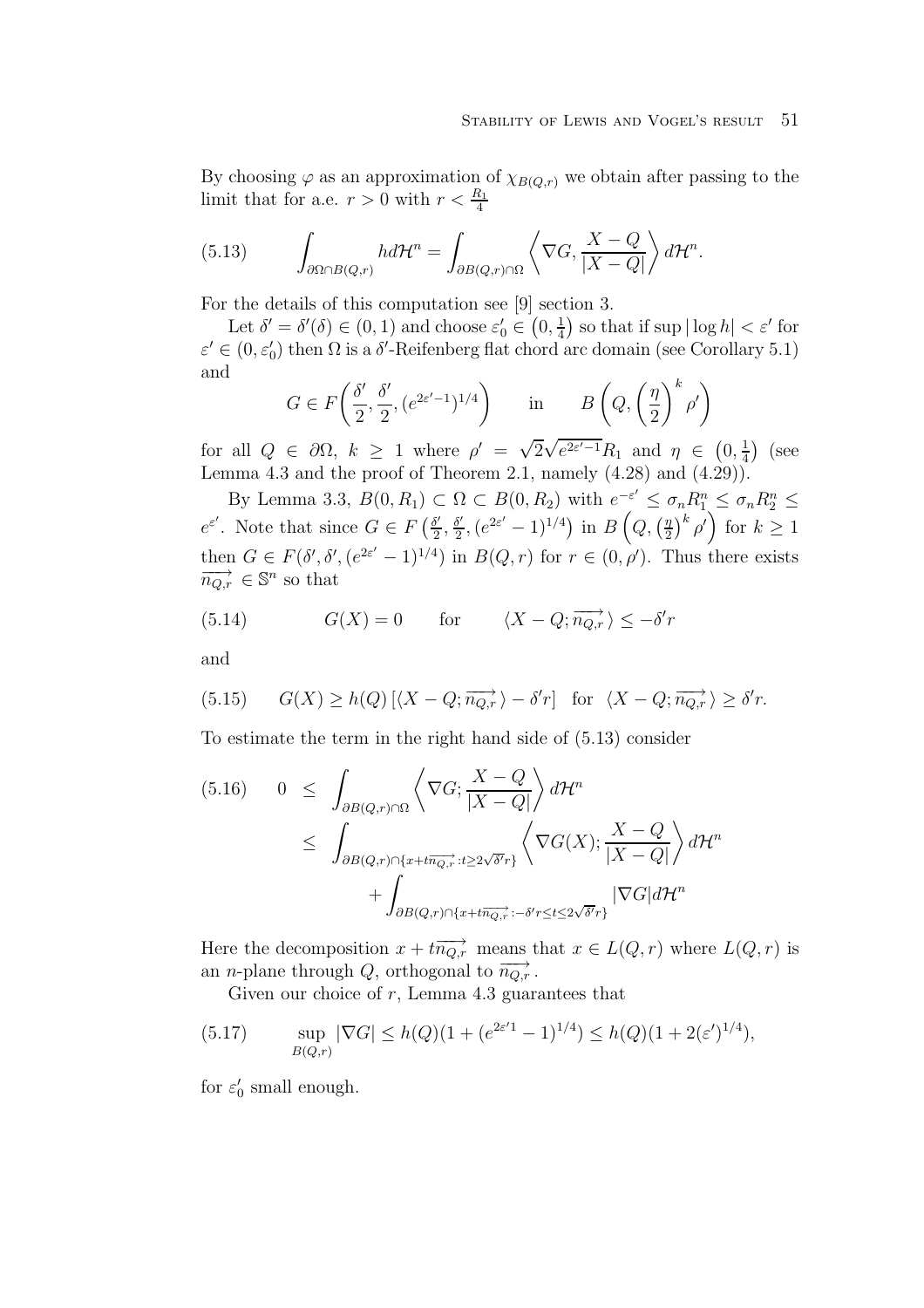Using (5.17) a simple computation yields

(5.18) 
$$
\int_{\partial B(Q,r)\cap\{x+t\overline{n_{Q,r}}\;;\;-\delta' r\leq t\leq 2\sqrt{\delta'}r\}} |\nabla G| d\mathcal{H}^n \leq C_n \sqrt{\delta'} r^n.
$$

Combining (5.14), (5.15) and (5.17) we have for  $X \in B(Q,r)$ ,  $X = x + t\overrightarrow{n_{Q,r}}$ with  $t \geq 2\delta' r \geq 2$ √  $\delta' r$ 

(5.19) 
$$
h(Q)(t - \delta' r) \le G(X) \le h(Q)(1 + 2(\varepsilon')^{1/4})(t + \delta' r).
$$

Note that for such X, if  $d(X)$  denotes the distance from X to  $\partial\Omega$  then

(5.20) 
$$
r \ge d(X) \ge t - \delta' r \ge \frac{t}{2}.
$$

As in  $(4.22)$  and  $(4.23)$  we have that

$$
(5.21) \nabla G(X) = \frac{-2^{n+2}}{\omega_{n+1}d(X)^{n+2}} \int_{\partial B(X, \frac{d(X)}{2})} G(\zeta)(X - \zeta) d\zeta
$$

$$
= -\frac{2^{n+2}}{\omega_{n+1}d(X)^{n+2}} \int_{\partial B(X, \frac{d(X)}{2})} (G(\zeta) - h(Q)\widetilde{t}_{\zeta})(X - \zeta) d\zeta
$$

$$
- \frac{2^{n+2}}{\omega_{n+1}d(X)^{n+2}} \int_{\partial B(X, \frac{d(X)}{2})} h(Q)\widetilde{t}_{\zeta}(X - \zeta) d\zeta,
$$

where  $\widetilde{t}_{\zeta} = \langle \zeta - Q, \overrightarrow{n}_{Q,2r} \rangle$ . Note that if  $\zeta \in \partial B\left(X, \frac{d(X)}{2}\right)$ , then  $\zeta \in B(Q, 2r)$ . The first equality in (5.21) applied to the function  $\tilde{t}_{\zeta}$  rather than G guarantees that

(5.22) 
$$
\frac{2^{n+2}}{\omega_{n+1}d(X)^{n+2}}\int_{\partial B\left(X,\frac{d(X)}{2}\right)}h(Q)\widetilde{t}_{\zeta}(X-\zeta)d\zeta=h(Q)\overrightarrow{n}_{Q,2r}.
$$

Since  $|\tilde{t}_{\zeta}| \leq 2r$  using (5.19) we have that

$$
(5.23)
$$

$$
\begin{split} |\nabla G(X) - h(Q)\overrightarrow{n}_{Q,2r}| &\leq \frac{C_n}{d(X)^{n+1}} \int_{\partial B\left(X, \frac{d(X)}{2}\right)} |G(\zeta) - h(Q)\widetilde{t}_{\zeta}| d\zeta \\ &\leq \frac{C_n h(Q)}{d(X)^{n+1}} \int_{\partial B\left(X, \frac{d(X)}{2}\right)} ( (\varepsilon')^{1/4} (|\widetilde{t}_{\zeta}| + \delta' r) + \delta' r) d\zeta \\ &\leq \frac{C_n h(Q)}{d(X)} ( (\varepsilon')^{1/4} r + \delta' r) \leq C_n \frac{h(Q)}{t} ( (\varepsilon')^{1/4} r + \delta' r). \end{split}
$$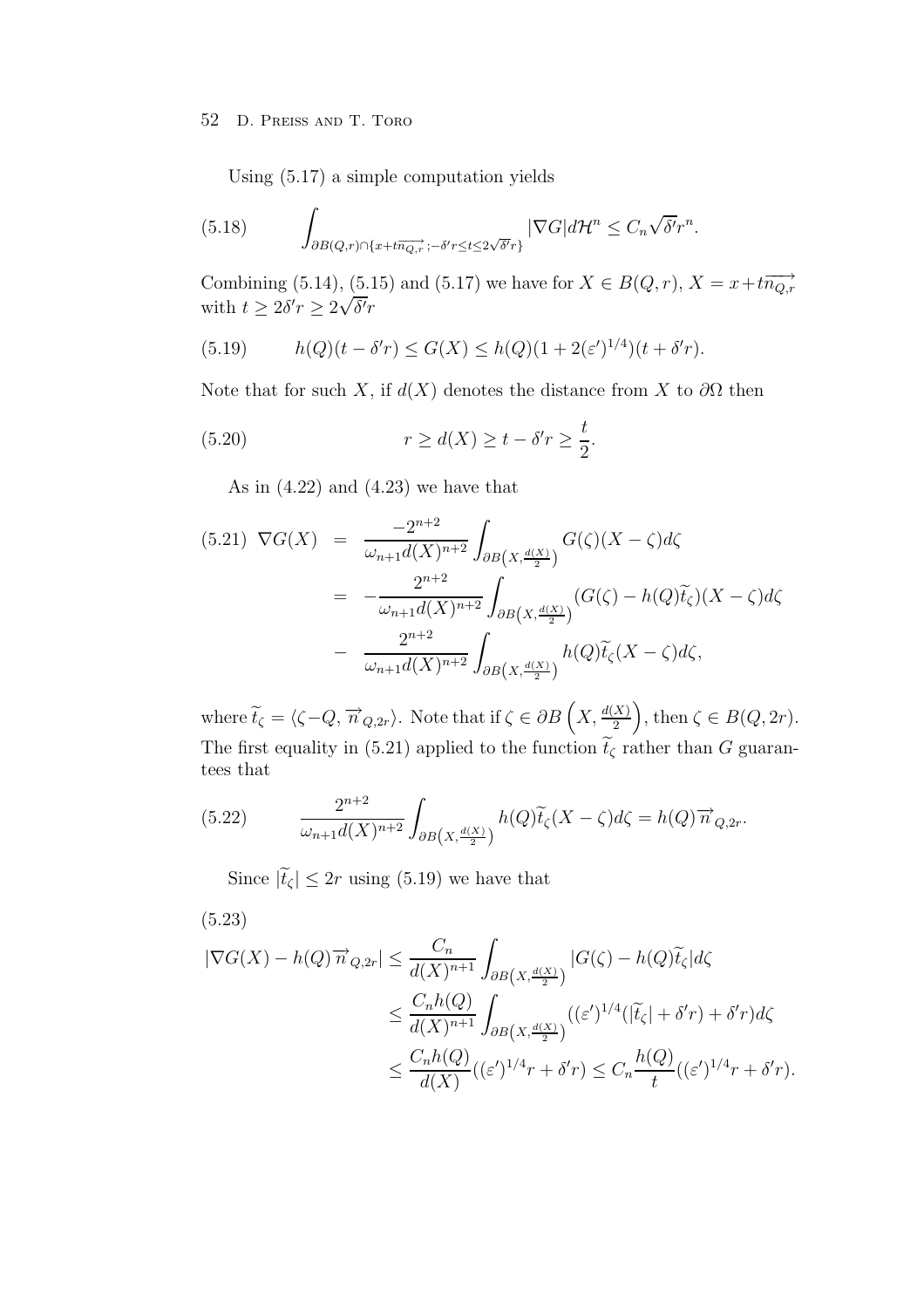Using  $(5.20)$  and  $(5.23)$  we can estimate the remaining term in  $(5.16)$ . Namely

$$
(5.24) \qquad \int_{\partial B(Q,r)\cap\{x+t\overrightarrow{n}_{Q,r}:t\geq2\sqrt{\delta'}r\}} \left\langle \nabla G(X); \frac{X-Q}{|X-Q|} \right\rangle d\mathcal{H}^n
$$
  

$$
\leq h(Q) \int_{\partial B(Q,r)\cap\{x+t\overrightarrow{n}_{Q,r}:t\geq2\sqrt{\delta'}r\}} \left\langle \overrightarrow{n}_{Q,2r}, \frac{X-Q}{|X-Q|} \right\rangle d\mathcal{H}^n
$$
  

$$
+ C_n h(Q) \frac{(\varepsilon')^{1/4} + \delta'}{\sqrt{\delta'}} r^n.
$$

Choosing  $\varepsilon_0' > 0$  so that  $\varepsilon_0' \leq (\delta')^4$ , and recalling that  $h(Q) \leq e^{\varepsilon'} \leq 2$ (5.24) becomes

$$
(5.25) \qquad \int_{\partial B(Q,r)\cap\{x+t\overline{n_{Q,r}}:t\geq 2\sqrt{\delta'}r\}} \left\langle \nabla G; \frac{X-Q}{|X-Q|} \right\rangle d\mathcal{H}^n
$$
  
\n
$$
\leq h(Q) \int_{\partial B(Q,r)\cap\{x+\tilde{t}\overline{n}_{Q,2r}:\tilde{t}\geq 0\}} \left\langle \overrightarrow{n}_{Q,2r}, \frac{X-Q}{|X-Q|} \right\rangle d\mathcal{H}^n
$$
  
\n
$$
+ 2\mathcal{H}^n \left( \partial B(Q,r) \cap \left( \{x+\tilde{t}\overline{n}_{Q,2r}:\tilde{t}\geq 0\} \Delta \{x+t\overline{n}_{Q,r}:\,t\geq 2\sqrt{\delta'}r\} \right) \right)
$$
  
\n
$$
+ C_n \sqrt{\delta'}r^n.
$$

A simple computation shows that the angle between  $\vec{n}$   $_{Q,2r}$  and  $\vec{n}$ <sub> $_{Q,r}$ </sub> is less than  $C\delta'$ . This fact combined with (5.13) applied to the function  $\tilde{t} \overrightarrow{n}_{Q,2r}$ instead of  $G$  and  $(5.25)$  implies

$$
(5.26) \quad \int_{\partial B(Q,r)\cap\{x+t\overrightarrow{n}_{Q,r},t\geq2\sqrt{\delta'}r\}} \left\langle \nabla G,\frac{X-Q}{|X-Q|} \right\rangle d\mathcal{H}^n
$$
  

$$
\leq h(Q) \int_{L(Q,2r)\cap B(Q,r)} d\mathcal{H}^n + C_n \sqrt{\delta'}r^n
$$

Combining (5.13), (5.16), (5.18) and (5.26) plus the fact that  $e^{-\varepsilon'} \leq$ Compining (5.13), (5.16), (5.18) and (5.26) plus the<br>  $h(P) \leq e^{\varepsilon'}$  for  $P \in \partial \Omega$  we conclude for  $r \leq \sqrt{2\sqrt{e^{2\varepsilon'}}-1}R_1$ 

$$
(5.27) \t\mathcal{H}^n(B(Q,r)\cap\partial\Omega) = \int_{B(Q,r)\cap\partial\Omega} h(P)h^{-1}(P)d\mathcal{H}^n
$$
  

$$
\leq e^{\varepsilon'} \int_{B(Q,r)\cap\partial\Omega} h d\mathcal{H}^n \leq e^{2\varepsilon'} \omega_n r^n + C_n \sqrt{\delta'} r^n.
$$

By our choice of  $\varepsilon_0' > 0$  (so that  $\varepsilon_0' \leq (\delta')^4$ ) we have that for  $r \leq$ 2  $\frac{\text{By our conc}}{\sqrt{e^{2\varepsilon'}-1}R_1}$ √

(5.28) 
$$
\mathcal{H}^n(B(Q,r)\cap\partial\Omega)\leq \omega_n r^n(1+C_n\sqrt{\delta'}).
$$

Choosing  $\delta' > 0$  so that  $C_n(\delta')^{1/2} = \delta$ , and  $\varepsilon_0$  the corresponding  $\varepsilon'_0$  we have proved the statement of Lemma 5.2.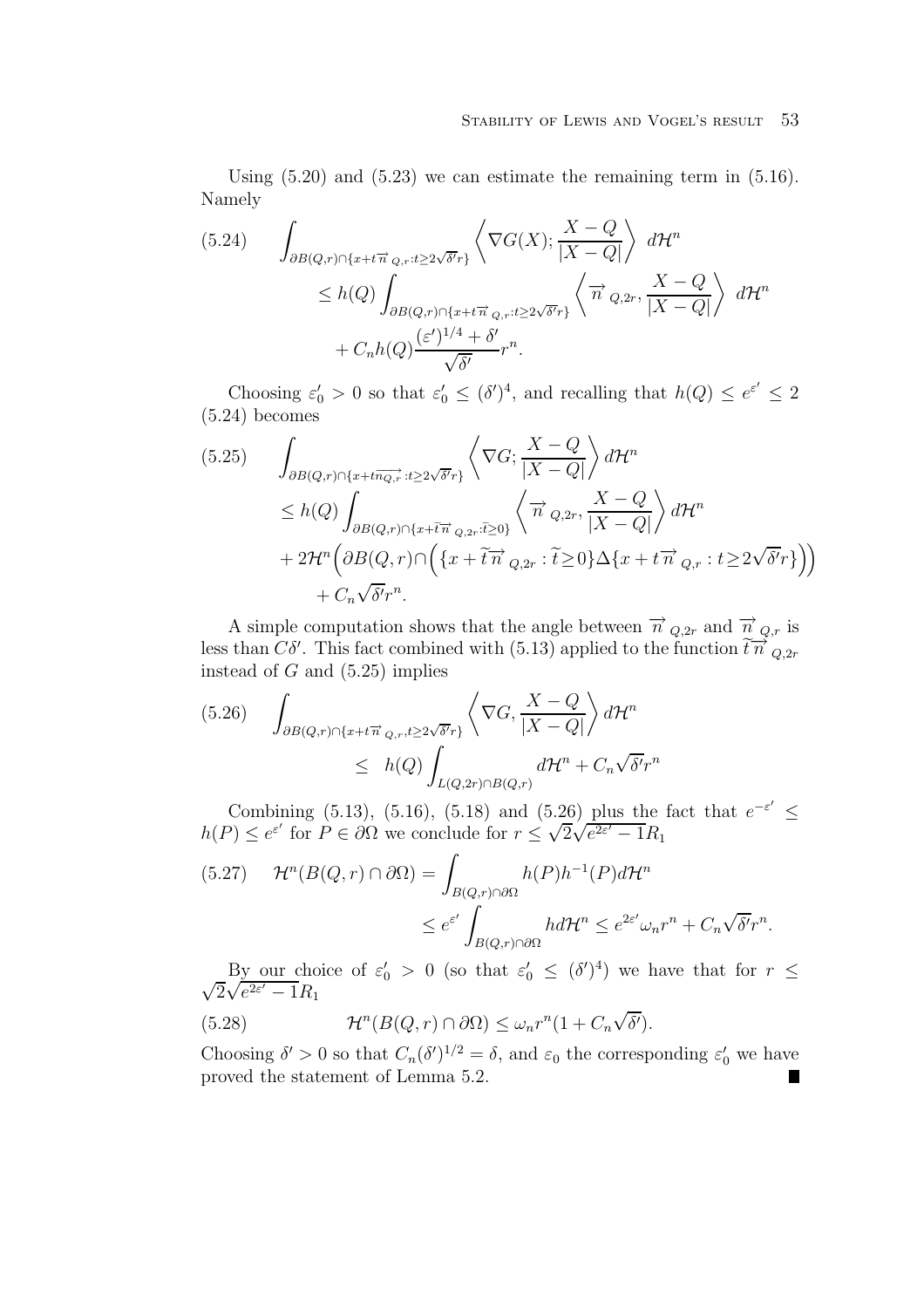**Corollary 5.4** Assume that  $\Omega \subset \mathbb{R}^{n+1}$  satisfies (2.9). Given  $\delta > 0$  there exists  $\varepsilon > 0$  such that if  $\sup_{\partial \Omega} |\log h| < \varepsilon$  then  $\Omega$  is a  $\delta$ -chord arc domain.

**Proof.** From the proof of Lemma 5.1 (see (5.3)) and Lemma 5.2 we have that given  $\delta > 0$  there exist  $\varepsilon > 0$  and  $\rho > 0$  so that if  $\sup_{\partial\Omega} | \log h | < \varepsilon$ then for  $r \in (0, \rho)$  and  $Q \in \partial \Omega$ 

(5.29) 
$$
(1+\delta)^{-1} \le \frac{H^n(\partial \Omega \cap B(Q,r))}{\omega_n r^n} \le 1+\delta.
$$

By Theorem 2.1 we also know that  $\rho > 0$  can be chosen so that

$$
(5.30) \qquad \theta(Q,\rho) \le \delta.
$$

This is a straightforward consequence of Corollary 4.5 (for the proof, see [7, §2]).

П

**Corollary 5.5** Assume that  $\Omega \subset \mathbb{R}^{n+1}$  satisfies (2.9). Given  $\delta > 0$  there exist  $\varepsilon > 0$  and  $\rho > 0$  such that if  $\sup_{\partial \Omega} |\log h| < \varepsilon$  then

(5.31) 
$$
\|\overrightarrow{n}\|_{*}(\rho) = \sup_{Q \in \partial\Omega} \sup_{0 < r < \rho} \left( \int_{B(Q,r) \cap \partial\Omega} |\overrightarrow{n} - \overrightarrow{n} \, Q_{,r}|^2 d\sigma \right)^{1/2} \leq \delta.
$$

### **References**

- [1] Alt, H. W. and Caffarelli, L. A.: Existence and regularity for a minimum problem with free boundary. *J. Reine Angew. Math.* **325** (1981), 105–144.
- [2] Evans, L. C. and Gariepy, R. F.: *Measure theory and fine properties of functions*. Studies in Advanced Mathematics. CRC Press, Boca Raton, FL, 1992.
- [3] Gilbarg, D. and Trudinger, N. S.: *Elliptic partial differential equations of second order*. Fundamental Principles of Mathematical Sciences, **224**. Springer-Verlag, Berlin, 1983.
- [4] Helms, L. L.: *Introduction to potential theory*. Pure and Applied Mathematics **23**. Robert E. Krieger Publishing Co., Huntington, N.Y., 1975.
- [5] Jerison, D. and Kenig, C.: Boundary behavior of harmonic functions in nontangentially accessible domains. *Adv. in Math.* **46** (1982), 80–147.
- [6] Kenig, C. and Toro, T.: Free boundary regularity for harmonic measures and poisson kernels. *Ann. of Math. (2)* **150** (1999), 369–454.
- [7] Kenig, C. and Toro, T.: Harmonic measure on locally flat domains. *Duke Math. J.* **87** (1997), 509–551.